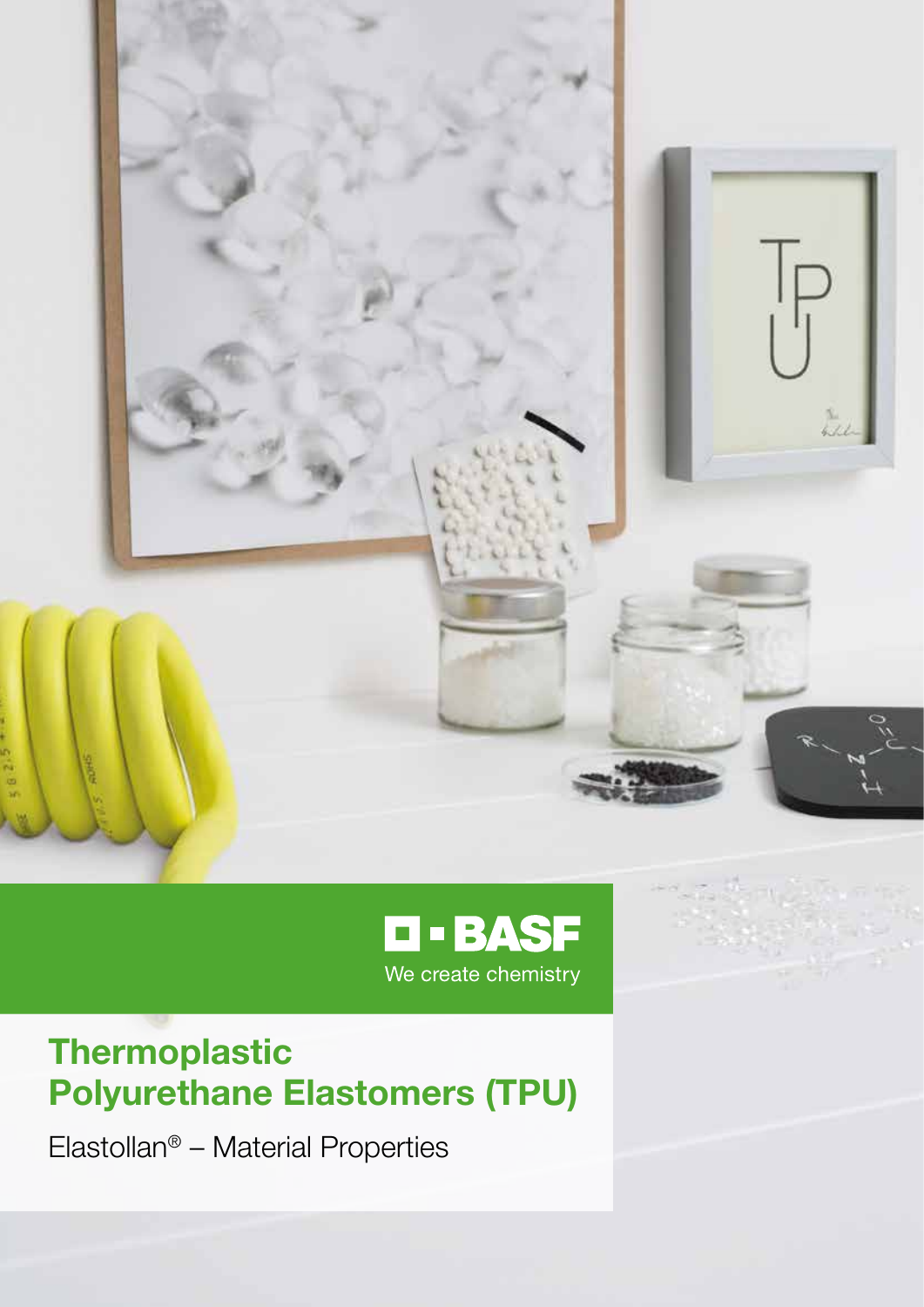### Elastollan®

Elastollan® is the brand name for thermoplastic polyurethane (TPU) from BASF. It stands for maximum reliability, consistent product quality and cost efficiency. Elastollan® can be extruded into hoses, cable sheathing, belts, films and profiles, and can also be processed using blow molding and injection molding technologies. Over the last few decades, the numerous benefits of Elastollan® in all its forms – aromatic or aliphatic, very soft or glass fiber-reinforced, flame retardant or highly transparent – have been clearly demonstrated across every sector of industry.

Elastollan® is, amongst others, distinguished by the following properties:

- high wear and abrasion resistance
- high tensile strength and outstanding resistance to tear propagation
- excellent damping characteristics
- **very good low-temperature flexibility**
- **high resistance to oils, greases, oxygen and ozone.**

This extensive product portfolio, which makes use of a variety of raw materials and formulations, is the starting point for successfully bringing innovative customer projects to fruition.

We thrive on creative ideas and complex challenges – come and talk to us!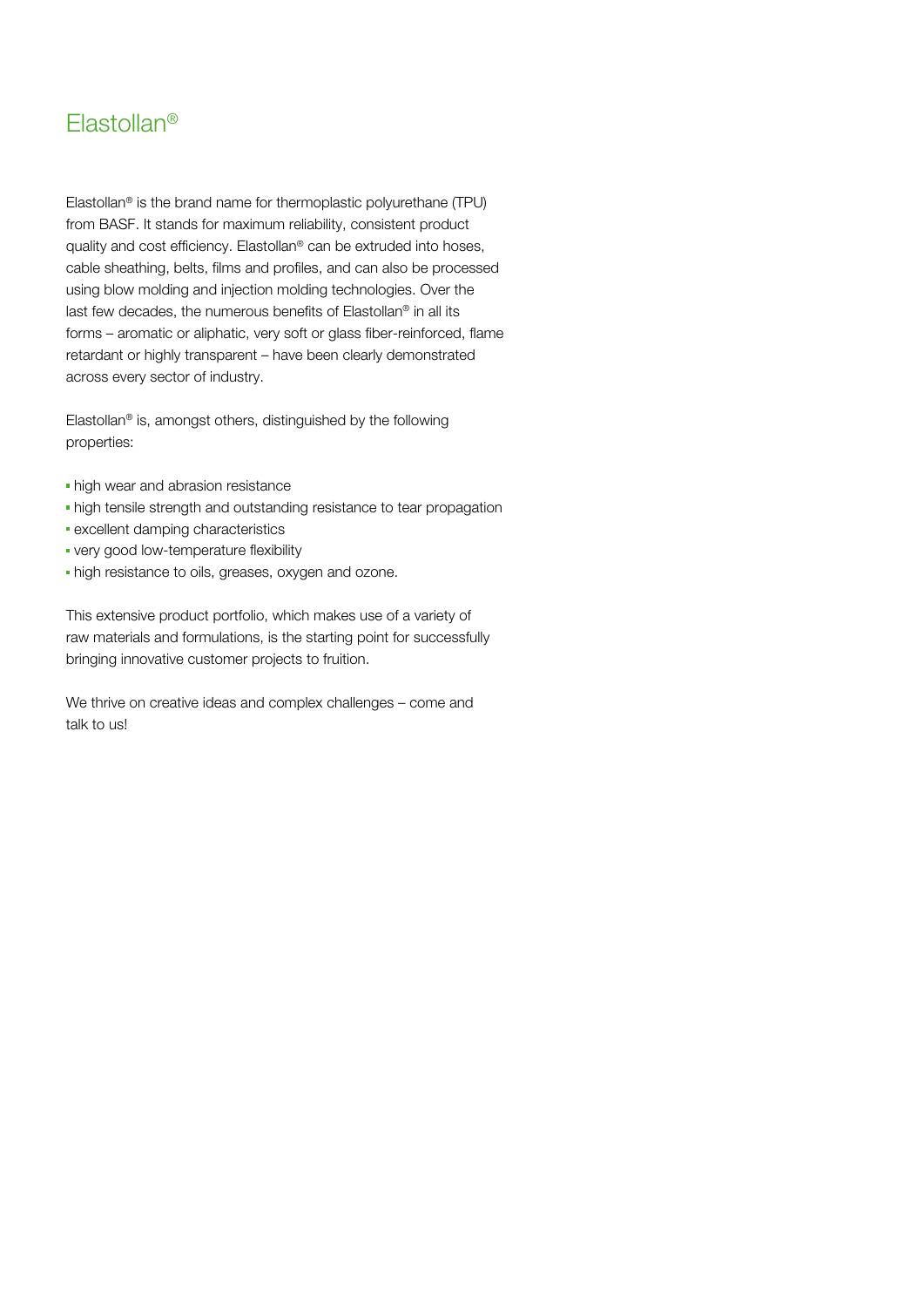### Elastollan®

| <b>CHEMICAL STRUCTURE</b>                                                                                                                                                                                                                                                                                                                                                                                  |                                                                            | 4                        |
|------------------------------------------------------------------------------------------------------------------------------------------------------------------------------------------------------------------------------------------------------------------------------------------------------------------------------------------------------------------------------------------------------------|----------------------------------------------------------------------------|--------------------------|
| PHYSICAL PROPERTIES                                                                                                                                                                                                                                                                                                                                                                                        |                                                                            | $5 - 35$                 |
| MECHANICAL PROPERTIES<br>Rigidity<br>Shore hardness<br>Glass transition temperature<br>Torsion modulus<br>Tensile strength<br>Tear strength<br>Creep behavior<br>Compression set<br>Impact strength<br>Abrasion                                                                                                                                                                                            | 6<br>8<br>9<br>10<br>13<br>18<br>20<br>22<br>22<br>22                      | $5 - 22$                 |
| THERMAL PROPERTIES<br>Thermal Expansion<br>Thermal deformation<br>Vicat softening temperature<br>Heat deflection temperature<br><b>Thermal Data</b><br>Maximum service temperature<br>ELECTRICAL PROPERTIES<br>Tracking<br>Dielectric strength<br>Surface resistivity<br>Volume resistivity<br>Dielectric constant<br>Dielectric loss factor<br>Elastollan <sup>®</sup> grades - (unreinforced/reinforced) | 23<br>24<br>24<br>25<br>25<br>26<br>27<br>27<br>27<br>27<br>27<br>27<br>28 | $23 - 26$<br>27-33       |
| <b>GAS PERMEABILITY</b>                                                                                                                                                                                                                                                                                                                                                                                    |                                                                            | 34-35                    |
| <b>CHEMICAL PROPERTIES</b><br><b>SWELLING</b><br>CHEMICAL RESISTANCE<br>Acids and alcaline solutions<br>Saturated hydrocarbons<br>Aromatic hydrocarbons<br>Lubricating oils and greases<br>Solvents<br>Test conditions and tables                                                                                                                                                                          | 37<br>37<br>37<br>37<br>37<br>38                                           | 36-47<br>36<br>$37 - 43$ |
| MICROBIOLOGICAL RESISTANCE<br><b>HYDROLYSIS RESISTANCE</b><br>RADIATION RESISTANCE / OZONE RESISTANCE<br>UV-radiation<br>High energy irradiation<br>Ozone resistance                                                                                                                                                                                                                                       | 46<br>46<br>46                                                             | 44<br>45<br>46           |
| <b>FIRE BEHAVIOR</b>                                                                                                                                                                                                                                                                                                                                                                                       |                                                                            | 47-48                    |
| <b>FOOD CONTACT</b>                                                                                                                                                                                                                                                                                                                                                                                        |                                                                            | 49                       |
| <b>QUALITY MANAGEMENT</b>                                                                                                                                                                                                                                                                                                                                                                                  |                                                                            | 50                       |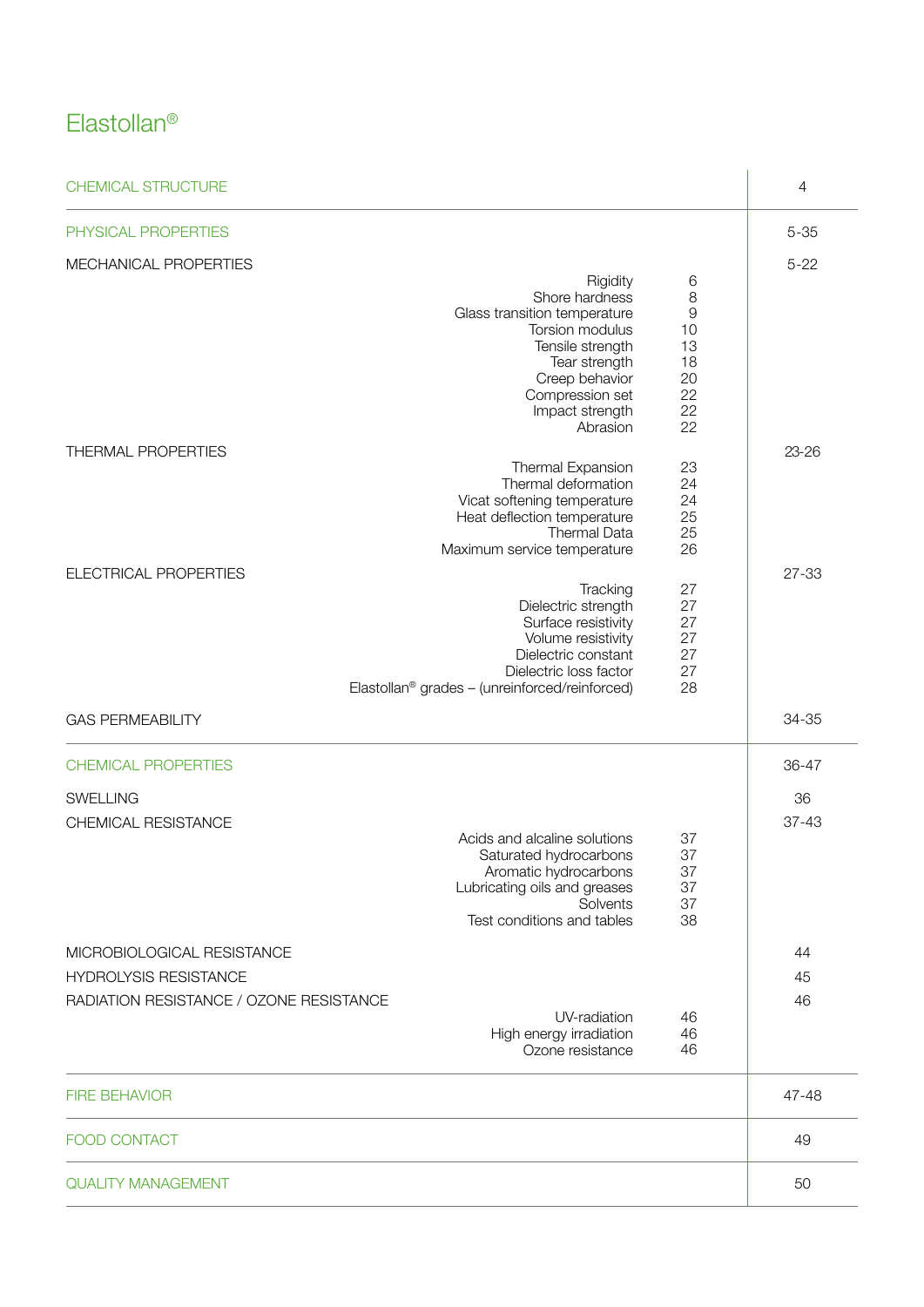# Chemical structure

Elastollan®

Elastollan® is essentially formed from the inter-reaction of three components:

- 1. polyols (long-chain diols)
- 2. diisocyanates
- 3. short-chain diols

The polyols and the short-chain diols react with the diisocyanates through polyaddition to form linear polyurethane. Flexible segments are created by the reaction of the polyol with the diisocyanate. The combination of diisocyanate with short-chain diol produces the rigid component (rigid segment). Fig. 1 shows in diagrammatic form the chain structure of thermoplastic polyurethane.

The properties of Elastollan® grades depend on the nature of the raw materials, the reaction conditions, and the ratio of the starting materials. The polyols used have a significant influence on certain properties of the thermoplastic polyurethane. Either polyester-based polyols or polyetherbased polyols are used in the production of Elastollan®.

The products are distinguished by the following characteristic features:

Using polyester polyols:

- **highest mechanical properties**
- **highest heat resistance**
- **highest resistance to mineral oils**

Using polyether polyols:

- **highest hydrolysis resistance**
- **-** best low-temperature flexibility
- **·** resistance to microbiological degradation

In addition to the basic components described above, many Elastollan® formulations contain additives to facilitate production and processability. Further additives can also be included to modify specific properties. Such additives include mold release agents, flame retardants, UV-stabilizers and plasticizers as well as glass fibers to increase rigidity.



Fig. 1: Structure of thermoplastic polyurethane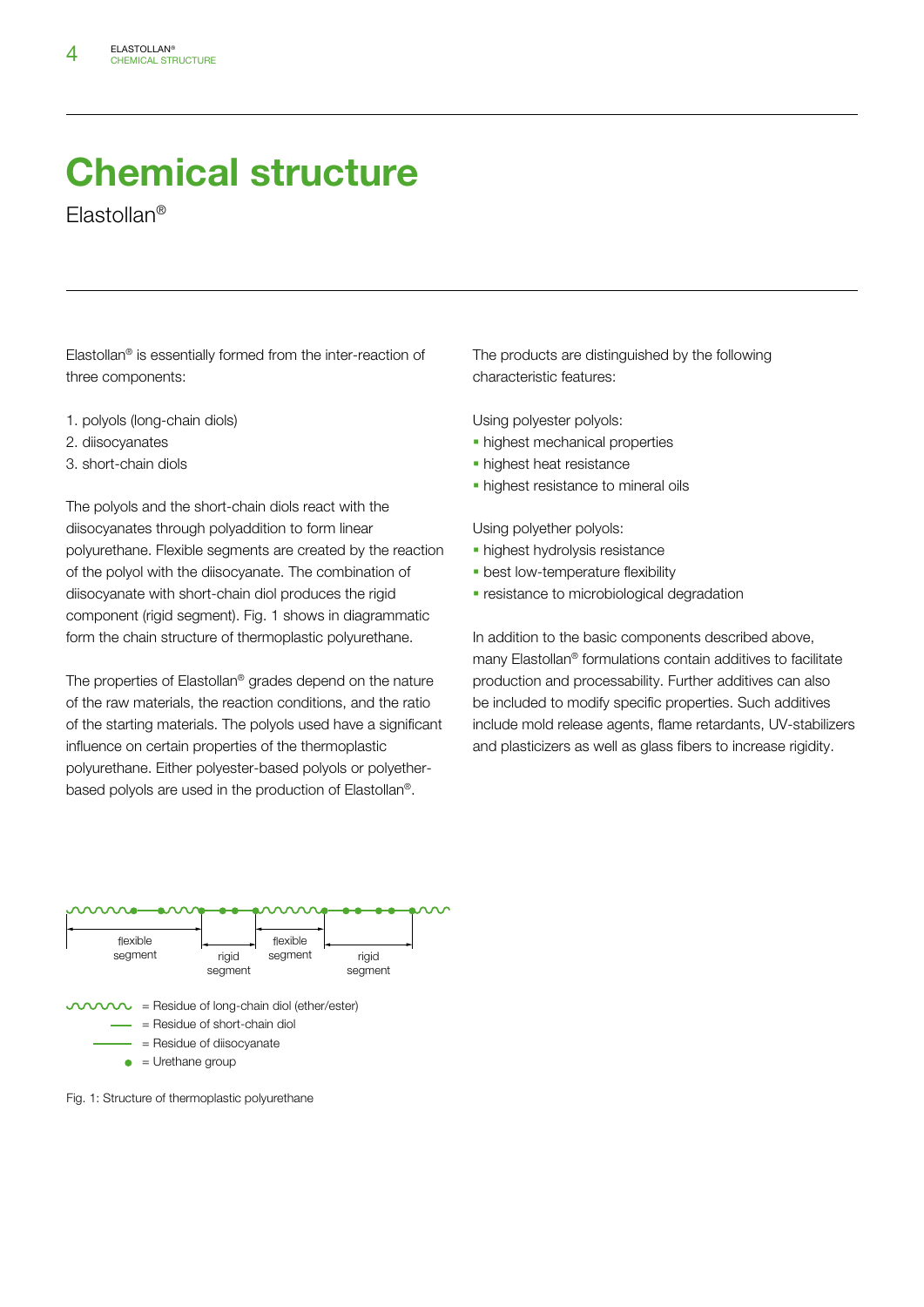Mechanical properties

The physical properties of Elastollan® are discussed below. The test procedures are explained in some detail. Typical values of these tests are presented in our brochure "Elastollan® – Product Range" and in separate data sheets.

Tests are carried out on injection molded samples using granulate which is pre-dried prior to processing.

Before testing specimens are conditioned for 20 hours at 100 °C and then stored for at least 24 hours at 23 °C and 50 % relative humidity. The values thus obtained cannot always be directly related to the properties of finished parts.

The following factors affect the physical properties to varying degrees:

- **part design**
- **•** processing conditions
- **•** orientation of macromolecules and fillers
- **·** internal stresses
- · moisture
- **annealing**
- **E** environmental conditions

Consequently, finished parts should be tested in relation to their intended application.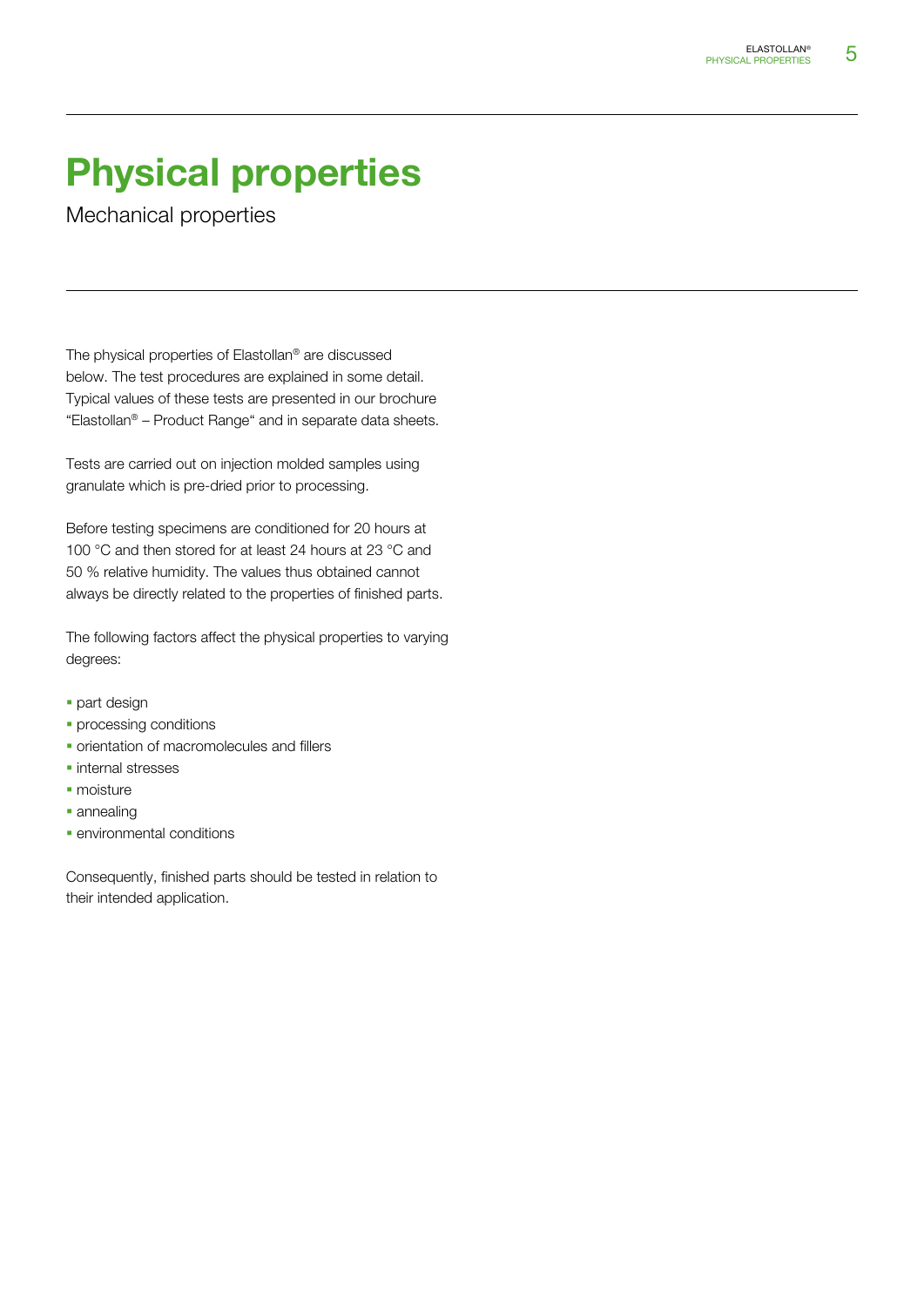Mechanical properties

### **Rigidity**

The versatility of polyurethane chemistry makes it possible to produce Elastollan® over a wide range of rigidity. Fig. 2 shows the range of E-modulus of TPU and RTPU in comparison to other materials.

The modulus of elasticity (E-modulus) is determined by tensile testing according to DIN EN ISO 527-1A, using a test specimen at a testing speed of 1 mm/min. The E-modulus is calculated from the initial slope of the stress-strain curve as ratio of stress to strain.

It is known that the modulus of elasticity of plastics is influenced by the following parameters:

- **temperature**
- · moisture content
- **orientation of macromolecules and fillers**
- rate and duration of stress
- **geometry of test specimens**
- type of test equipment



Fig. 2: Comparison of E-modulus of TPU and RTPU with other materials

Figs. 3–5 show the modulus of elasticity of several Elastollan® grades as a function of temperature. E-modulus values obtained from the tensile test are preferable to those from the bending test, since in the tensile test the stress distribution throughout the relevant test specimen length is constant.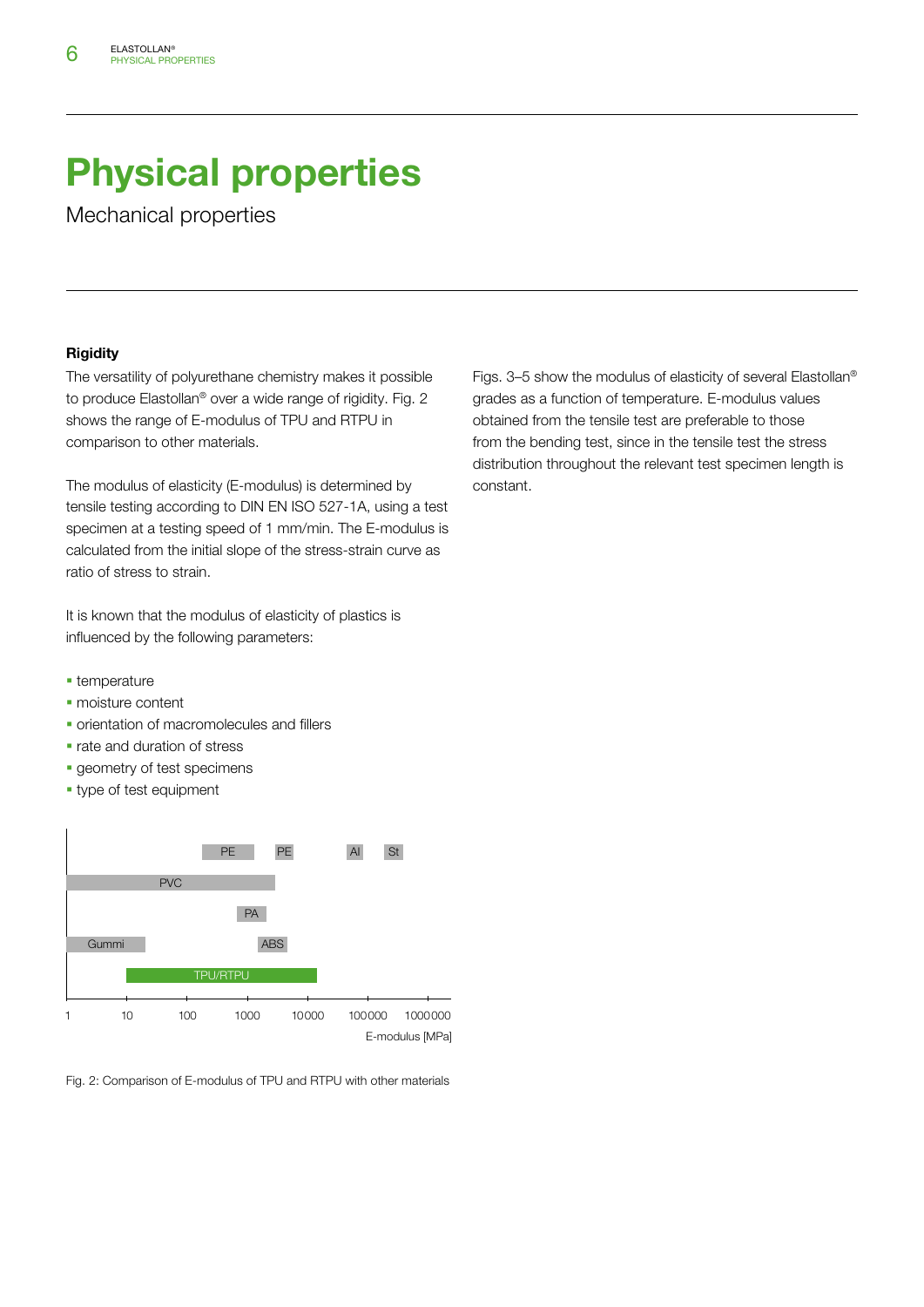Mechanical properties

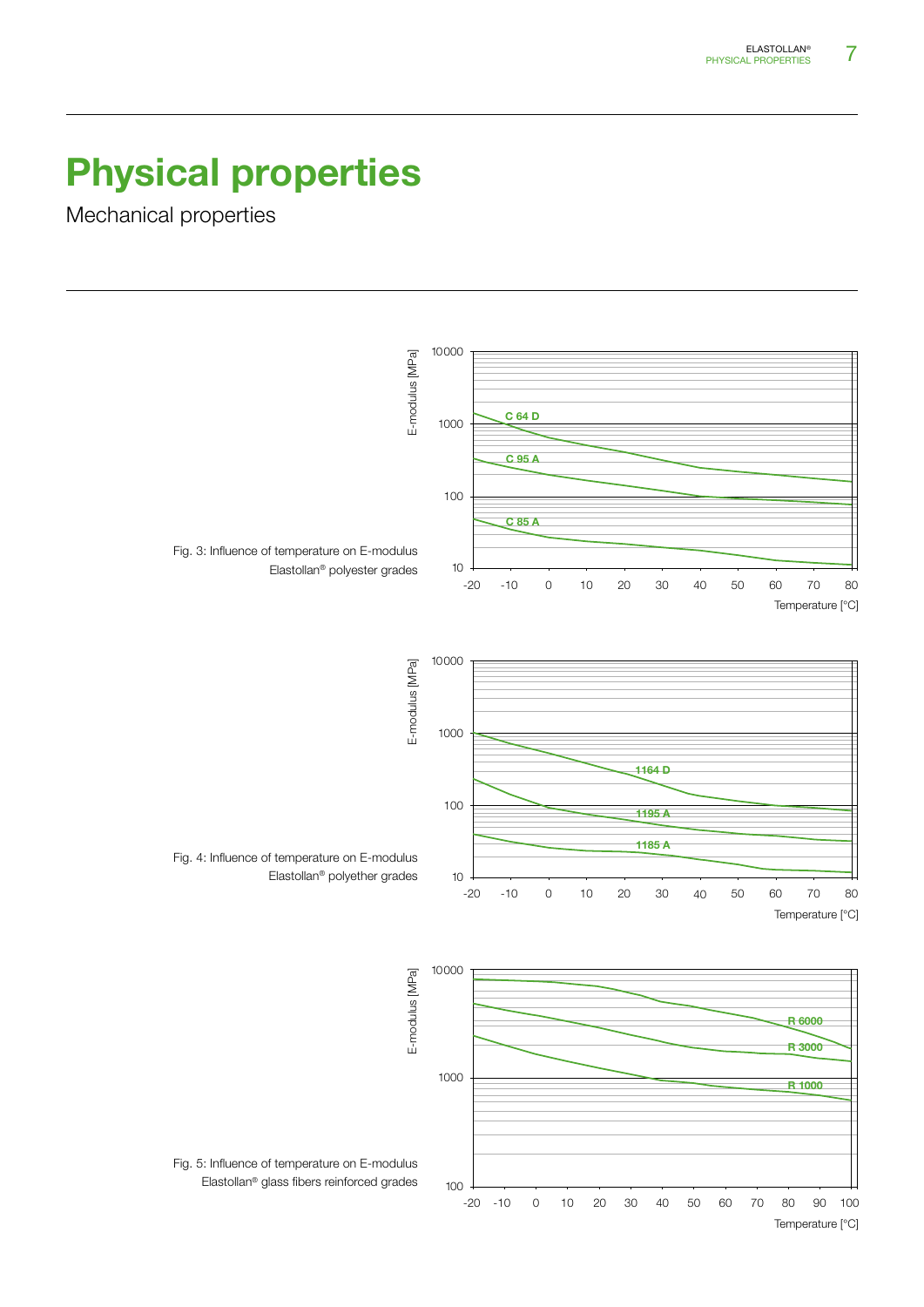Mechanical properties

#### Shore hardness

The hardness of elastomers such as Elastollan® is measured in Shore A and Shore D according to DIN ISO 7619-1 (3s). Shore hardness is a measure of the resistance of a material to the penetration of a needle under a defined spring force. It is determined as a number from 0 to 100 on the scales A or D.

The higher the number, the higher the hardness. The letter A is used for flexible grades and the letter D for rigid grades. However, the ranges do overlap.

Fig. 6 shows a comparison of the Shore hardness A and D scales for Elastollan®. There is no general dependence between Shore A and D scales. Under standard atmospheric conditions (i.e. 23 °C, 50 % relative humidity), the hardness of Elastollan® grades ranges from 60 Shore A to 74 Shore D.



Fig. 6: Relationship: Shore A to Shore D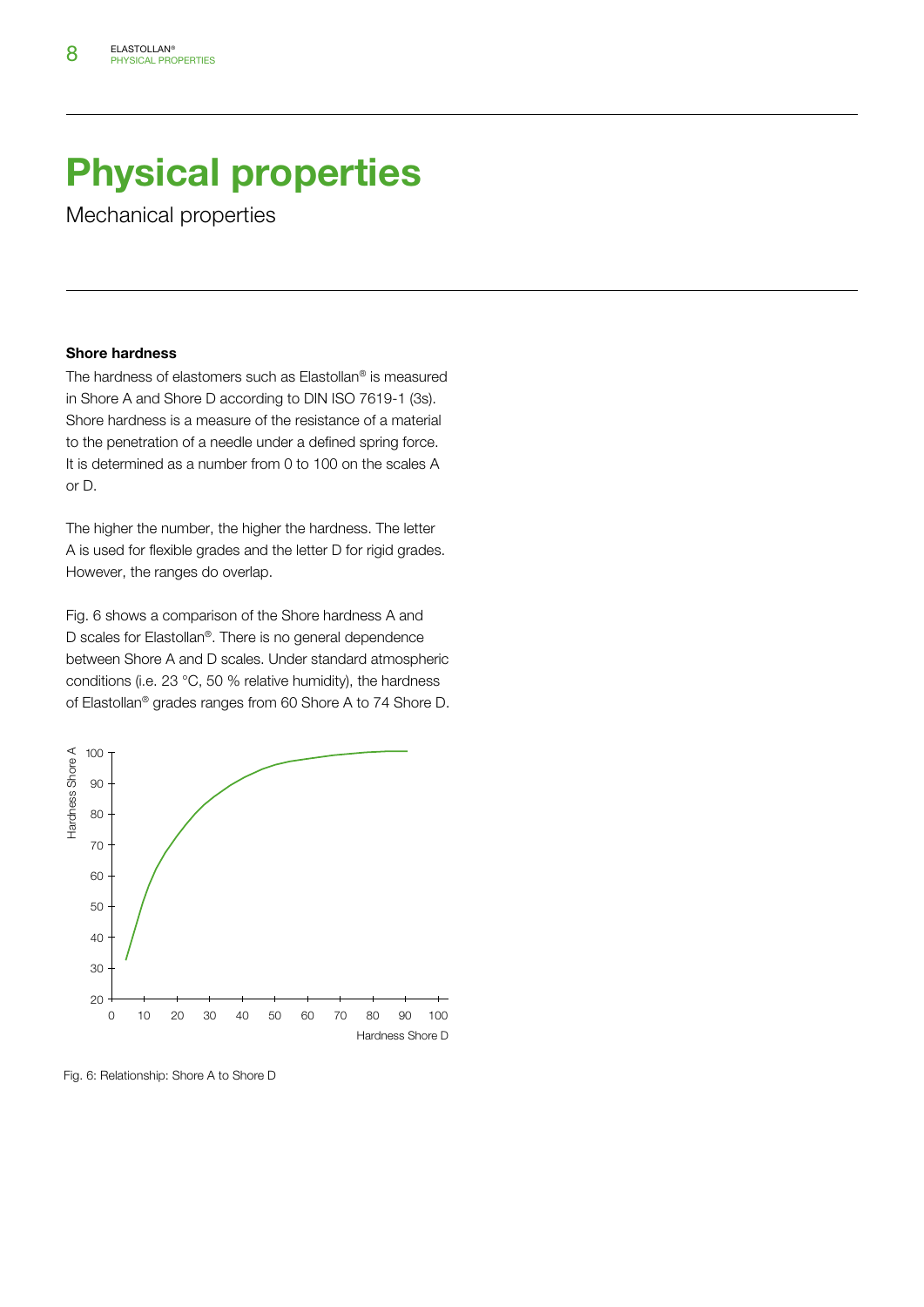Mechanical properties

#### Glass transition temperature

The glass transition temperature (Tg) of a plastics is the point at which a reversible transition of amorphous phases from a hard brittle condition to a visco-elastic or rubber-elastic condition occurs. Glass transition takes place, depending on hardness or rather amorphous portion of a material, within a more or less wide temperature range. The larger the amorphous portion (softer Elastollan® product), the lower is the glass transition temperature, and the narrower is this temperature range.

There are several methods available to determine glass transition temperature, each of them possibly yielding a different value, depending on the test conditions. Dynamic testing results in higher temperature values than static testing. Also the thermal history of the material to be measured is of importance. Thus, similar methods and conditions have to be selected for comparison of glass transition temperatures of different products.

Fig. 7 shows the glass transition temperatures of several Elastollan® grades, measured by differential scanning calorimetry (DSC) at a heating rate of 10 K/min.

The Tg was evaluated according to DIN EN ISO 11357-2 on the basis of the curve, the slope of which is stepped in the transition range. The torsion modulus and the damping curves shown in figs. 8 to 13 enable Tg's to be defined on the basis of the damping maximum. Since this is a dynamic test, the Tg's exceed those obtained from the DSC measurements.



Fig. 7: Glass transition temperature (Tg) from DSC at 10 K/min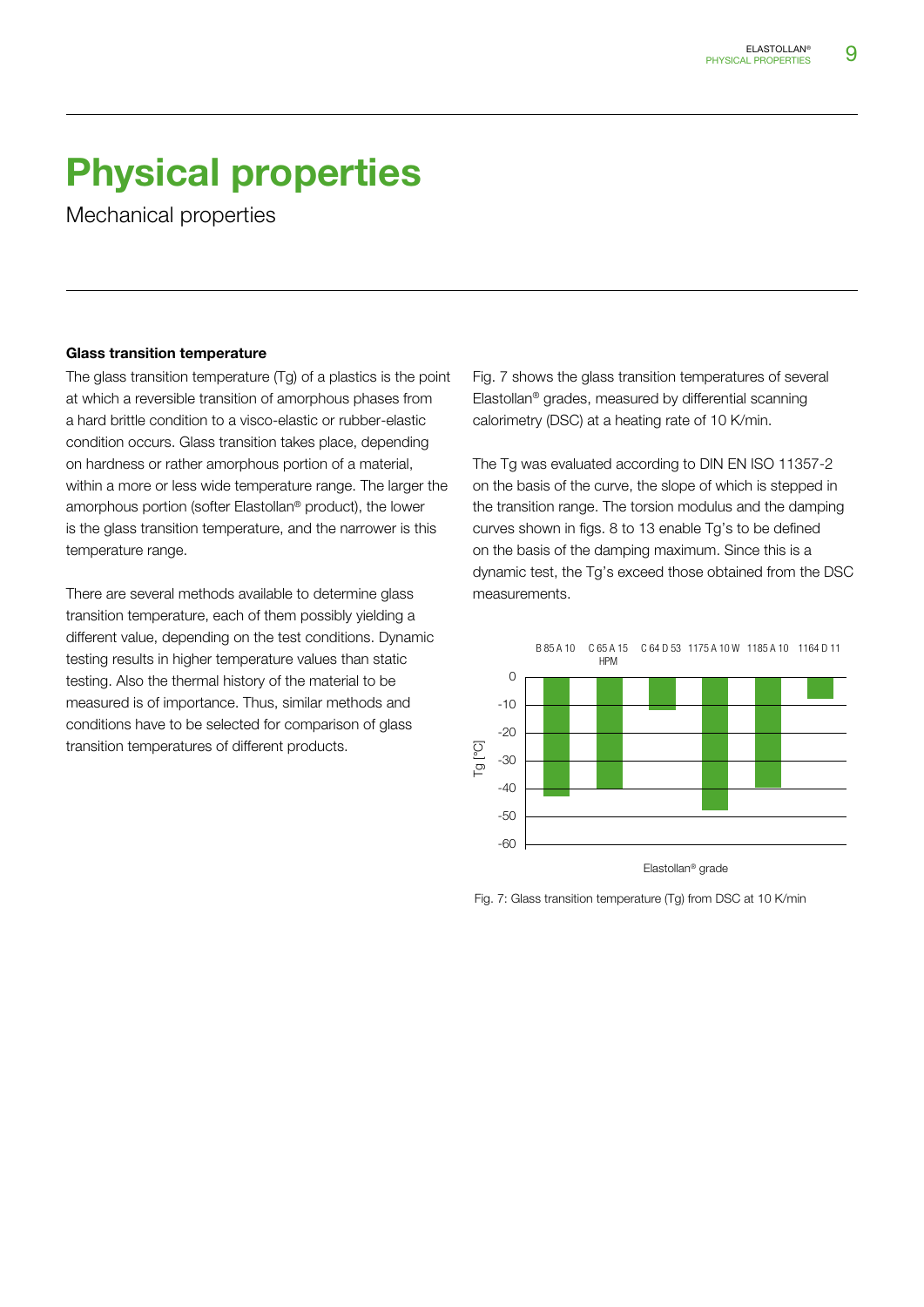Mechanical properties

### Torsion modulus

The torsion vibration test as specified in DIN EN ISO 6721-2 is used to determine the elastic behavior of polymeric materials under dynamic torsional loading, over a temperature range. In this test, a test specimen is stimulated into free torsional vibration. The torsional angle is kept low enough to prevent permanent deformation. Under the test parameters specified in the standard, a frequency of 0.1 to 10 Hz results as temperature increases.

During the relaxation phase the decreasing sinusoidal vibration is recorded. From this decay curve, it is possible to calculate the torsion modulus and damping. The torsion modulus is the ratio between the torsion stress and the resultant elastic angular deformation.

Figs. 8–13 show the torsion modulus and damping behavior over a temperature range for several Elastollan® grades. At low temperature torsion modulus is high and the curves are relatively flat. This is the so-called energy-elastic temperature range, where damping values are low.

With rising temperature, the torsion modulus curve falls and damping behavior increases. This is the so-called glass transition zone, where damping reaches a maximum.

After the glass transition zone, the torsion modulus curve flattens. This condition is described as entropyelastic (rubber-elastic). At this temperature the material remains solid with increasing temperature, torsion modulus declines more sharply and damping increases again. Here, the behavior pattern is predominantly visco-elastic.

The extent of each zone varies according to Elastollan® grade. However, as a general statement, the transition becomes more obvious with the lower hardness Elastollan® grades.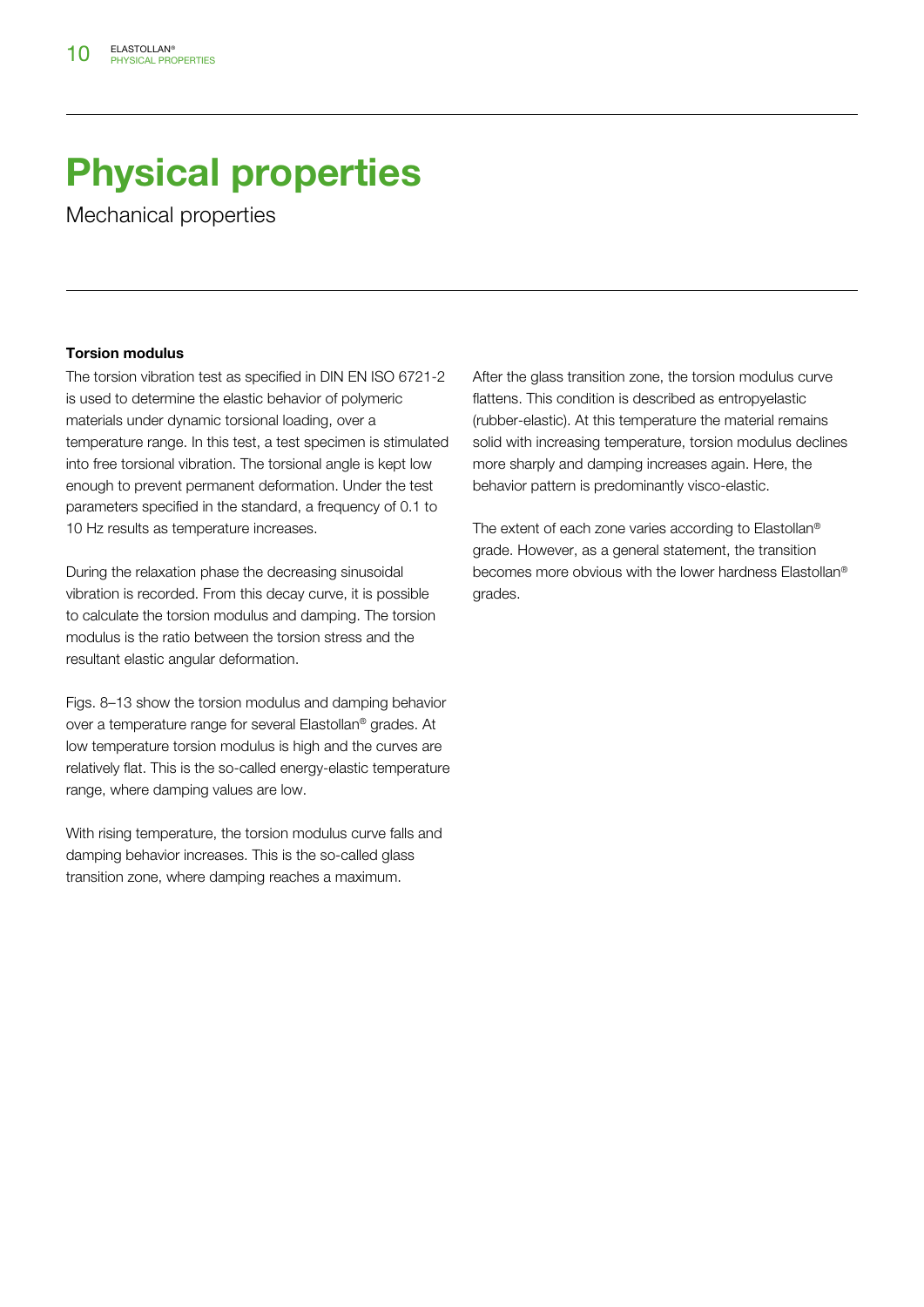Temperature [°C]

### Physical properties

Mechanical properties





Fig. 9: Elastollan® C 65 A HPM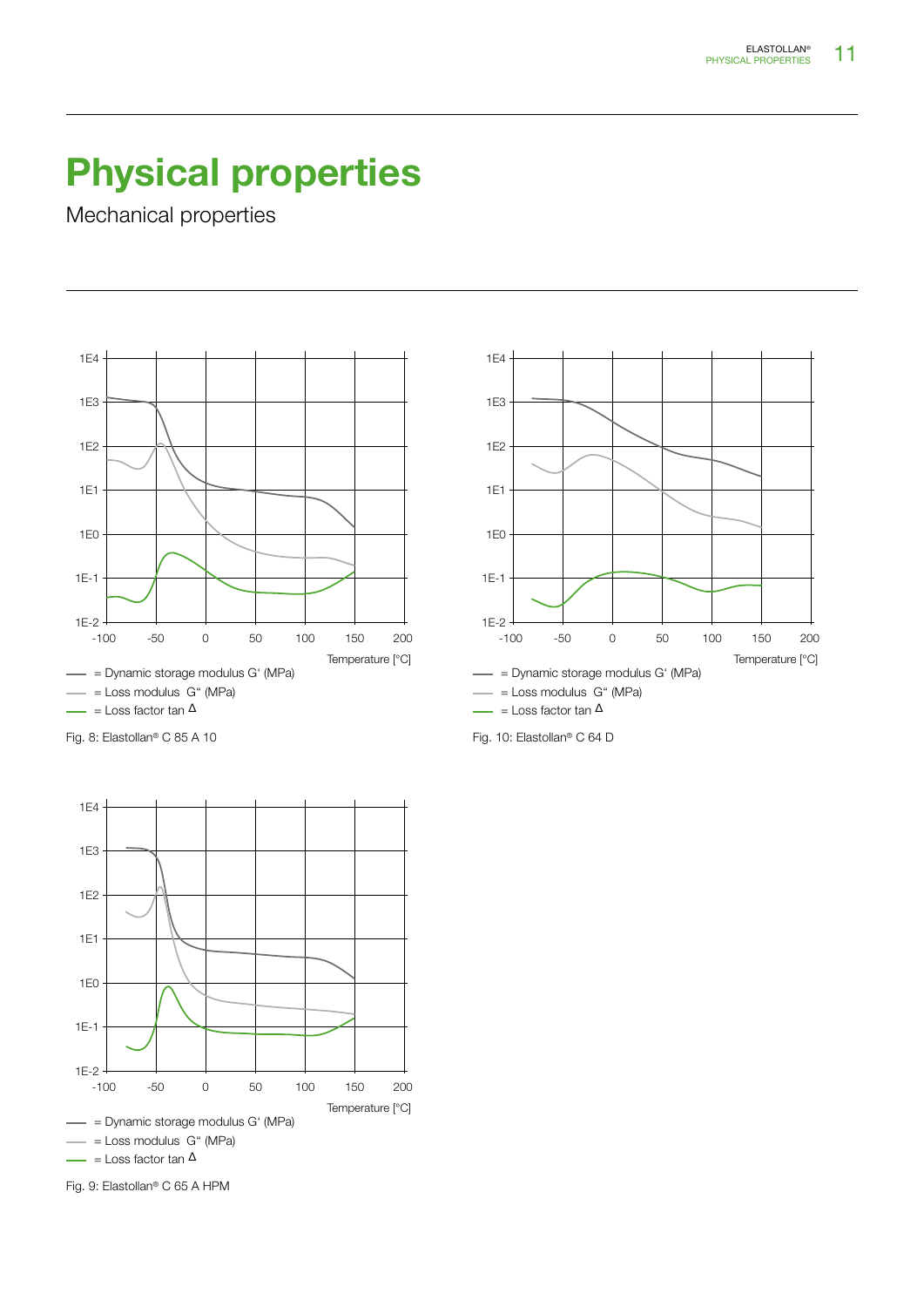Mechanical properties

#### Torsion modulus



Fig. 12: Elastollan® 1175 A 10 W





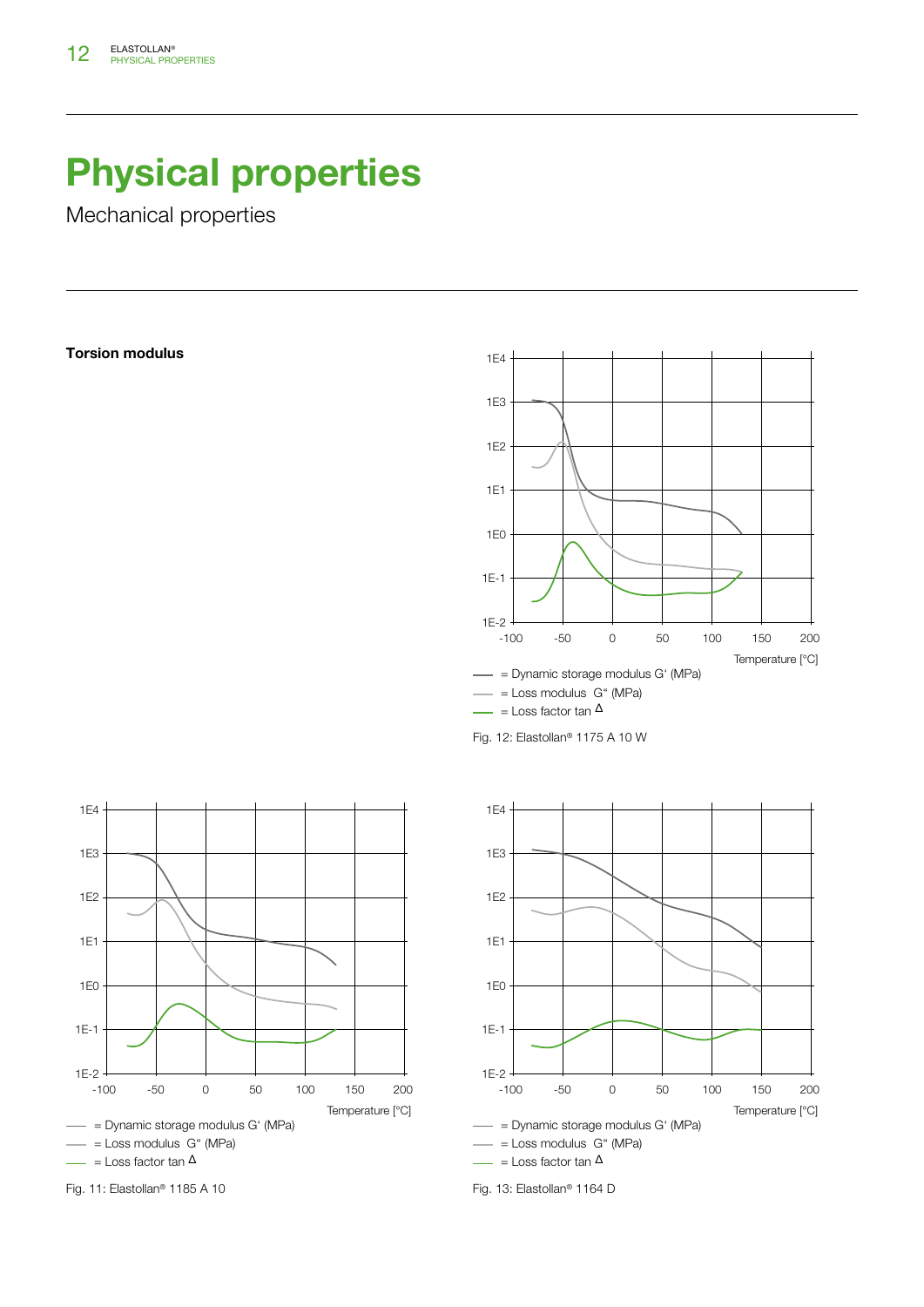Mechanical properties

### Tensile strength

The behavior of elastomers under short-term, uniaxial, static tensile stress is determined by tensile tests as specified in DIN EN ISO 527-2-5A and may be presented in the form of a stress-strain diagram. Throughout the test, the tensile stress is always related to the original cross-section of the test specimen.

The actual stress, which increases steadily owing to the constant reduction in cross-section, is not taken into account. Typical strength and deformation characteristics can be seen in the tensile stress-strain diagram (Fig. 14):

Strength characteristics:

- The yield stress  $\sigma_{\gamma}$  is the tensile stress at which the slope of the stress-strain curve becomes zero.
- Tensile strength  $\sigma$ <sub>max</sub> is the tensile stress at maximum force.
- Tear strength  $\sigma$ B is the tensile stress at the moment of rupture of the specimen.

Deformation characteristics:

- **The yield strain**  $\epsilon$  is the elongation corresponding to the yield stress.
- **Maximum force elongation**  $E_{\text{max}}$  **is the elongation** corresponding to the tensile strength.
- Elongation at break **ε**B is the elongation corresponding to the tear strength

In the case of unreinforced Elastollan® grades at room temperature, differences are not generally observed, e.g., tear strength and tensile strength correspond (Fig. 15). A yield stress is only observed with rigid formulations at lower temperatures. For glass fiber-reinforced Elastollan® grades (R grades), yield stress coincides with tensile strength (Fig. 16).

In one respect, the stress-strain diagrams on the following pages, determined according to DIN EN ISO 527-2-5A at a rate of 200 mm/min, present the typical high elongation to break of Elastollan®. On the other hand, they also include diagrams of lower deformations. The curves relating to the R grades were determined according to DIN EN ISO 527-2-1A at a rate of 50 mm/min.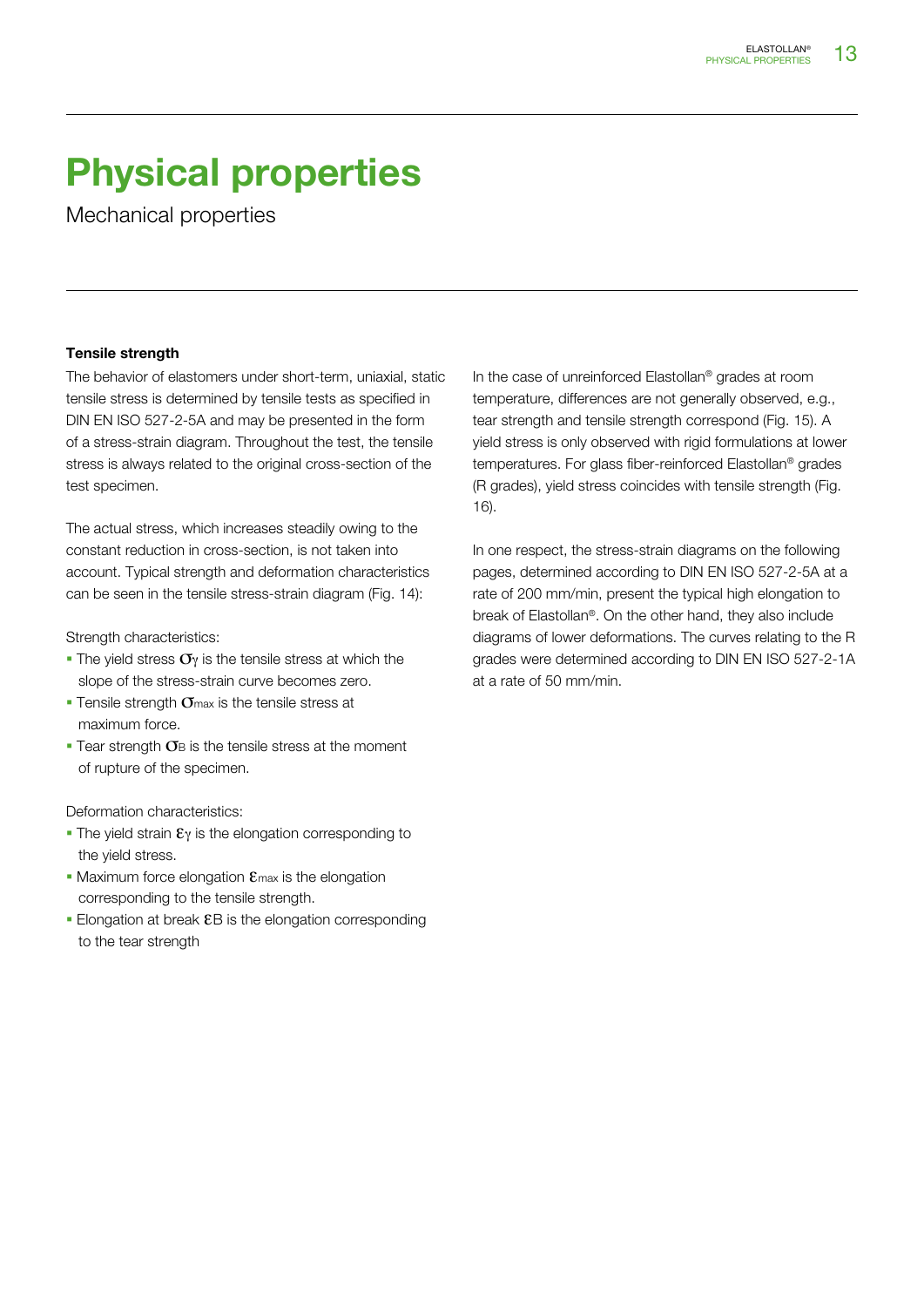Mechanical properties

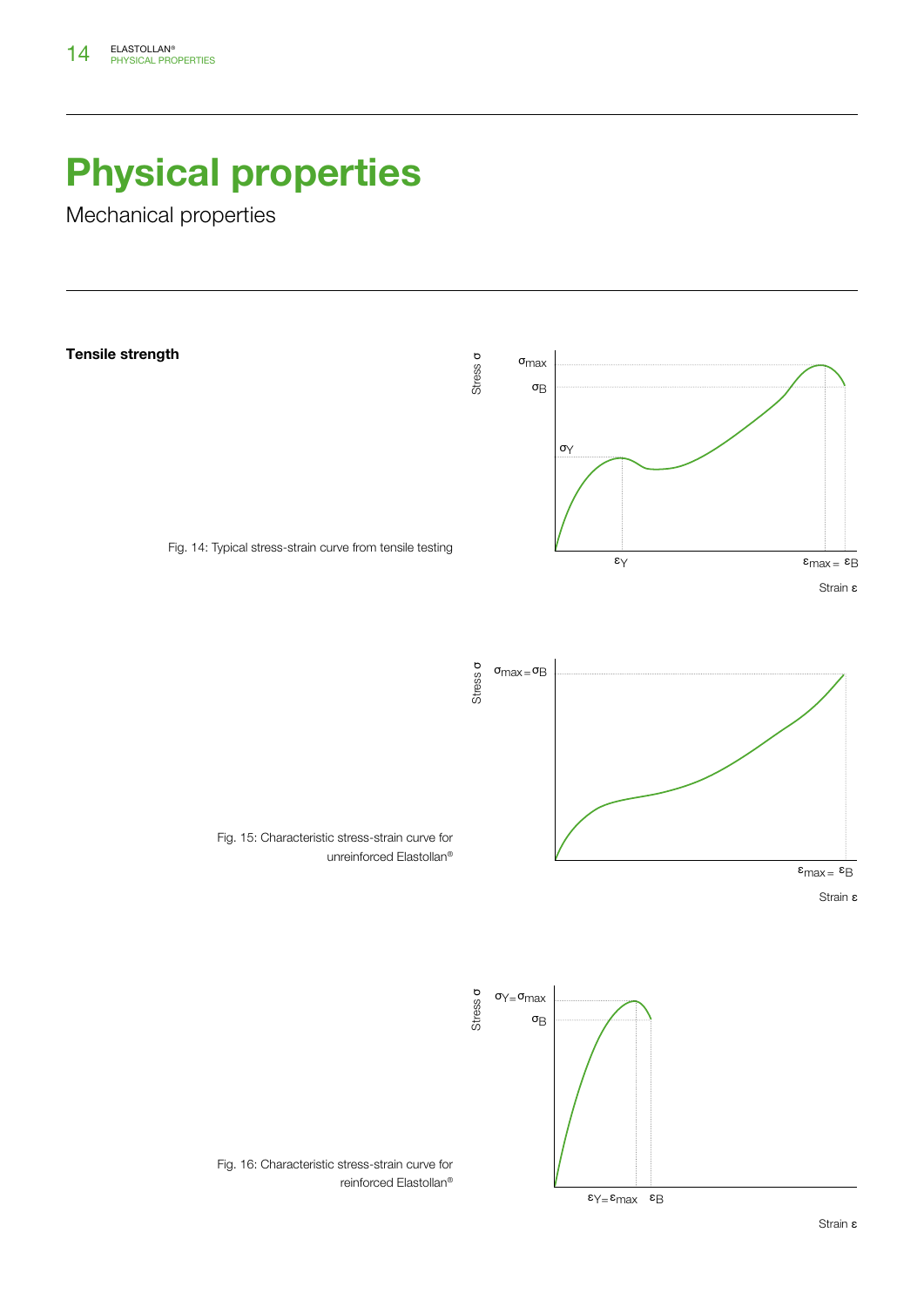Mechanical properties

Tensile strength

Note:



Fig. 17: Elastollan® C 65 A HPM









Fig. 19: Elastollan® C 64 D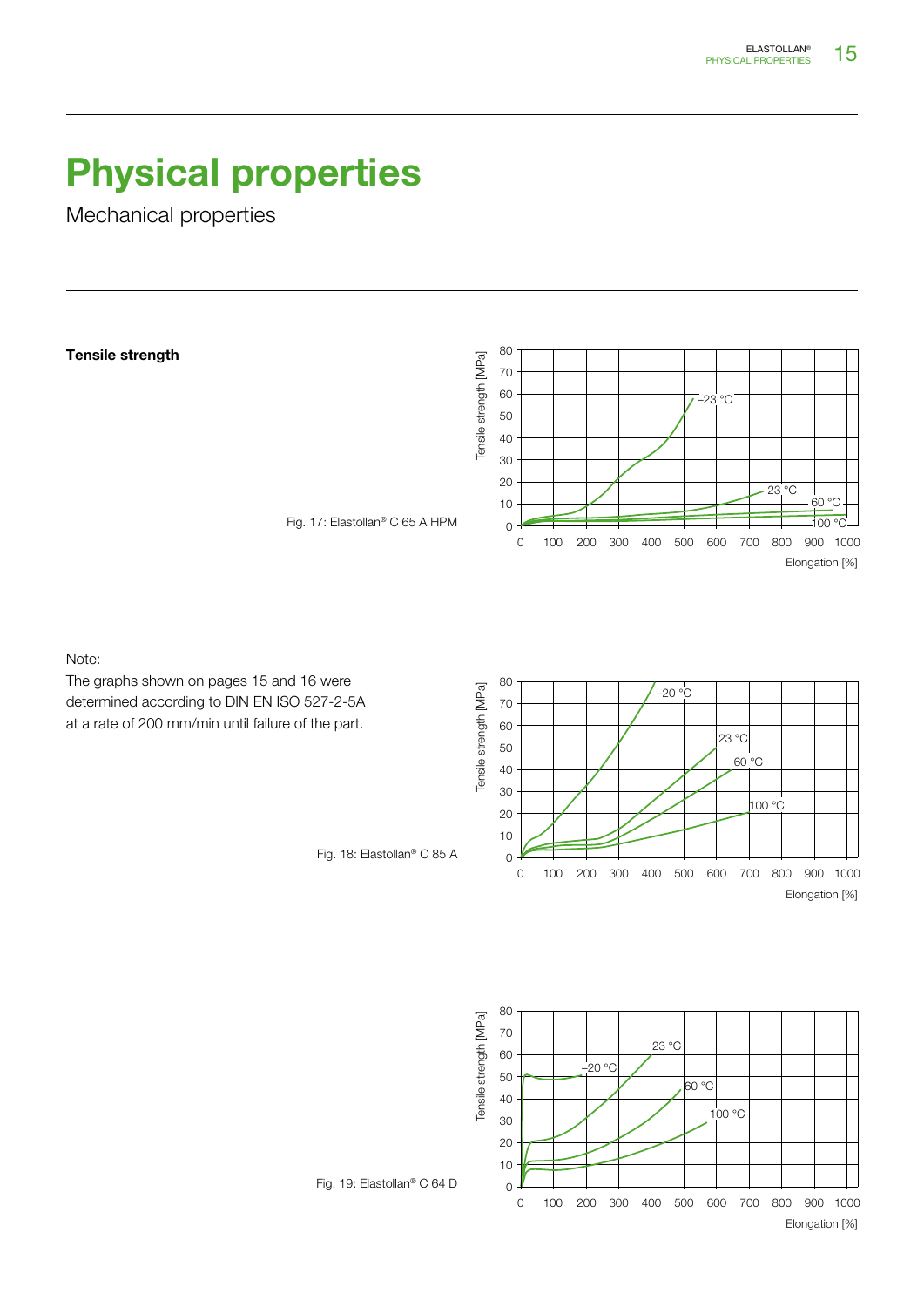Mechanical properties



 $\overline{0}$ 



Fig. 21: Elastollan® 1185 A



Fig. 22: Elastollan® 1164 D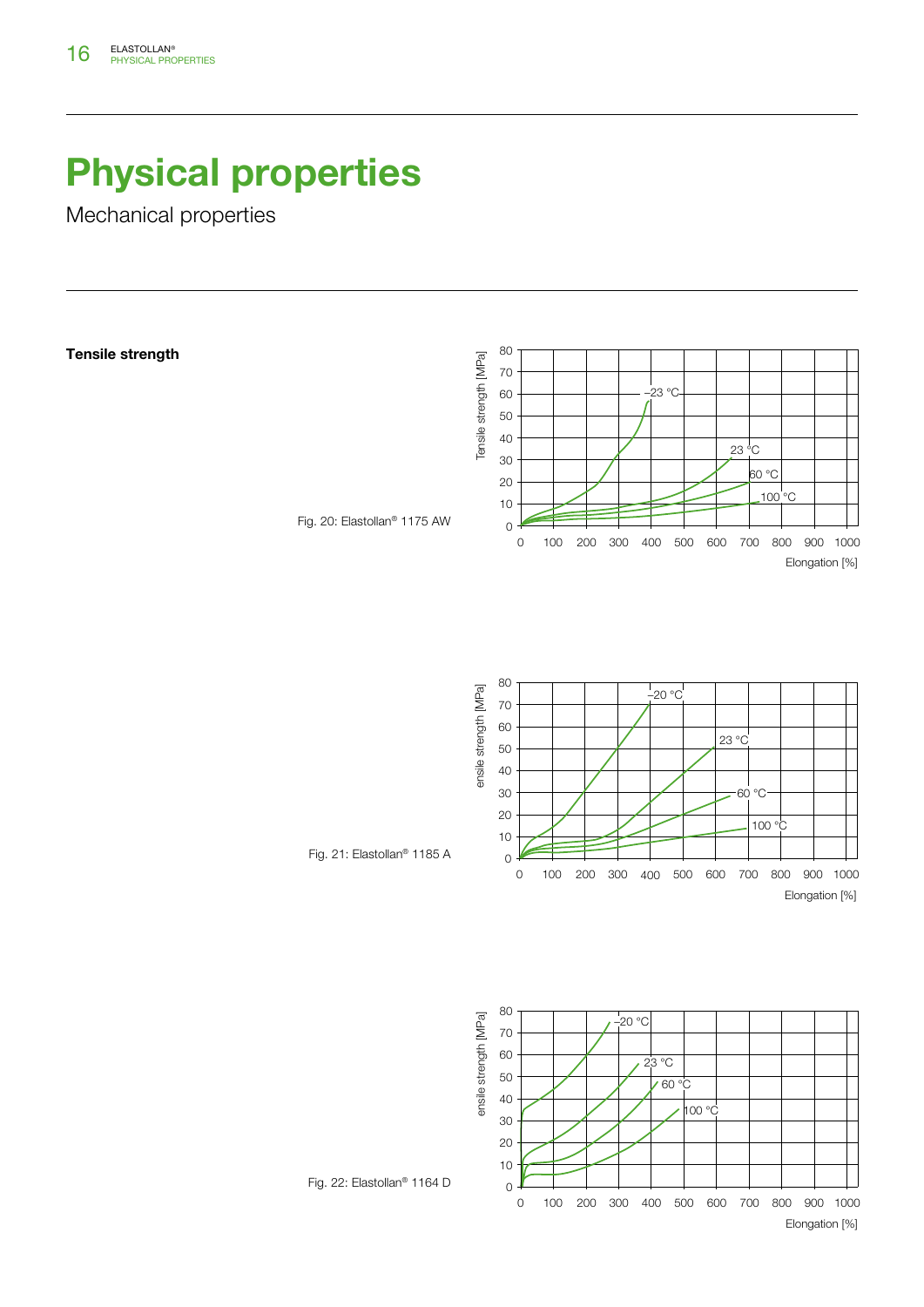Mechanical properties

Tensile strength

100 ensile strength [MPa] ensile strength [MPa] –20 °C 80  $\overline{O^{\circ}C}$  $23 \text{ °C}$ 60 40 °C 60 °C 40 20  $\overline{O}$ 0 5 10 15 20 25 30 Elongation [%]

Note:

The graphs on page 17 were determined according to DIN EN ISO 527-2-1A at a rate of 50 mm/min until failure of the part.





Fig. 23: Elastollan® R 1000



Fig. 25: Elastollan® R 6000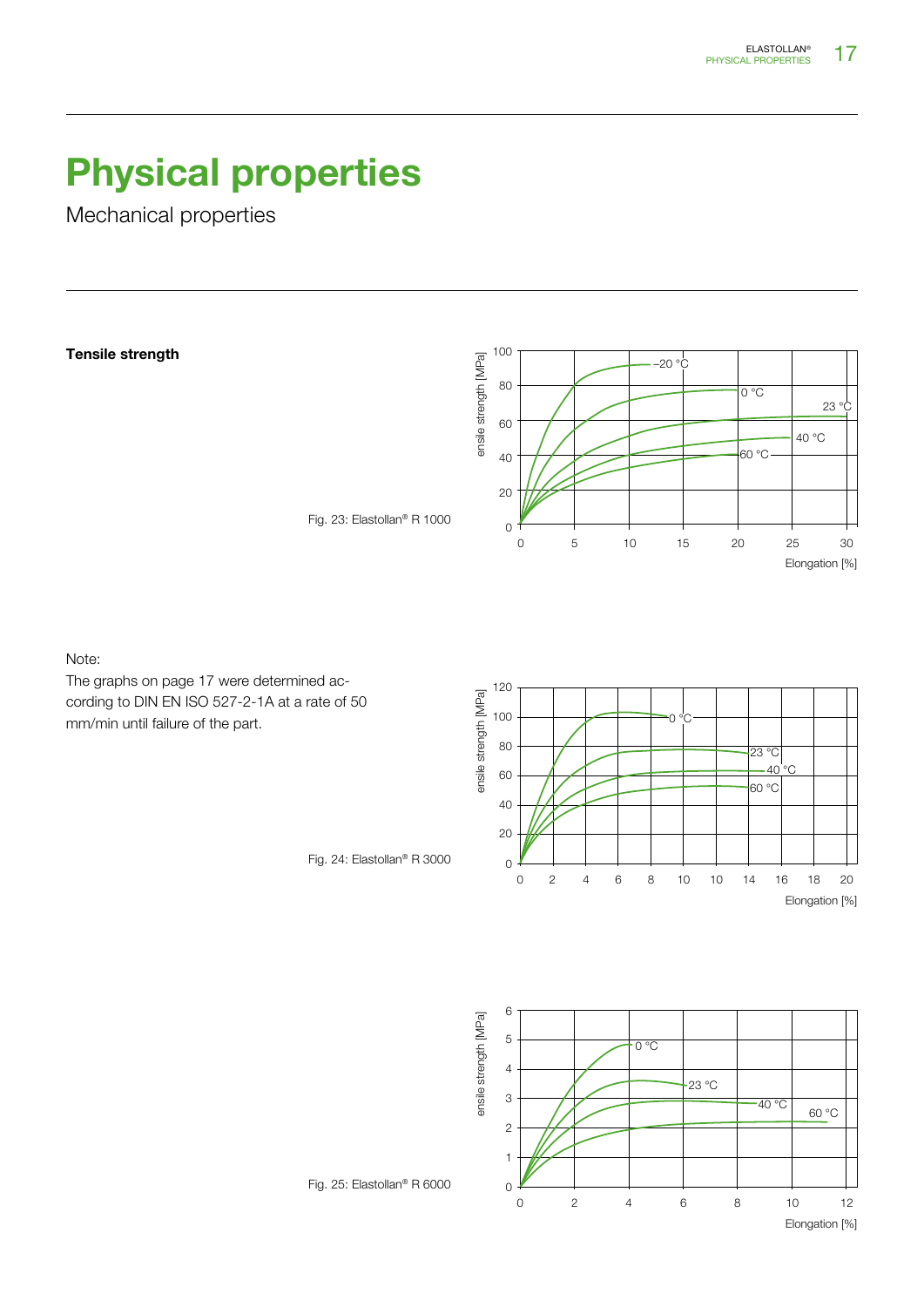Mechanical properties

### Tear strength

Tear strength is the term which defines the resistance of a notched test specimen to tear propagation. In this respect, Elastollan® is far superior to most other of plastics.

The test is conducted in accordance with DIN ISO 34–1Bb using an angle specimen with cut. The specimen is stretched at right angles to the incision at a rate of 500 mm/min until tear. The tear resistance [kN/m] is the ratio between maximum force and specimen thickness.

> 350 Tear strength [kN/m] Tear strength [kN/m] 300 250 200 C 64 D 150 100  $C<sub>85</sub>$ 50 C 65 A HPM 0 80 120 -40 -20 0 20 40 60 100 Temperature [°C]



Fig. 26: Tear strength in relation to temperature Elastollan® for polyester grades

Fig. 27: Tear strength in relation to temperature Elastollan® for polyether grades

The diagrams show tear strength for several Elastollan® grades, relative to temperature.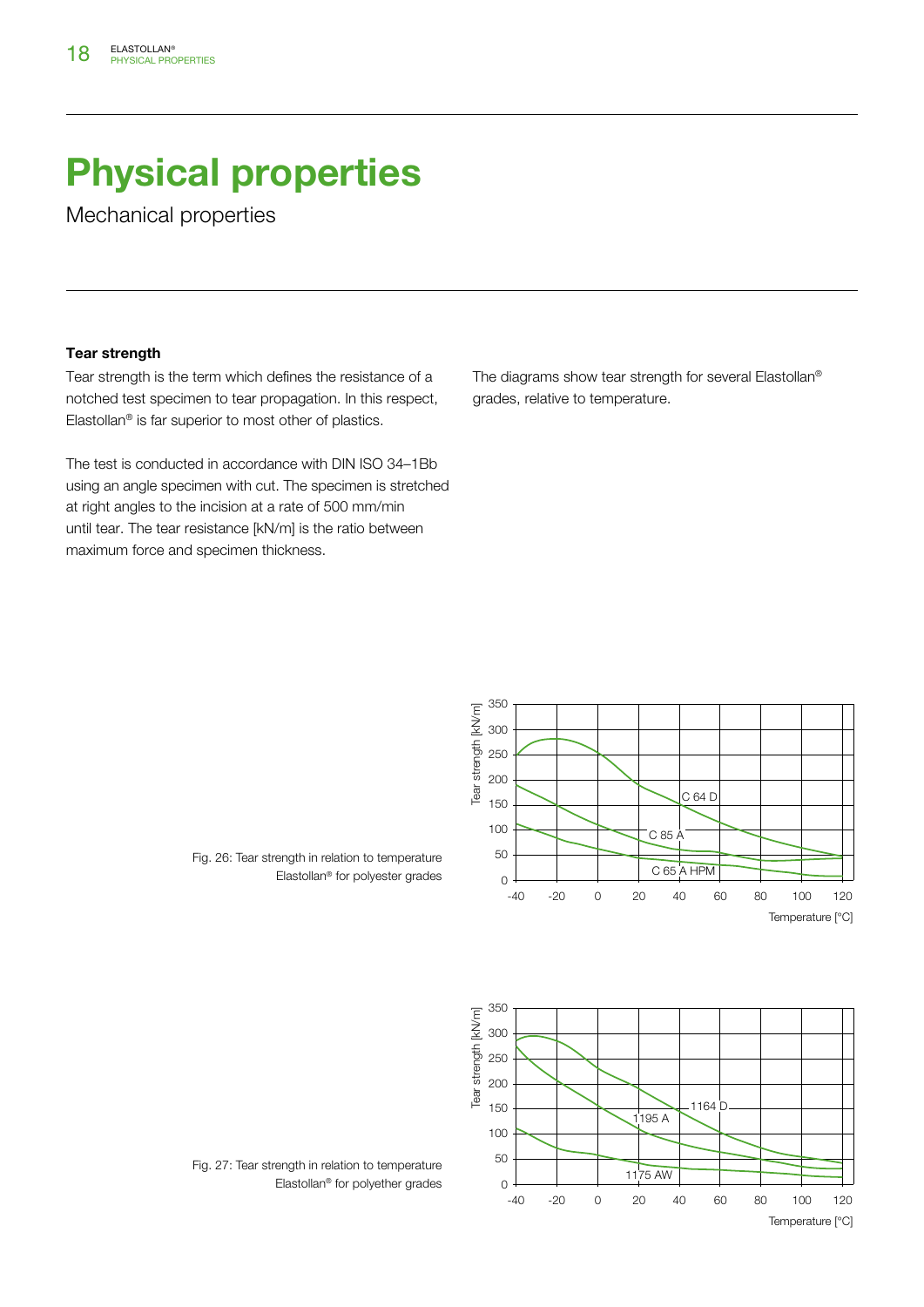

We would be pleased to send you the following brochure: Elastollan®- Product Range, with detailed information about the technical properties of Elastollan®.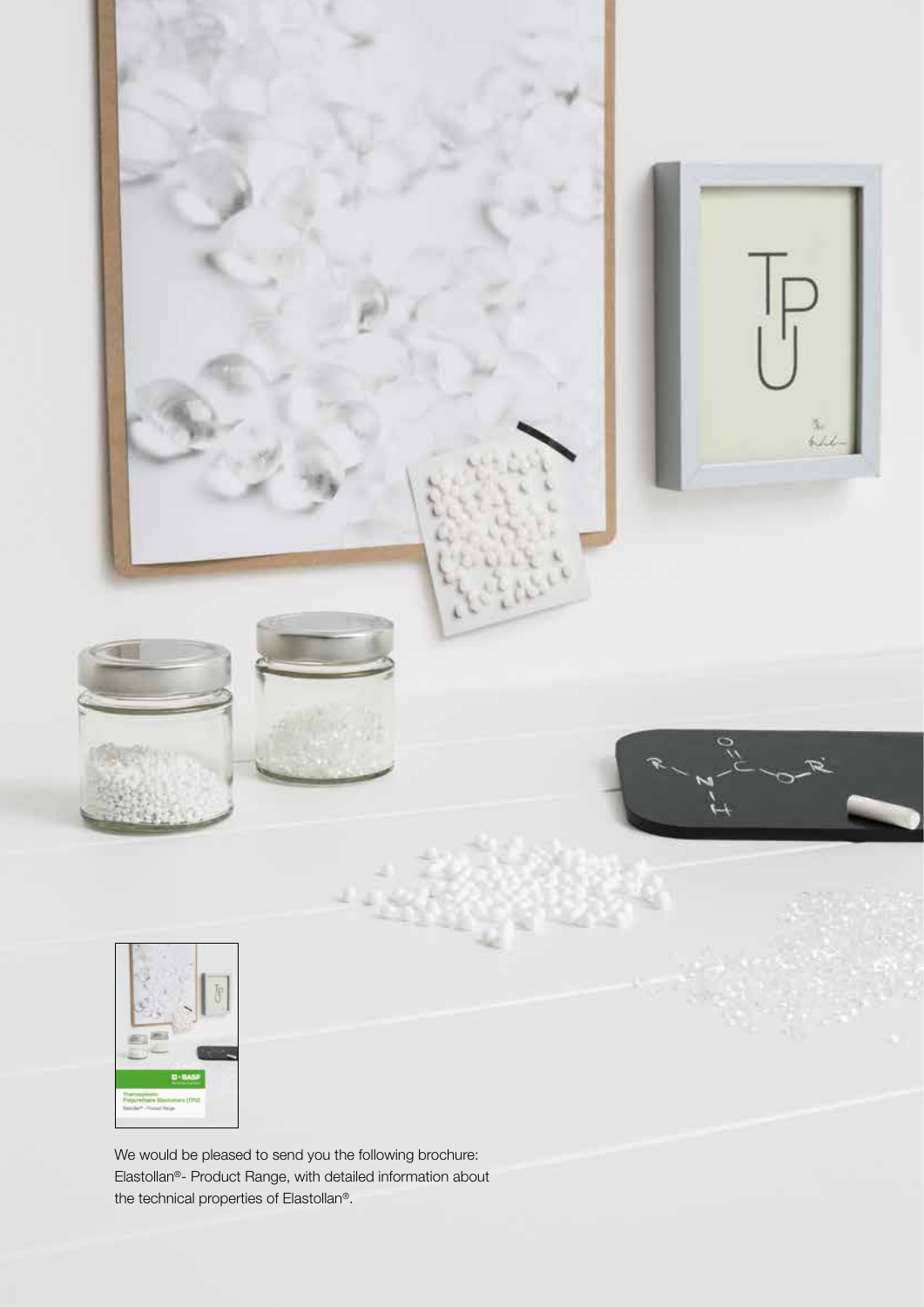Mechanical properties

#### Creep behavior

A pure elastic deformation behavior, whereby the elastic characteristic remains constant, does not occur with any material. Due to internal friction, there exist at any time both a visco-elastic and a viscous deformation portion, causing a dependence of the characteristic values on the stress duration and intensity.

These non-elastic portions are considerably influenced by temperature and time. This dependence should be a preconsideration in the case of plastics operating at ambient temperature under long term load.

Behavior under long-term static stress can be characterized according to ISO 899 by means of creep tests, whereby a test specimen is subject to tensile stress using a load. The constant deformation thus caused is measured as a function of time. If this test is conducted applying different loads, the data yield a so-called isochronous stress-strain diagram.

Such a diagram can be used to predict how a component deforms in the course of time under a certain load, and also how the stress in a component decreases with a given deformation (Figs. 28 to 32).





Fig. 28: Isochronous stress-strain lines at 23 °C Elastollan® C 85 A

Fig. 29: Isochronous stress-strain lines at 23°C Elastollan® C 64 D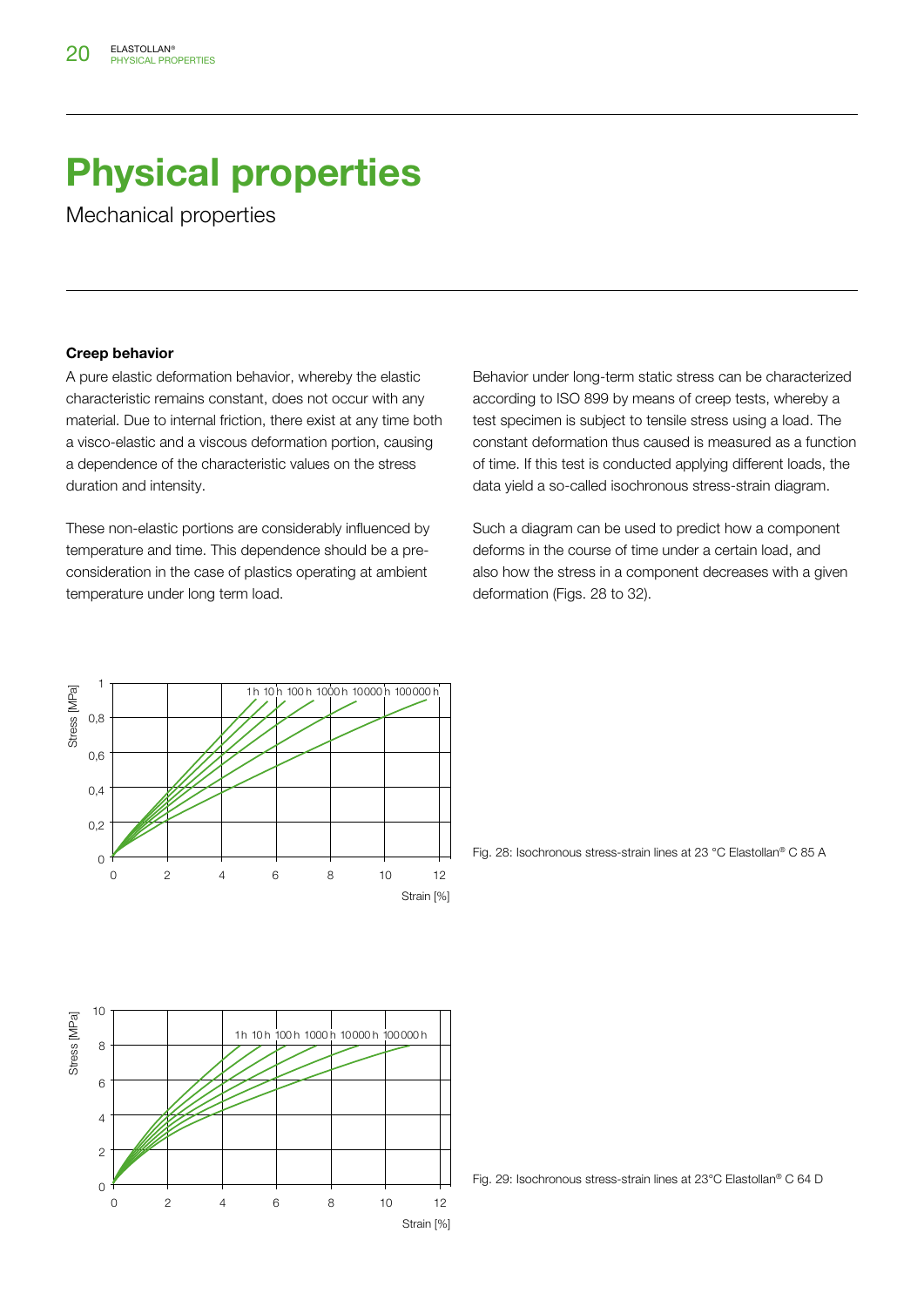Mechanical properties



Strain [%]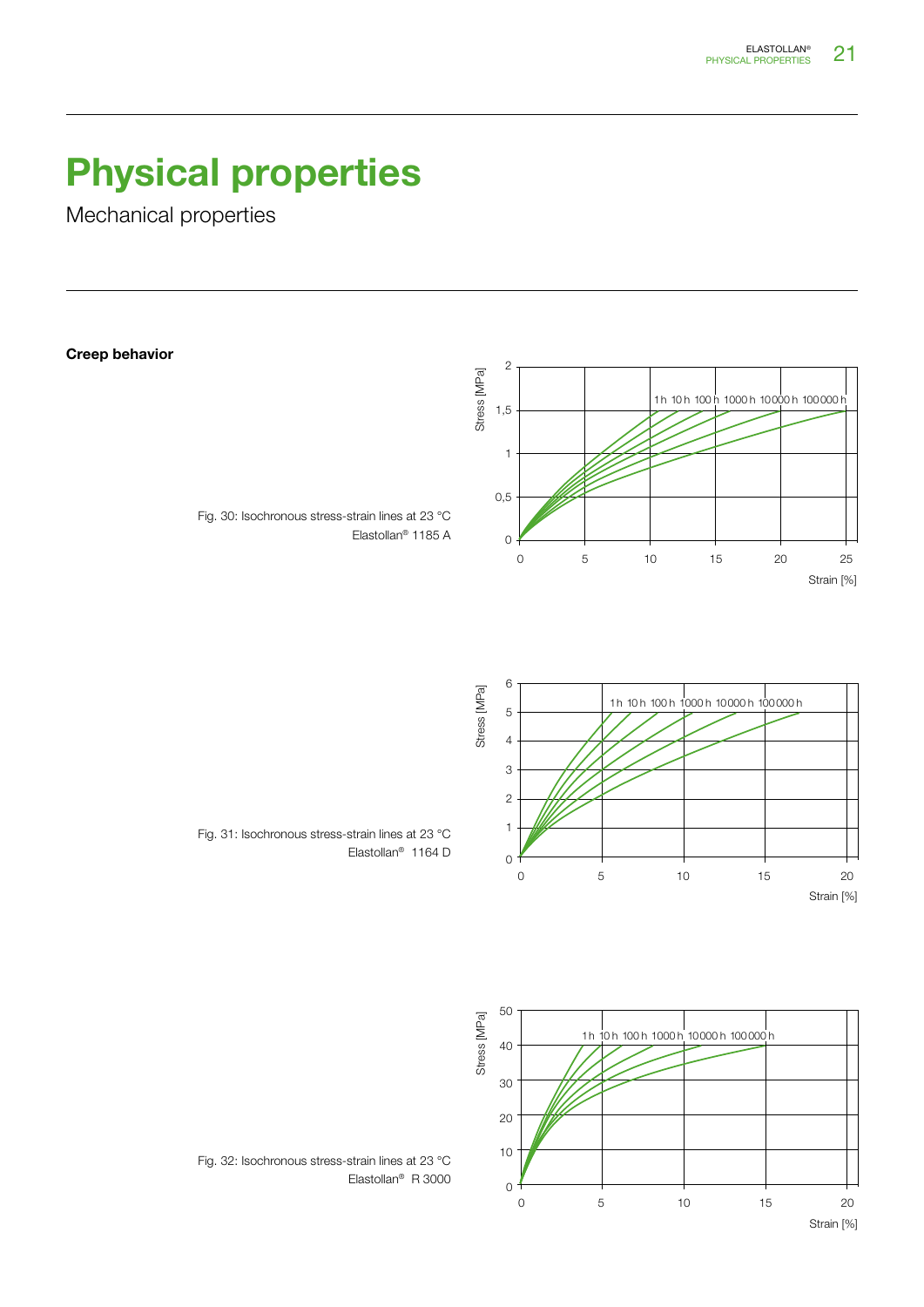Mechanical properties

### Compression set

Compression set [%] is determined by a constant deformation test over a period of 24 hours at 70 °C or 72 hours at room temperature and is standardized in DIN ISO 815. In application, in the event of compressive stress one should not exceed 5 % compression for the more rigid grades and 10 % for the more flexible grades, if noticeable compression set is to be avoided. To achieve the best resistance to compression set annealing of the finished parts is recommended.

#### Impact strength

Elastollan® grades have outstanding low-temperature impact strength. You will find further information on impact strength in the table (page 28-33) or in the product information.

#### Abrasion

Abrasion [mm<sup>3]</sup> is determined in accordance with ISO 4649. A test specimen is guided at a defined contact pressure on a rotating cylinder covered with paper. The total is approx. 40 m. The mass loss due to abrasion wear is measured, taking into account the density of the material and the sharpness of the test paper. The abrasion is given as the loss of volume in mm<sup>3</sup>.

Elastollan® shows very low abrasion. Under practical conditions, TPU is considered to be the most abrasion resistant elastomeric material. Thorough pre-drying of the granulate prior to processing is however essential to achieve optimum abrasion performance. You will find further information on abrasion in the current Elastollan® Product Range or the product information.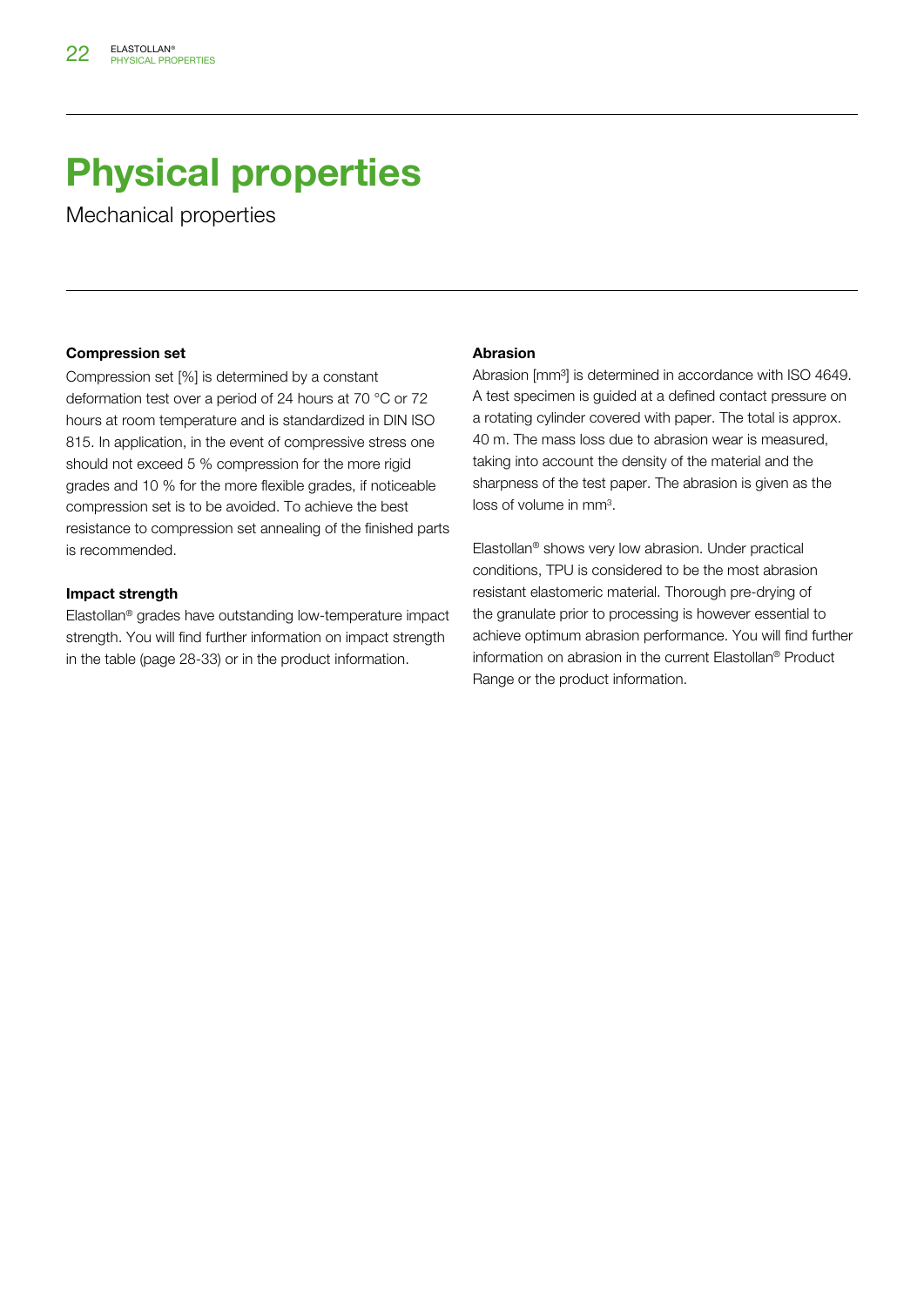Thermal properties

#### Thermal expansion

As all materials, Elastollan® is subject to a temperaturedependent, reversible variation in length. This is defined by the coefficient of linear expansion  $\alpha$  [1/K] in relation to temperature and determined in accordance with ISO 11359-1-2. Fig. 33 and 34 compare the coefficients of linear expansion of some Elastollan® grades with steel and aluminum and illustrates the dependence on temperature and Shore hardness.

As shown the values for reinforced Elastollan® (glass fiber content 20 %) are similar to those for steel and aluminum. The influence of temperature is obvious and has to be considered for many applications.



Fig. 33: Coefficient of thermal expansion α [1/K] various Elastollan® hardnesses (ester grades)



Fig. 34: Coefficient of thermal expansion α [1/K] various Elastollan® hardnesses (ether grades)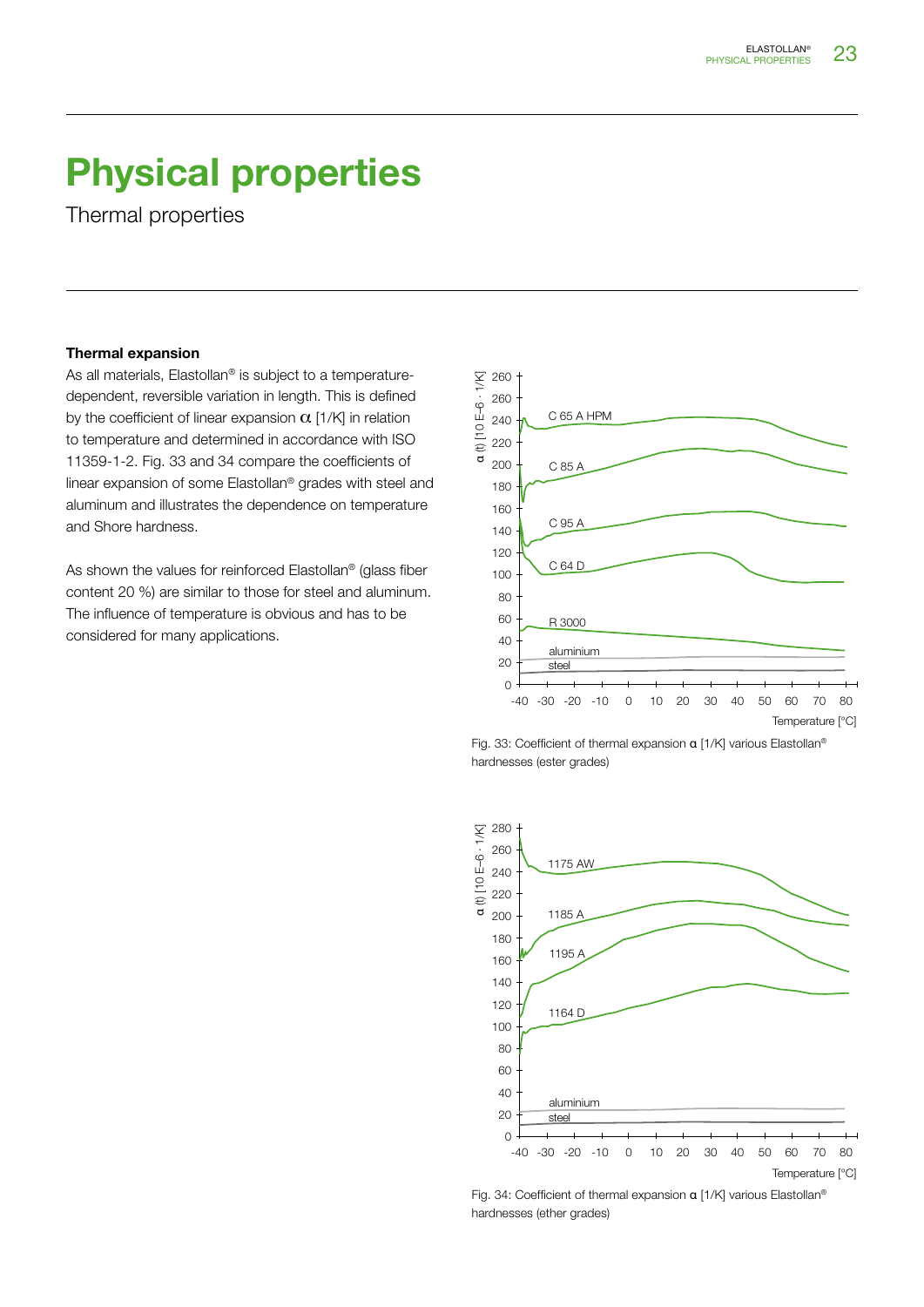Thermal properties

#### Thermal data

Thermal data provide information on the thermal properties of a produced part as well as the melt during the production process.

| Properties           | according to     | Unit            | Values<br>soft $\rightarrow$ hard |
|----------------------|------------------|-----------------|-----------------------------------|
| Thermal conductivity | DIN 52612-1      | $W/(m \cdot K)$ | $0.19 \rightarrow 0.25$           |
|                      |                  |                 |                                   |
| Heat of combustion   | <b>DIN 51900</b> |                 |                                   |
| - heating value      |                  | J/q             | $25000 \rightarrow 29000$         |
| - burning value      |                  | J/g             | $26000 \rightarrow 31000$         |
|                      |                  |                 |                                   |
| Specific heat        | <b>DIN 51005</b> |                 |                                   |
| - room temperature   |                  | J/(q K)         | $1.7 \rightarrow 2.3$             |
| - melt temperature   |                  | J/(q K)         | $1.7 \rightarrow 2.3$             |
|                      |                  |                 |                                   |

Table 1: Representative values of thermal data of Elastollan®, more detailed information available on pages 28-33.

#### Melting-lamination temperature

In the thermomechanical analysis (TMA), the plastic deformation of a solid object is measured as a function of the temperature. During the measurement, a constant, usually low imposed load, acts on the test specimen. The measured deformation in the sample as a function of the temperature can be used among other things to determine the melting behavior at a very low shear rate. This allows the melting temperature during thermal bonding processes to be deduced. The details of the measurement are stipulated in DIN EN ISO 11359-3.

| Product     | Shore |    | <b>TMA Onset</b> |  |  |
|-------------|-------|----|------------------|--|--|
|             |       | D  | (BASF hrs.)      |  |  |
| 991 A 10 FC | 90    | 46 | 136.4            |  |  |
| 890 A 10    | 91    | 48 | 146.2            |  |  |
| 1190 A 10   | 91    | 44 | 161,3            |  |  |
| B 90 A 11   | 92    | 44 | 174.0            |  |  |
| C 90 A 10   | 94    | 47 | 186,1            |  |  |

Table 2: Standard thermal values, Elastollan®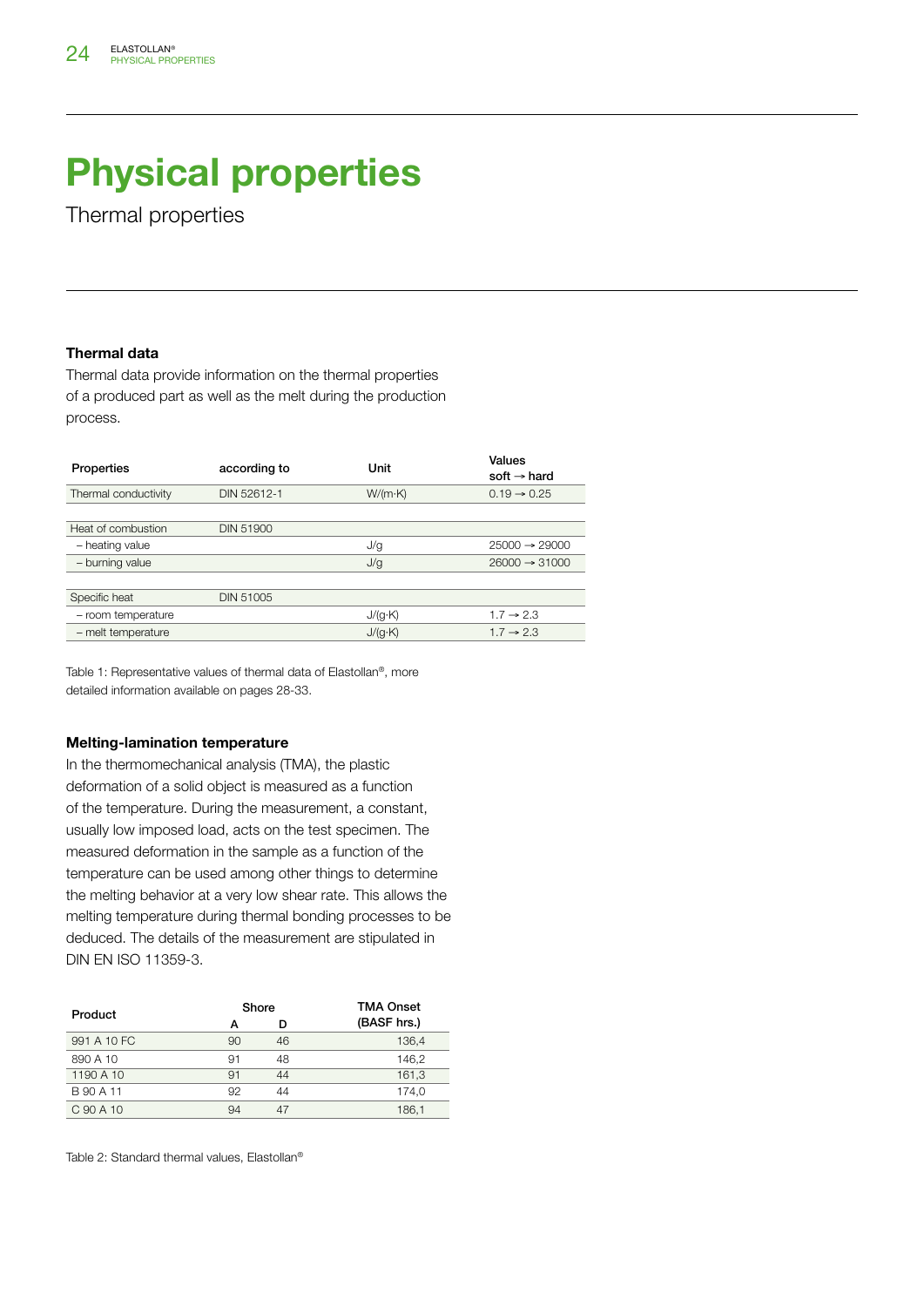Thermal properties

#### Thermal deformation

Various tests can be used to compare the application limits of plastics at increased temperature. These include the determination of the Vicat Softening Temperature (VST) according to ISO 306 and the determination of the Heat Deflection Temperature (HDT) according to ISO 75.

#### Vicat softening temperature

In the course of this test, a loaded needle (Vicat A: 10 N, Vicat B: 50 N) with a diameter of 1  $mm<sup>2</sup>$  is placed on a test specimen, which is located on a plane surface within a temperature transfer medium. The temperature of the medium (oil or air) is increased at a constant heating rate (50 K/h or 120 K/h). The VST is the temperature at which the needle penetrates by 1 mm into the test material.



Fig. 35: Vicat temperature (VST) according to DIN EN ISO 306, Vicat A 120

#### Heat deflection temperature

Similarly to the Vicat test, the test set-up is heated in a heat transfer medium at a rate of 120 K/h. The arrangement is designed as 3-point bending test, the test piece being stressed at a constant load which corresponds to a bending stress of 1.80 MPa, 0.45 MPa or 8 MPa (method A, B or C), depending on the rigidity of the material. The temperature at which the test piece bends by 0.2 to 0.3 mm (depending on the height of the test piece) is indicated as HDT.



Fig. 36: Heat deflection temperature (HDT) according to DIN EN ISO 75, method B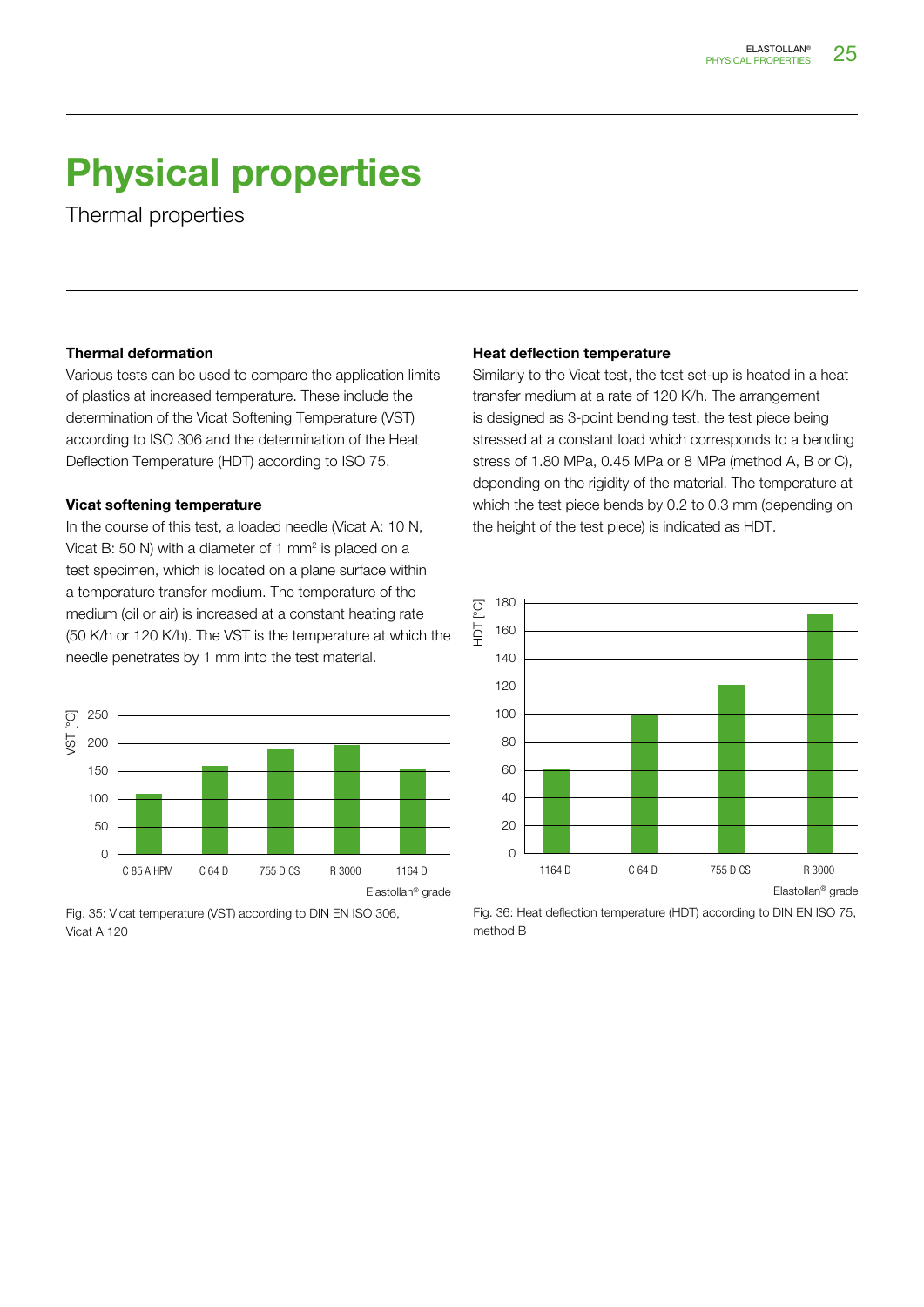Thermal properties

#### Maximum service temperature

The life expectancy of a finished TPU part will be influenced by several factors and is difficult to predict exactly. In order to be able to compare materials with one another under the aspect of "maximum service temperature", prolonged storage tests according to DIN EN ISO 2578 at various temperatures are used to ascertain so-called "long-term air ageing".

The diagrams below can be used to infer the time after which a material at a particular temperature goes below or above a particular limiting criterion:





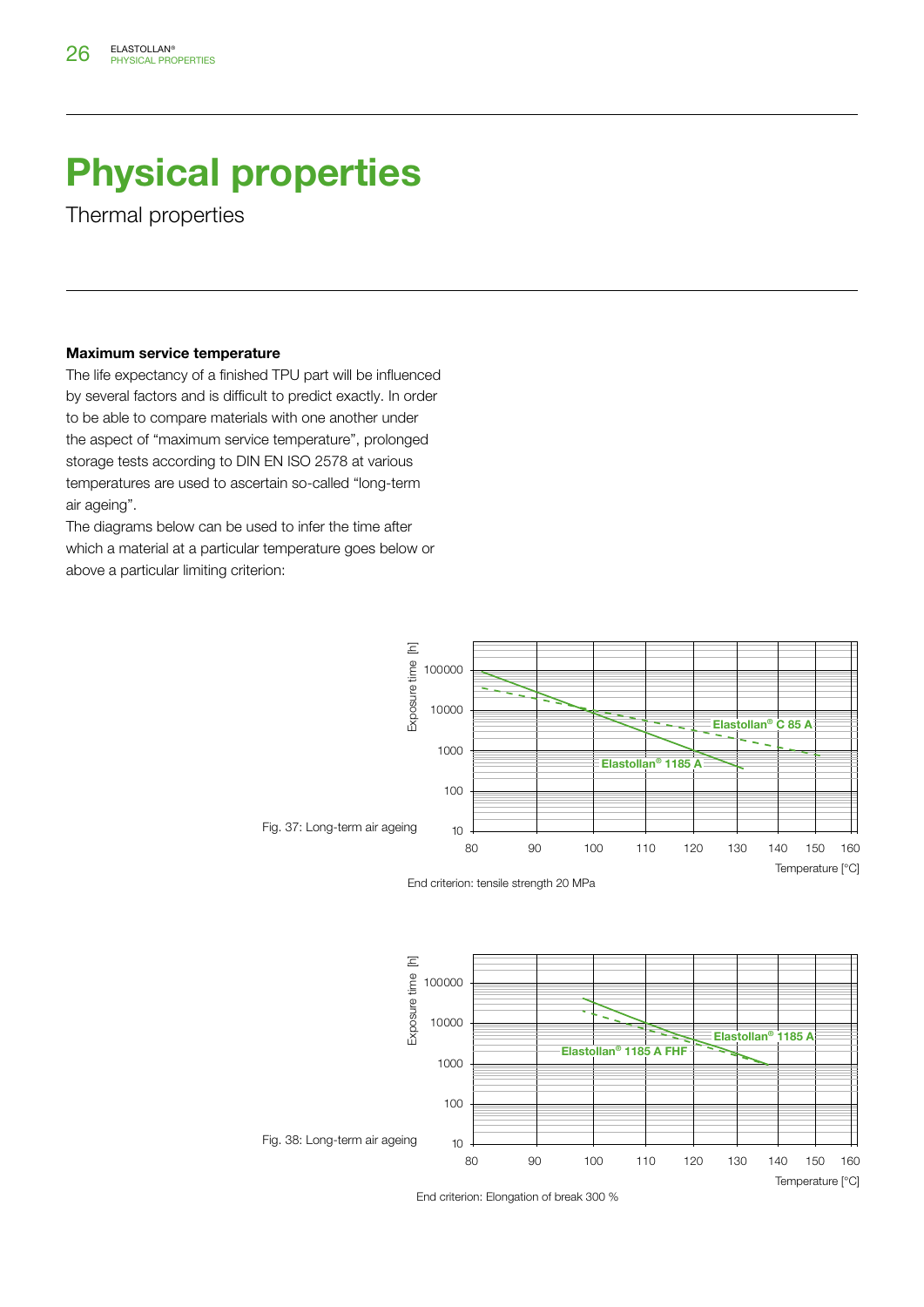Electrical properties

### General

The electrical conductivity of plastics is very low. They are, therefore, frequently used as insulating materials. Information on relevant properties for electrical applications must therefore be made available. For Elastollan® grades standard resistance measurements are made on conditioned test specimens (20 h, 100 °C) after storage in the standard conditioning atmosphere, i.e. 23 °C, 50 % relative humidity.

Allowance should be made for the fact that resistivity and dielectric properties are dependent on moisture content, temperature and frequency.

### **Tracking**

Tracking results from the progressive formation of conductive paths on the surface of a solid insulating material. It is generated by the action of electrical loading and electrolytic impurities on the surface.

The Comparative Tracking Index (CTI) determined in accordance with IEC 60112 is the maximum voltage at which a material will withstand 50 drops of a defined test solution without tracking.

### Dielectric strength

Dielectric strength according to IEC 60243 is the ratio between disruptive voltage and the distance of the electrodes separated by the insulating material. Disruptive voltage is the a.c. voltage at which point the insulating material breaks down.

### Surface resistivity

The specific surface resistance is the resistance of the surface of a test piece. It is measured between two electrodes of dimensions prescribed in DIN EN 62631-3-2, fixed to the surface at a specified distance.

### Volume resistivity

Volume resistivity as defined in DIN EN 63631-3-1 is the electrical resistance of the bulk material measured between two electrodes, relative to the geometry of the test piece. The type of electrode arrangement makes it possible to ignore surface resistance.

### Dielectric constant

Dielectric constant is the ratio of capacity measured with the insulating material compared with that for air. This constant is determined in accordance with IEC 60250 and is temperature and frequency dependent.

### Dielectric loss factor

When an insulating material is used as dielectric in a capacitor, an adjustment of the phase displacement between current and voltage occurs. The displacement from the normal angle of 90 ° is known as the loss angle. The loss factor is defined as the tangent of the loss angle. As with dielectric constant, it varies with temperature and frequency. Values are provided for various frequencies at 23 °C.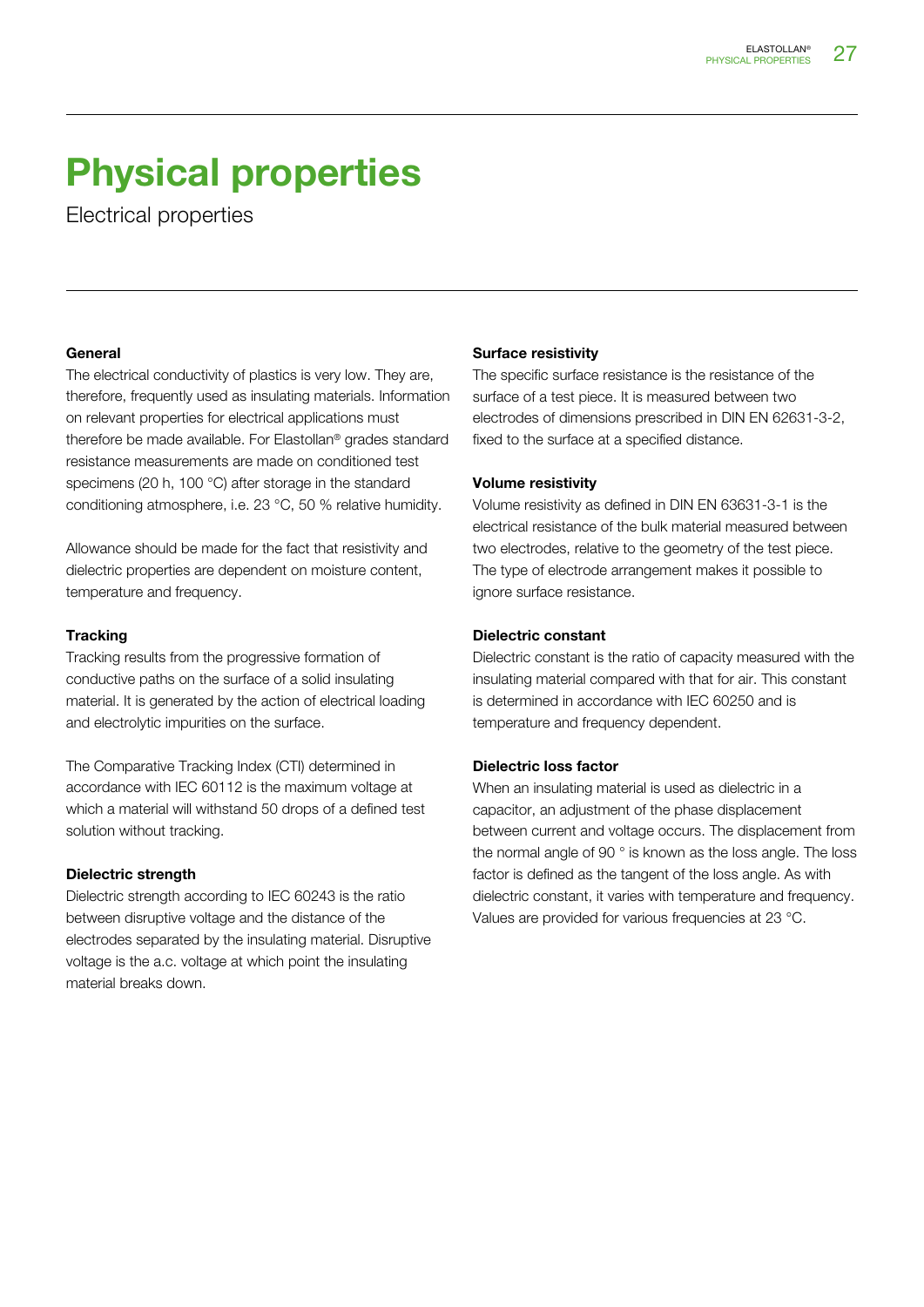Elastollan® (TPU) Unreinforced Grades

| Typical values at 23 °C for uncolored products                                           | Unit              | Test method            |
|------------------------------------------------------------------------------------------|-------------------|------------------------|
| Features                                                                                 |                   |                        |
| Symbol                                                                                   |                   |                        |
| Density                                                                                  | g/cm <sup>3</sup> | ISO 1183               |
| Water absorption, equilibrium in water at 23 °C                                          | %                 | similar ISO 62         |
| Moisture absorption, equilibrium in standard cond. atmo. 23 °C / 50 % r.h.               | %                 | similar ISO 62         |
| Flammability                                                                             |                   |                        |
| Flammability acc. to UL94 (thickness)                                                    | class (mm)        | <b>UL 94</b>           |
| <b>GWFI</b> (thickness)                                                                  | $\degree$ C (mm)  | IEC 60695-2-12         |
| GWIT (thickness)                                                                         | $\degree$ C (mm)  | IEC 60695-2-13         |
| Oxygen index                                                                             | %                 | ISO 4589-1/-2          |
| Railway: Spec. Optical density of smoke DS mx. (20min.), 25 kW/m <sup>2</sup> , 2mm      | $\sim$            | EN ISO 5659-2: 2007-04 |
| Railway: Toxicity of smoke CIT NLP acc. to EN 45545-2: 2013-08                           | $\sim$            | NF X70-100-1/-2        |
| Testing of materials for automobile interior, burning rate $\leq$ 100mm/min (d = 2.0 mm) |                   | ISO 3795, FMVSS 3021   |
| <b>Electrical properties</b>                                                             |                   |                        |
| Dielectric constant at 1 MHz                                                             |                   | IEC 60250              |
| Dielectric factor at 1 MHz                                                               | $10^{-4}$         | IEC 60250              |
| Volume resistivity                                                                       | $\Omega \cdot m$  | DIN EN ISO 62631-3-1   |
| Surface resistivity                                                                      | $\Omega$          | DIN EN ISO 62631-3-2   |
| CTI, test liquid A                                                                       | $\sim$            | IEC 60112              |
| Dielectric strength EB1                                                                  | kV/mm             | IEC 60423-1            |
| <b>Thermal properties</b>                                                                |                   |                        |
| Heat distortion temperature HDT A (1.80 MPa)                                             | $^{\circ}C$       | ISO 75-1/-2            |
| Heat distortion temperature HDT B (0.45 MPa)                                             | $^{\circ}C$       | ISO 75-1/-2            |
| Thermal conductivity, 23 °C                                                              | $W/(m \cdot K)$   | DIN 52612-1            |
| Specific heat capacity, 23 °C                                                            | J/(g·K)           | $\sim$ $-$             |
| <b>Mechanical properties</b>                                                             |                   |                        |
| Hardness                                                                                 | Shore             | ISO 7619-1 (3s)        |
| Tensile modulus of elasticity                                                            | MPa               | ISO 527-2-5A           |
| Tensile strength                                                                         | MPa               | ISO 527-2-5A           |
| Strain at break                                                                          | %                 | ISO 527-2-5A           |
| Charpy impact strength +23 °C                                                            | kJ/m <sup>2</sup> | ISO 179-1eU            |
| Charpy impact strength -30 °C                                                            | kJ/m <sup>2</sup> | ISO 179-1eU            |
| Charpy notched impact strength +23 °C                                                    | kJ/m <sup>2</sup> | ISO 179-1eA            |
| Charpy notched impact strength -30 °C                                                    | kJ/m <sup>2</sup> | ISO 179-1eA            |
| Processing                                                                               |                   |                        |
| Melt mass flow rate MFR, test temperature/load                                           | g / 10 min.       | ISO 1133               |
| Melt temperature range for injection-molding                                             | $^{\circ}C$       |                        |
| Mold temperature range for injection-molding                                             | $^{\circ}C$       |                        |

Footnote:

1 passed: +

2 product not UL-listed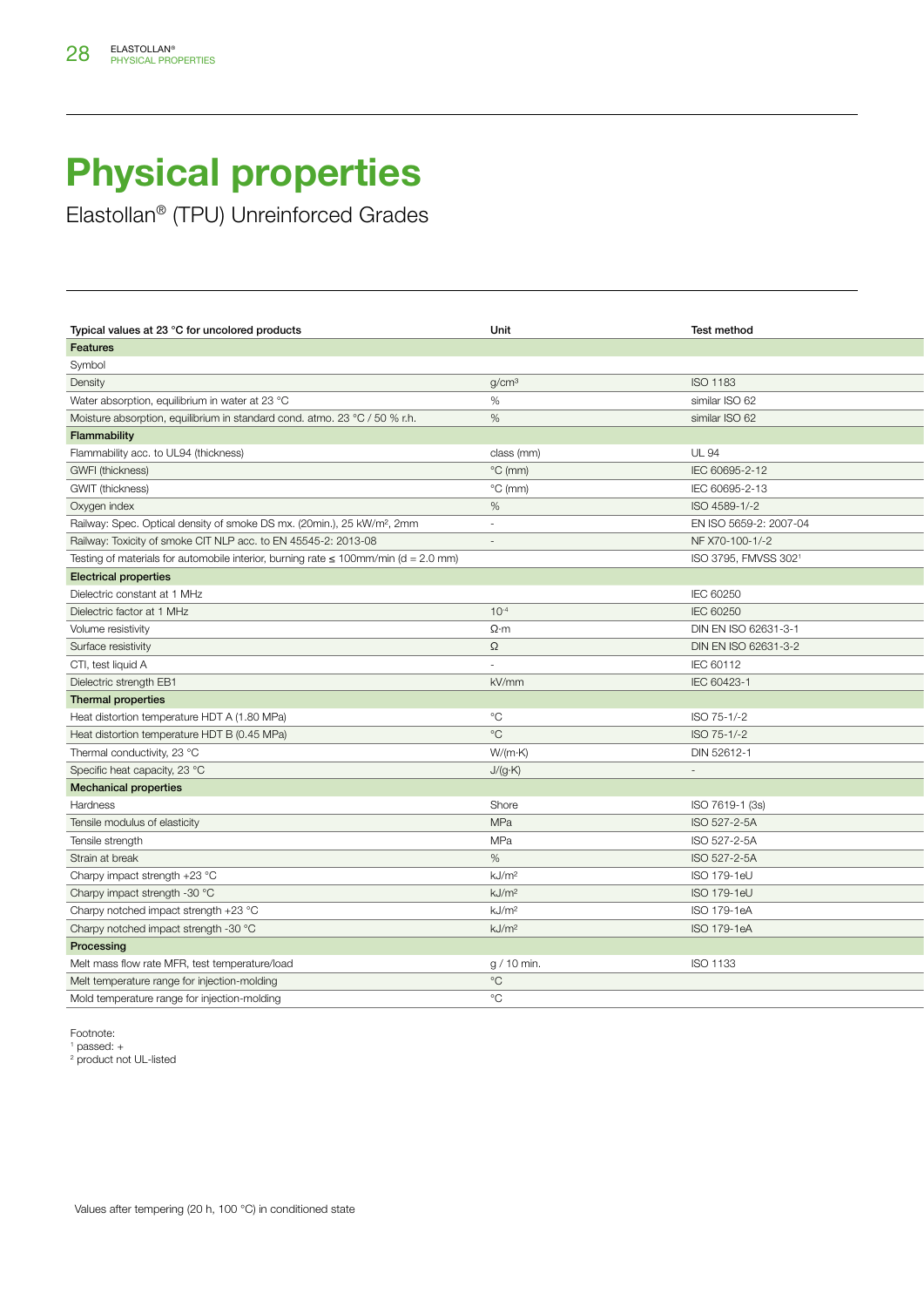reduced density and toxicity of smoke.

### Physical properties

| <b>Unreinforced Grades</b>      |                                 |                                       |                                                |                                |                                                                                          |                                            |
|---------------------------------|---------------------------------|---------------------------------------|------------------------------------------------|--------------------------------|------------------------------------------------------------------------------------------|--------------------------------------------|
| C 78 A 10 (A 15)                | C 85 A 10                       | C 59 D 53                             | 1175 A 10 W                                    | 1185 A 10 FHF                  | 1185 A1 0 HFFR <sup>2</sup>                                                              | 1190 A 10 FHF                              |
|                                 |                                 |                                       |                                                |                                |                                                                                          |                                            |
| 1,18                            | 1,19                            | 1,23                                  | 1,14                                           | 1,23                           | 1,42                                                                                     | 1,25                                       |
|                                 |                                 |                                       | 1.4                                            | 1.4                            |                                                                                          |                                            |
|                                 |                                 |                                       | 0.5                                            | 0.4                            |                                                                                          |                                            |
|                                 |                                 |                                       |                                                |                                |                                                                                          |                                            |
| HB (0.9)                        | HB (0.9-3)                      | HB (0.75)                             | V0 (0.9-1.1), V2 (1.2)                         | VO (0.75-3.0)                  | $\sim$ $-$                                                                               | $VO (0.75-3.0)$                            |
|                                 |                                 |                                       | 960(2.0)                                       | 875 (2.0)                      | 930(1.5)                                                                                 | 875 (1.5)                                  |
|                                 |                                 |                                       | 875 (2.0)<br>25-26                             | 850 (2.0)<br>24                | 800 (1.5)<br>32                                                                          | 800 (1.5)<br>24                            |
|                                 |                                 |                                       |                                                | 627 (2.0)                      | 181 (1.6)                                                                                | 405(1.7)                                   |
|                                 |                                 |                                       |                                                | 0.36                           | 0.11                                                                                     | 0.44                                       |
| $+$                             | $+$                             | $+$                                   | $+$                                            | $+$                            | $+$                                                                                      | $+$                                        |
|                                 |                                 |                                       |                                                |                                |                                                                                          |                                            |
| 6.0                             | 6.0                             | 5.0                                   | 6.5                                            | 5.5                            | 6.2                                                                                      |                                            |
| 700                             | 700                             | 600                                   | 1.400                                          | 960                            | 1.108                                                                                    |                                            |
| 1,00E+11                        | 1,00E+11                        | 1,00E+12                              | 1,00E+9                                        | 1,00E+9                        | 1,00E+7                                                                                  |                                            |
| 1,00E+13                        | 1,00E+13                        | 1,00E+15                              | 1,00E+14                                       | 1,00E+14                       | 1,00E+12                                                                                 |                                            |
| 600                             | 600                             | 600                                   | 600                                            | 600                            | 600                                                                                      |                                            |
| 23                              | 23                              | 28                                    | 25                                             | 26                             |                                                                                          |                                            |
|                                 |                                 |                                       |                                                |                                |                                                                                          |                                            |
|                                 |                                 |                                       |                                                |                                |                                                                                          |                                            |
|                                 |                                 |                                       |                                                |                                |                                                                                          |                                            |
| 0.18                            | 0.21                            | 0.22                                  |                                                | 0.32                           |                                                                                          |                                            |
| 1.7                             | 1.7                             | 1.5                                   |                                                | 1.5                            |                                                                                          |                                            |
|                                 |                                 |                                       |                                                |                                |                                                                                          |                                            |
| 80 (A)                          | 87 (A)                          | 57 (D)                                | 75 (A)                                         | 89 (A)                         | 86 (A)                                                                                   | 90 (A)                                     |
|                                 |                                 | 250                                   |                                                |                                |                                                                                          |                                            |
| 50                              | 50                              | 50                                    | 40                                             | 35                             | 23                                                                                       | 25                                         |
| 650                             | 650                             | 500                                   | 700<br>N                                       | 600                            | 580                                                                                      | 550                                        |
| N<br>N                          | N<br>N                          | N<br>N                                | N                                              | N<br>N                         | N<br>N                                                                                   |                                            |
| N                               | N                               | N                                     | N                                              | N                              | N                                                                                        | N                                          |
| N                               | N                               | 12                                    | N                                              | 120                            | 77                                                                                       | 46                                         |
|                                 |                                 |                                       |                                                |                                |                                                                                          |                                            |
| 10-40 (190/21.6)                | 20-60 (200/21.6)                |                                       | 20-60, 190/10                                  | 25-45, 200/21.6                | 10, 180/5                                                                                | 25-45, 200/21.6                            |
| 200-220                         | 205-225                         | 220-230                               | 210-220                                        | 215-225                        | 215-225                                                                                  | 215-225                                    |
| 15-50                           | 15-50                           | 15-70                                 | 20-40                                          | $20 - 40$                      | $20 - 40$                                                                                | $20 - 40$                                  |
|                                 |                                 |                                       |                                                |                                |                                                                                          |                                            |
| Thermoplastic                   | Thermoplastic                   | Thermoplastic                         | Thermoplastic                                  | Thermoplastic                  | Thermoplastic                                                                            | Thermoplastic                              |
| polyester<br>polyurethane with  | polyester<br>polyurethane with  | polyester<br>polyurethane with        | polyether<br>polyurethane with                 | polyether<br>polyurethane with | polyether<br>polyurethane with                                                           | polyether polyure-<br>thane with excellent |
| excellent mechanical            | excellent mechanical            | excellent mechanical                  | excellent hydrolysis                           | excellent hydrolysis           | excellent hydrolysis                                                                     | hydrolysis resistance,                     |
| properties, very                | properties, very                | properties, very                      | resistance, flexibility                        | resistance, flexibility        | resistance, flexibility                                                                  | flexibility at cold                        |
| strong dampening<br>and rebound | strong dampening<br>and rebound | strong dampening<br>and rebound       | at cold temperatures<br>and resistance against | at cold temperatures           | at cold temperatures<br>and resistance against and resistance against resistance against | temperatures and                           |
| properties and a very           | properties and a very           | properties and a very microorganisms. |                                                | microorganisms;                | microorganisms;                                                                          | microorganisms;                            |
| high wear resistance.           | high wear resistance.           | high wear resistance.                 |                                                | flame-retardant                | flame-retardant                                                                          | flame-retardant with-                      |
|                                 |                                 |                                       |                                                | without halogens.              | without halogens;                                                                        | out halogens.                              |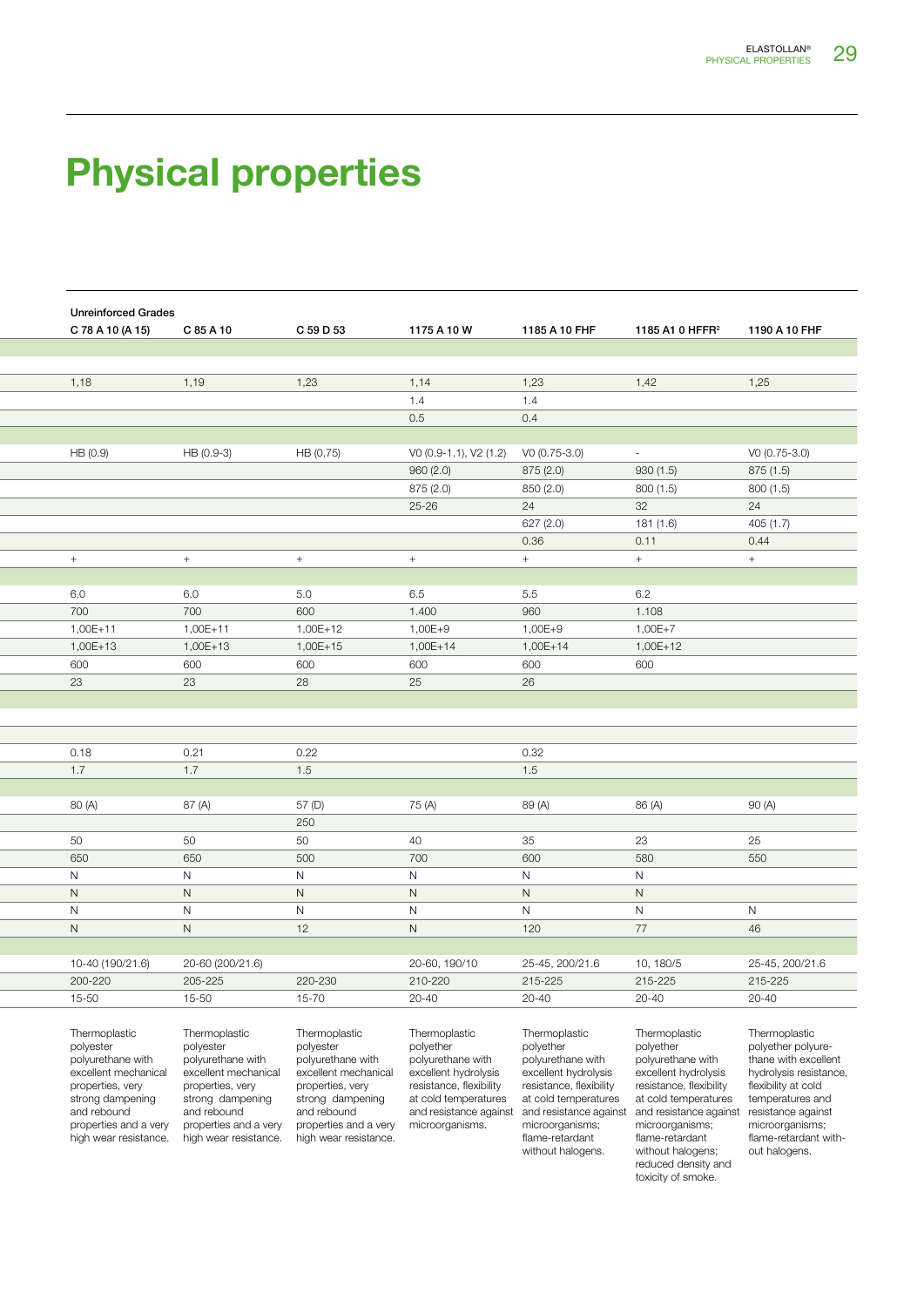Elastollan® (TPU) Unreinforced Grades

| Typical values at 23 °C for uncolored products                                           | Unit              | Test method            |
|------------------------------------------------------------------------------------------|-------------------|------------------------|
| Features                                                                                 |                   |                        |
| Symbol                                                                                   |                   |                        |
| Density                                                                                  | g/cm <sup>3</sup> | ISO 1183               |
| Water absorption, equilibrium in water at 23 °C                                          | %                 | similar ISO 62         |
| Moisture absorption, equilibrium in standard cond. atmo. 23 °C / 50 % r.h.               | %                 | similar ISO 62         |
| Flammability                                                                             |                   |                        |
| Flammability acc. to UL94 (thickness)                                                    | class (mm)        | <b>UL 94</b>           |
| GWFI (thickness)                                                                         | $^{\circ}$ C (mm) | IEC 60695-2-12         |
| GWIT (thickness)                                                                         | $^{\circ}$ C (mm) | IEC 60695-2-13         |
| Oxygen index                                                                             | $\%$              | ISO 4589-1/-2          |
| Railway: Spec. Optical density of smoke DS mx. (20min.), 25 kW/m <sup>2</sup> , 2mm      | $\sim$            | EN ISO 5659-2: 2007-04 |
| Railway: Toxicity of smoke CIT NLP acc. to EN 45545-2: 2013-08                           | $\sim$            | NF X70-100-1/-2        |
| Testing of materials for automobile interior, burning rate $\leq$ 100mm/min (d = 2.0 mm) |                   | ISO 3795, FMVSS 3021   |
| <b>Electrical properties</b>                                                             |                   |                        |
| Dielectric constant at 1 MHz                                                             |                   | <b>IEC 60250</b>       |
| Dielectric factor at 1 MHz                                                               | $10^{-4}$         | IEC 60250              |
| Volume resistivity                                                                       | $\Omega$ ·m       | DIN EN ISO 62631-3-1   |
| Surface resistivity                                                                      | $\Omega$          | DIN EN ISO 62631-3-2   |
| CTI, test liquid A                                                                       | $\sim$            | IEC 60112              |
| Dielectric strength EB1                                                                  | kV/mm             | IEC 60423-1            |
| <b>Thermal properties</b>                                                                |                   |                        |
| Heat distortion temperature HDT A (1.80 MPa)                                             | $^{\circ}C$       | ISO 75-1/-2            |
| Heat distortion temperature HDT B (0.45 MPa)                                             | $^{\circ}C$       | ISO 75-1/-2            |
| Thermal conductivity, 23 °C                                                              | $W/(m \cdot K)$   | DIN 52612-1            |
| Specific heat capacity, 23 °C                                                            | $J/(g \cdot K)$   | $\omega_{\rm{max}}$    |
| <b>Mechanical properties</b>                                                             |                   |                        |
| Hardness                                                                                 | Shore             | ISO 7619-1 (3s)        |
| Tensile modulus of elasticity                                                            | MPa               | ISO 527-2-5A           |
| Tensile strength                                                                         | MPa               | ISO 527-2-5A           |
| Strain at break                                                                          | $\%$              | ISO 527-2-5A           |
| Charpy impact strength +23 °C                                                            | kJ/m <sup>2</sup> | ISO 179-1eU            |
| Charpy impact strength -30 °C                                                            | kJ/m <sup>2</sup> | ISO 179-1eU            |
| Charpy notched impact strength +23 °C                                                    | kJ/m <sup>2</sup> | ISO 179-1eA            |
| Charpy notched impact strength -30 °C                                                    | kJ/m <sup>2</sup> | ISO 179-1eA            |
|                                                                                          |                   |                        |
| Processing<br>Melt mass flow rate MFR, test temperature/load                             | g / 10 min.       | ISO 1133               |
|                                                                                          | $^{\circ}{\rm C}$ |                        |
| Melt temperature range for injection-molding                                             | $^{\circ}$ C      |                        |
| Mold temperature range for injection-molding                                             |                   |                        |

Footnote:

1 passed: +

2 product not UL-listed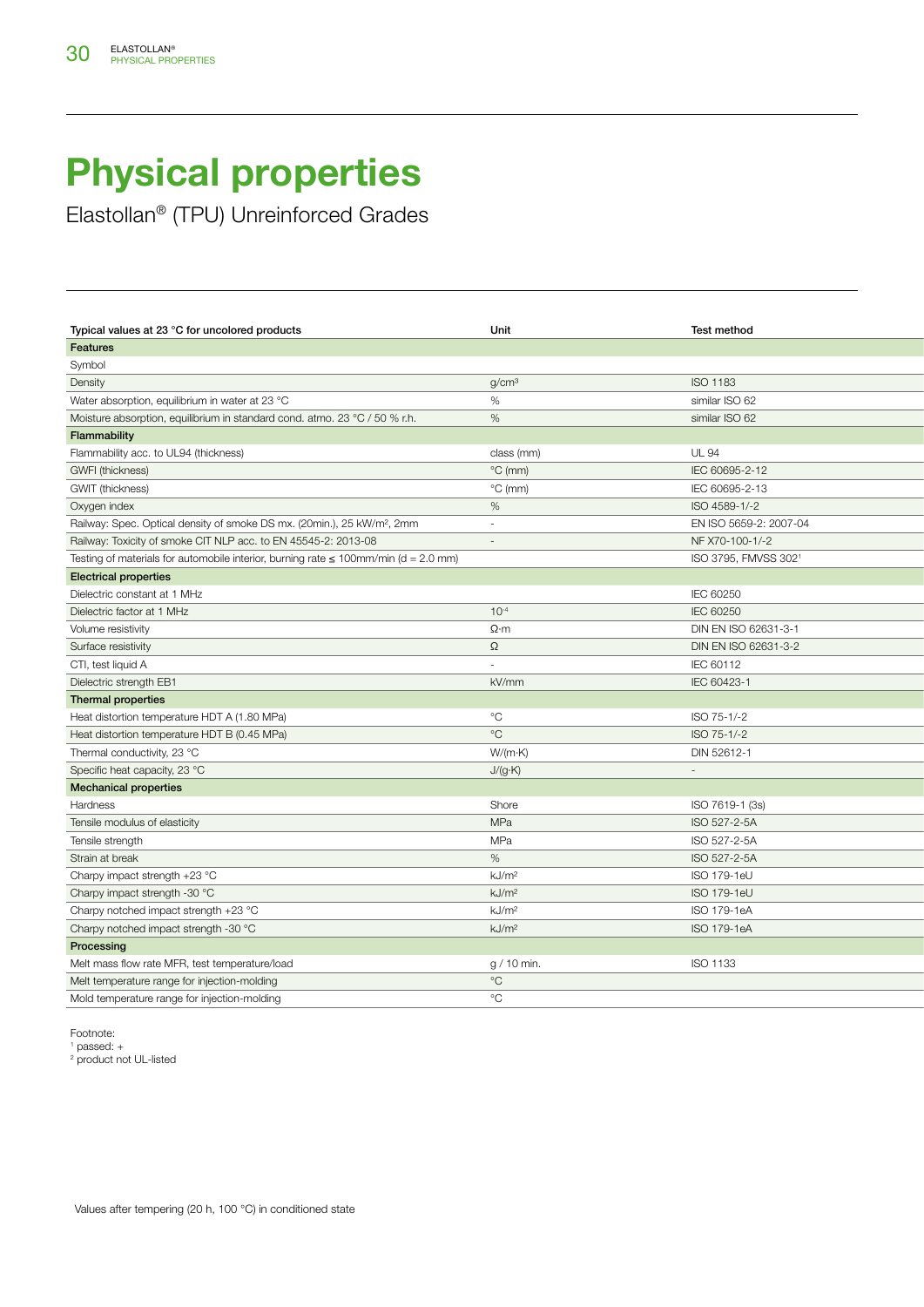| <b>Unreinforced Grades</b>                |                                                                                       |                                                   |                                           |                                           |                                                                      |                                           |
|-------------------------------------------|---------------------------------------------------------------------------------------|---------------------------------------------------|-------------------------------------------|-------------------------------------------|----------------------------------------------------------------------|-------------------------------------------|
| 1192 A 11 FHF <sup>2</sup>                |                                                                                       | SP 3092 A 10 HFFR 1195 A 10 / 1195 A 15 1154 D 10 |                                           | 1154 D 10 FHF                             | 1174 D 11                                                            | 1280 D 10 FHF                             |
|                                           |                                                                                       |                                                   |                                           |                                           |                                                                      |                                           |
|                                           |                                                                                       |                                                   |                                           |                                           |                                                                      |                                           |
| 1,25                                      | 1,62                                                                                  | 1,15                                              | 1,17                                      | 1,27                                      | 1,20                                                                 | 1,32                                      |
|                                           |                                                                                       |                                                   |                                           | 1.4                                       |                                                                      |                                           |
|                                           |                                                                                       |                                                   |                                           | 0.4                                       |                                                                      |                                           |
|                                           |                                                                                       |                                                   |                                           |                                           |                                                                      |                                           |
| $VO (0.8-3.2)$                            |                                                                                       | HB (0.5-3.0)                                      | HB (1.0)                                  | VO (3.0), V2 (0.75)                       |                                                                      | $V2(0.45 - 3.0)$                          |
| 960 (1.5)                                 | 960(1.5)                                                                              | 750 (2.0)                                         |                                           | 960 (2.0)                                 |                                                                      | 850 (1.5)                                 |
| 825 (1.5)                                 | 750 (1.5)                                                                             | 775 (2.0)                                         |                                           | 875 (2.0)                                 |                                                                      | 800 (1.5)                                 |
| 29                                        | >40                                                                                   | 24                                                |                                           | 24                                        |                                                                      |                                           |
| 244 (1.7)                                 | 78 (1.6)                                                                              |                                                   |                                           | 282 (0.78)                                |                                                                      |                                           |
| 0.55                                      | 0.10                                                                                  | 0.10                                              |                                           | 0.40                                      |                                                                      |                                           |
| $+$                                       | $+$                                                                                   | $+$                                               | $+$                                       | $+$                                       | $+$                                                                  | $+$                                       |
|                                           |                                                                                       |                                                   |                                           |                                           |                                                                      |                                           |
|                                           |                                                                                       | 7.5                                               | 4.5                                       | 4.5                                       | 4.0                                                                  |                                           |
|                                           |                                                                                       |                                                   | 600                                       | 640                                       | 400                                                                  |                                           |
|                                           |                                                                                       | 1,00E+12                                          | 1,00E+13                                  | 1,00E+10                                  | 1,00E+15                                                             |                                           |
|                                           |                                                                                       | 1,00E+15                                          | 1,00E+15                                  | 1,00E+14                                  | 1,00E+15                                                             |                                           |
|                                           |                                                                                       | 600                                               | 600                                       | 600                                       | 600                                                                  |                                           |
|                                           |                                                                                       |                                                   | 36                                        |                                           | 37                                                                   |                                           |
|                                           |                                                                                       |                                                   |                                           |                                           |                                                                      |                                           |
|                                           |                                                                                       |                                                   |                                           |                                           |                                                                      |                                           |
|                                           |                                                                                       |                                                   |                                           |                                           |                                                                      |                                           |
|                                           |                                                                                       | 0.30                                              | 0.31                                      | 0.37                                      |                                                                      |                                           |
|                                           |                                                                                       |                                                   | 1.6                                       |                                           | 1.5                                                                  |                                           |
|                                           |                                                                                       |                                                   |                                           |                                           |                                                                      |                                           |
| 91 (A)                                    | 95 (A)                                                                                | 96 (A)                                            | 53 (D)                                    | 58 (D)                                    | 75 (D)                                                               | 80 (D)                                    |
|                                           |                                                                                       |                                                   | 150                                       | 160                                       | 560                                                                  | 2,300                                     |
| 17                                        | 15                                                                                    | 55                                                | 50                                        | 30                                        | 65                                                                   | 49                                        |
| 550                                       | 400                                                                                   | 500                                               | 450                                       | 400                                       | 380                                                                  | 10                                        |
|                                           |                                                                                       |                                                   |                                           |                                           |                                                                      |                                           |
|                                           |                                                                                       |                                                   |                                           |                                           |                                                                      |                                           |
|                                           |                                                                                       | N                                                 | N                                         | 50                                        | N                                                                    |                                           |
|                                           |                                                                                       | N                                                 | 18                                        | $\mathcal{S}$                             | 5 <sup>5</sup>                                                       |                                           |
| 38, 200/21.6                              | 10, 180/5.0                                                                           | 30-80, 210/10.0                                   |                                           | 20-70, (230/2.16) 30-70, 230/2.16         |                                                                      | 28, 230/2.16                              |
| 215-225                                   |                                                                                       | 210-235                                           | 210-230                                   | 225-235                                   | 220-235                                                              | 210-230                                   |
| 20-40                                     |                                                                                       | 15-70                                             | $15 - 70$                                 | 30-60                                     | 15-70                                                                | $20 - 40$                                 |
|                                           |                                                                                       |                                                   |                                           |                                           |                                                                      |                                           |
| Thermoplastic                             | Thermoplastic                                                                         | Thermoplastic polyether Thermoplastic             |                                           | Thermoplastic                             | Thermoplastic                                                        | Thermoplastic                             |
| polyether                                 | polyether                                                                             | polyurethane with                                 | polyether                                 | polyether                                 | polyether                                                            | polyether                                 |
| polyurethane with<br>excellent hydrolysis | polyurethane with<br>excellent hydrolysis                                             | excellent hydrolysis<br>resistance, flexibility   | polyurethane with<br>excellent hydrolysis | polyurethane with<br>excellent hydrolysis | polyurethane with<br>excellent hydrolysis                            | polyurethane with<br>excellent hydrolysis |
| resistance, flexibility                   | resistance, flexibility                                                               | at cold temperatures                              | resistance,                               | resistance, flexibility                   | resistance, flexibility                                              | resistance, flexibility                   |
| at cold temperatures                      | at cold temperatures                                                                  | and resistance against                            | flexibility at cold                       | at cold temperatures                      | at cold temperatures                                                 | at cold temperatures                      |
|                                           | and resistance against and resistance against microorganisms as well temperatures and |                                                   |                                           |                                           | and resistance against and resistance against and resistance against |                                           |
| microorganisms;<br>improved flame-        | microorganisms;<br>reduced smoke                                                      | as high mechanical<br>strength and durability     | resistance against<br>microorganisms.     | microorganisms;<br>flame-retardant        | microorganisms.                                                      | microorganisms;<br>flame-retardant        |
| retardancy without                        | density and toxicity.                                                                 |                                                   |                                           | without halogens.                         |                                                                      | without halogens.                         |
| halogens.                                 |                                                                                       |                                                   |                                           |                                           |                                                                      |                                           |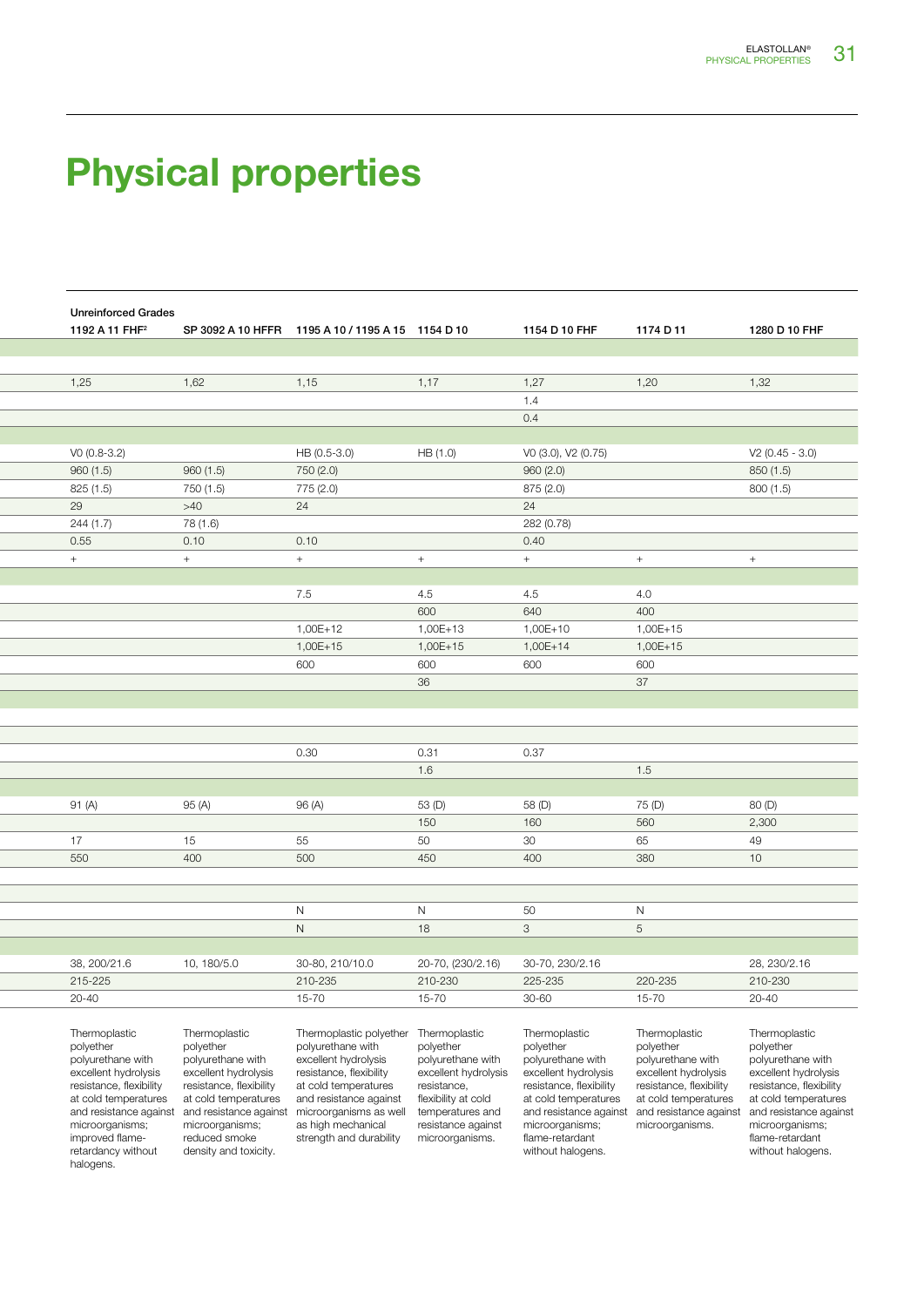Elastollan® (TPU), Reinforced Grades

| Typical values at 23 °C for uncolored products                                            | Unit                     | Test method              |
|-------------------------------------------------------------------------------------------|--------------------------|--------------------------|
| <b>Features</b>                                                                           |                          |                          |
| Symbol                                                                                    |                          |                          |
| Density                                                                                   | g/cm <sup>3</sup>        | <b>ISO 1183</b>          |
| Water absorption, equilibrium in water at 23 °C                                           | $\%$                     | similar ISO 62           |
| Moisture absorption, equilibrium in standard cond. atmo. 23 °C / 50 % r.h.                | %                        | similar ISO 62           |
| Flammability                                                                              |                          |                          |
| Flammability acc. to UL94 (thickness)                                                     | class (mm)               | <b>UL 94</b>             |
| GWFI (thickness)                                                                          | $°C$ (mm)                | IEC 60695-2-12           |
| GWIT (thickness)                                                                          | $\degree$ C (mm)         | IEC 60695-2-13           |
| Oxygen index                                                                              | %                        | ISO 4589-1/-2            |
| Railway: Spec. Optical density of smoke DS mx. (20min.), 25 kW/m <sup>2</sup> , 2mm       | $\bar{a}$                | EN ISO 5659-2: 2007-04   |
| Railway: Toxicity of smoke CIT NLP acc. to EN 45545-2: 2013-08                            | $\overline{\phantom{a}}$ | NF X70-100-1/-2          |
| Testing of materials for automobile interior, burning rate $\leq 100$ mm/min (d = 2.0 mm) |                          | ISO 3795, FMVSS 3021     |
| <b>Electrical properties</b>                                                              |                          |                          |
| Dielectric constant at 1 MHz                                                              |                          | <b>IEC 60250</b>         |
| Dielectric factor at 1 MHz                                                                | $10^{-4}$                | <b>IEC 60250</b>         |
| Volume resistivity                                                                        | $\Omega \cdot m$         | DIN EN ISO 62631-3-1     |
| Surface resistivity                                                                       | $\Omega$                 | DIN EN ISO 62631-3-2     |
| CTI, test liquid A                                                                        | ÷.                       | IEC 60112                |
| Dielectric strength EB1                                                                   | kV/mm                    | IEC 60423-1              |
| <b>Thermal properties</b>                                                                 |                          |                          |
| Heat distortion temperature HDT A (1.80 MPa)                                              | $^{\circ}C$              | ISO 75-1/-2              |
| Heat distortion temperature HDT B (0.45 MPa)                                              | $^{\circ}C$              | ISO 75-1/-2              |
| Thermal conductivity, 23 °C                                                               | $W/(m \cdot K)$          | DIN 52612-1              |
| Specific heat capacity, 23 °C                                                             | $J/(g \cdot K)$          | $\overline{\phantom{a}}$ |
| <b>Mechanical properties</b>                                                              |                          |                          |
| Hardness                                                                                  | Shore                    | ISO 7619-1 (3s)          |
| Tensile modulus of elasticity                                                             | MPa                      | ISO 527-2-5A             |
| Tensile strength                                                                          | MPa                      | ISO 527-2-5A             |
| Strain at break                                                                           | %                        | ISO 527-2-5A             |
| Charpy impact strength +23 °C                                                             | kJ/m <sup>2</sup>        | ISO 179-1eU              |
| Charpy impact strength -30 °C                                                             | kJ/m <sup>2</sup>        | <b>ISO 179-1eU</b>       |
| Charpy notched impact strength +23 °C                                                     | kJ/m <sup>2</sup>        | ISO 179-1eA              |
| Charpy notched impact strength -30 °C                                                     | kJ/m <sup>2</sup>        | ISO 179-1eA              |
| Processing                                                                                |                          |                          |
| Melt mass flow rate MFR, test temperature/load                                            | g / 10 min.              | ISO 1133                 |
| Melt temperature range for injection-molding                                              | $^{\circ}{\rm C}$        |                          |
| Mold temperature range for injection-molding                                              | $^{\circ} \text{C}$      |                          |

Footnote:

1 passed: +

2 product not UL-listed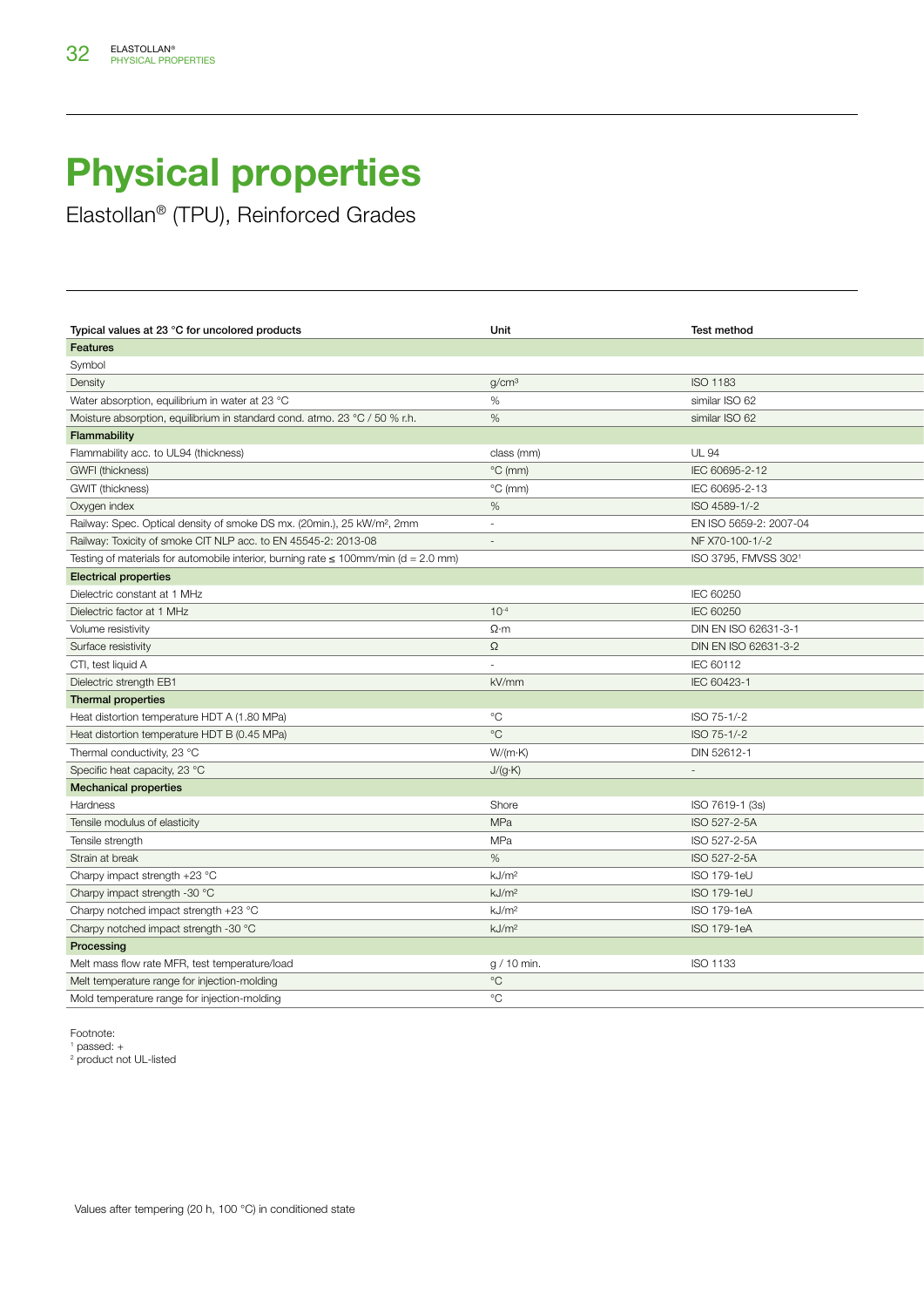|  | <b>Reinforced Grade</b> |
|--|-------------------------|
|  | R 3000                  |
|  |                         |
|  |                         |
|  | 1,38                    |
|  |                         |
|  |                         |
|  |                         |
|  | HB (0.75 -3.0)          |
|  |                         |
|  | 725 (1.9)               |
|  | 650 (1.9)               |
|  |                         |
|  |                         |
|  |                         |
|  | $\pm$                   |
|  |                         |
|  |                         |
|  | 600                     |
|  | $1,00E+9$               |
|  | $1,00E+15$              |
|  |                         |
|  | 600                     |
|  | 35                      |
|  |                         |
|  | 126                     |
|  | $\overline{162}$        |
|  |                         |
|  |                         |
|  |                         |
|  | 73 (A)                  |
|  | 2,800                   |
|  | 80                      |
|  | $\overline{10}$         |
|  | 120                     |
|  | 70                      |
|  | 30 <sup>7</sup>         |
|  | 10                      |
|  |                         |
|  |                         |
|  | 25, 230/2.16            |
|  | 225-245                 |
|  | 40-70                   |
|  |                         |

Glas fiber reinforced thermoplastic polyurethane with excellent properties such as very high impact strength, high stiffness combined with balanced elongation, low thermal expansion, low shrinkage and good paintability.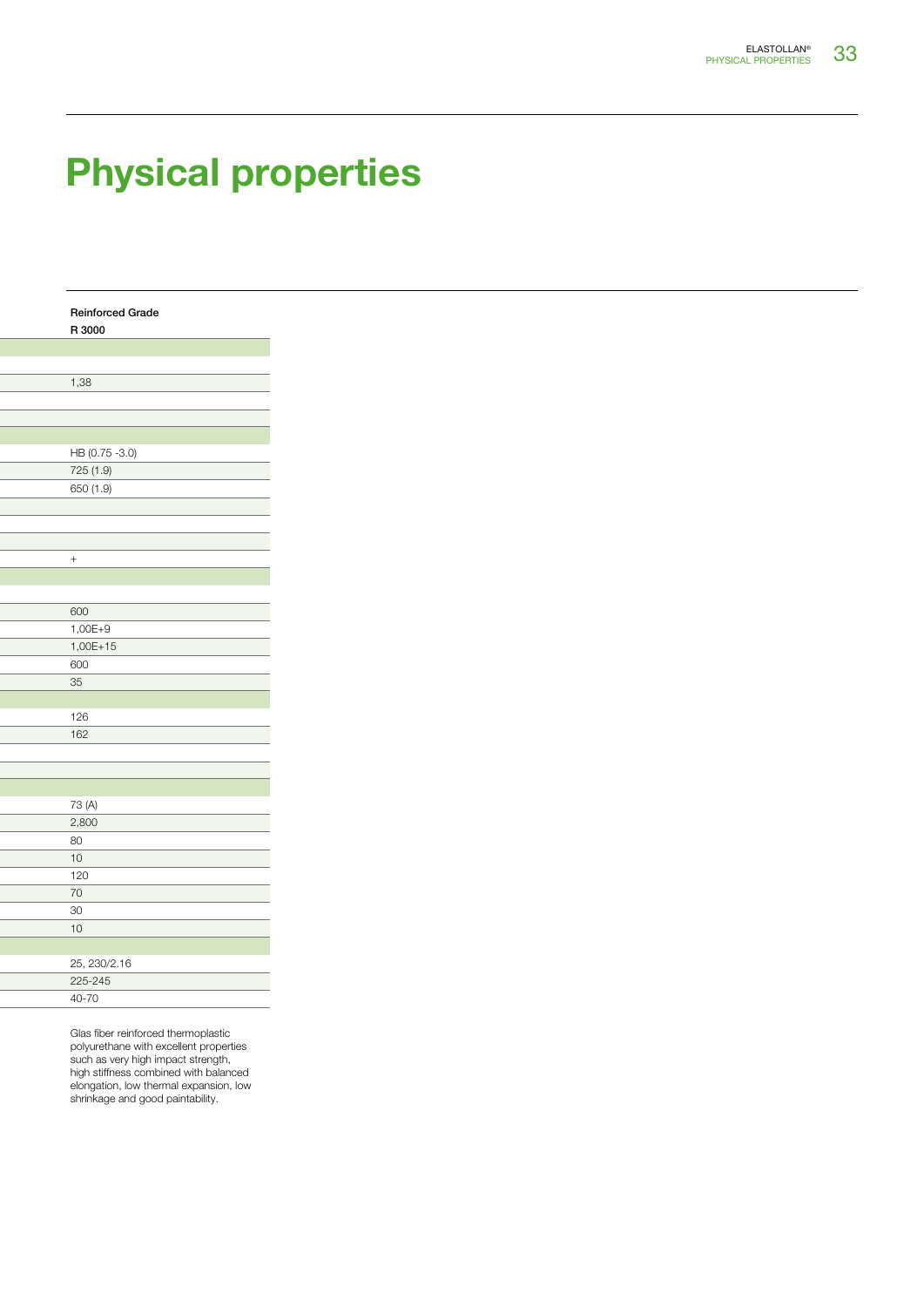Gas permeability

### Gas permeability

The passage of gas through a test specimen is called diffusion. This takes place in three stages:

- 1. Solution of the gas in the test specimen.
- 2. Diffusion of the dissolved gas through the test specimen.
- 3. Evaporation of the gas from the test specimen.

The diffusion coefficient  $Q[m^2/(s \cdot Pa)]$  is a material constant which specifies the volume of gas which will pass through a test specimen of known surface area and thickness in a fixed time, with a given partial pressure difference. The coefficient varies with temperature and is determined in accordance with DIN 53536.

| Elastollan <sup>®</sup> |                |                 |                 | Gas            |    |                |                |
|-------------------------|----------------|-----------------|-----------------|----------------|----|----------------|----------------|
| grade                   | Αr             | CH <sub>4</sub> | CO <sub>2</sub> | H <sub>2</sub> | He | N,             | O <sub>2</sub> |
| C 80 A                  | 12             | 11              | 200             | 45             | 35 | $\overline{4}$ | 14             |
| C 85 A                  | 9              | 6               | 150             | 40             | 30 | 3              | 10             |
| C 90 A                  | 5              | $\overline{4}$  | 40              | 30             | 25 | $\overline{2}$ | $\overline{7}$ |
| C 95 A                  | 3              | $\overline{c}$  | 20              | 20             | 20 | 1              | $\overline{4}$ |
| 1180 A                  | 14             | 18              | 230             | 70             | 50 | 6              | 21             |
| 1185 A                  | 9              | 14              | 180             | 60             | 40 | 5              | 16             |
| 1190 A                  | $\overline{7}$ | 9               | 130             | 50             | 30 | $\overline{4}$ | 12             |
| 1195 A                  | 6              | 5               | 90              | 40             | 20 | 3              | 8              |

Table 3: Gas permeability coefficient Q  $[m^2/(s\cdot Pa)]\cdot 10^{-18}$ 

Table 3 shows the gas diffusion coefficients of Elastollan® grades for various gases at a temperature of 20 °C.

The variation of diffusion coefficient with temperature using Elastollan® 1185 A and nitrogen as example is illustrated in Fig. 39.



Fig. 39: Affect of temperature on permeability coefficient: Elastollan® 1185 A with nitrogen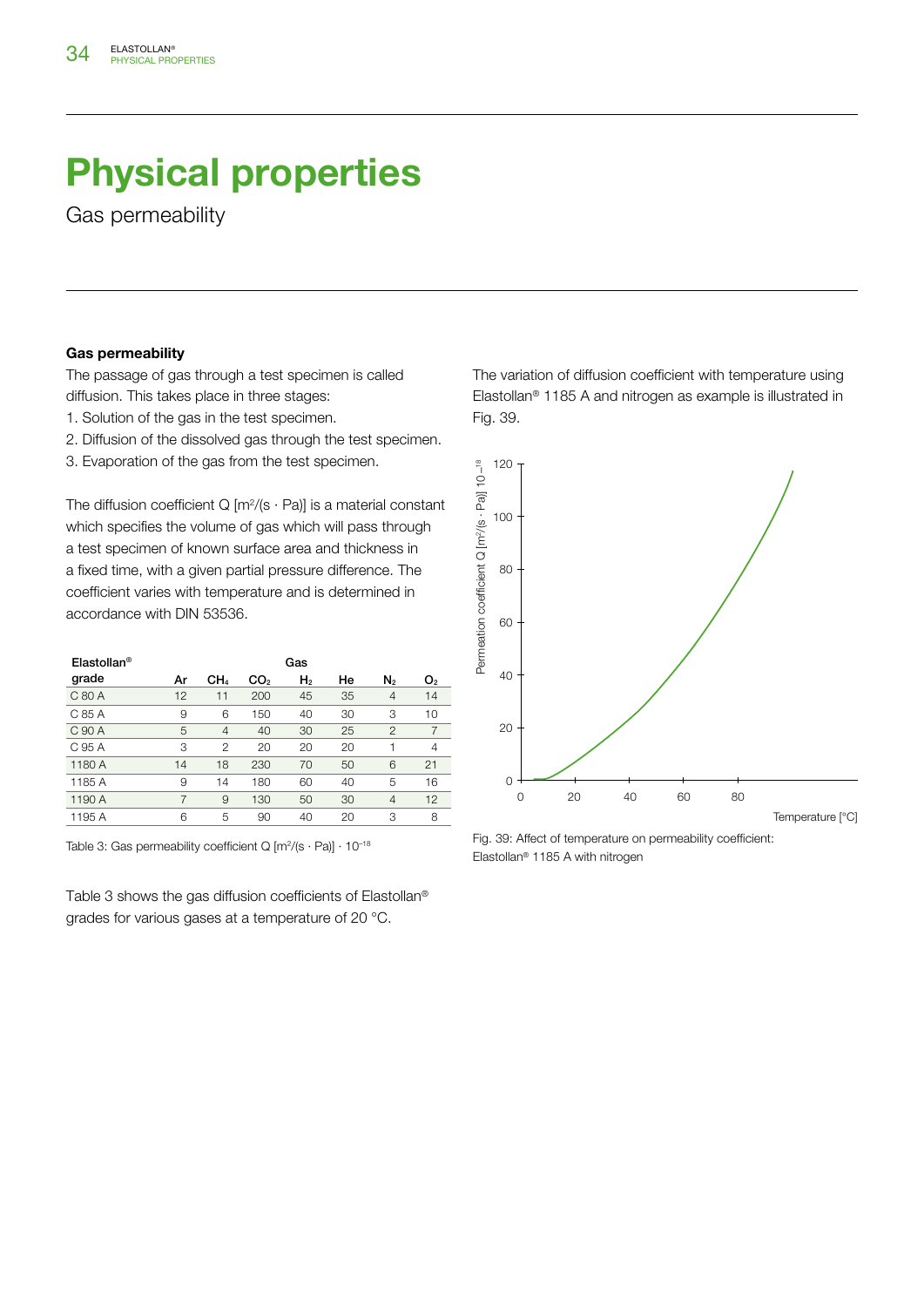Gas permeability

#### Water vapor permeability

The water vapor permeability WDD  $[g/(m^2 \cdot d)]$  of a plastic is determined in accordance with DIN 53122-1. This is defined as the amount of water vapor passing through 1  $m<sup>2</sup>$  of test specimen under set conditions (temperature, humidity differential) in 24 hours, and is roughly in inverse proportion to specimen thickness.

The figures shown in Table 4 were obtained with a temperature of 23 °C, a humidity differential of 85 % relative humidity and with a film thickness of 50 μm.

| Elastollan <sup>®</sup> grade | WDD |  |
|-------------------------------|-----|--|
| E 890 A                       | 83  |  |
| E 1185 A                      | 183 |  |
| E SP 883 A                    | 192 |  |
| E SP 806                      | 261 |  |
| E 1170 A                      | 388 |  |
| E SP 9109                     | 686 |  |
| E 1385 A                      | 786 |  |

Table 4: Water vapor permeability WDD  $[g/(m^2 \cdot d)]$  according to DIN 53122-1, 23 °C at 85 % r.h., 50 μm film.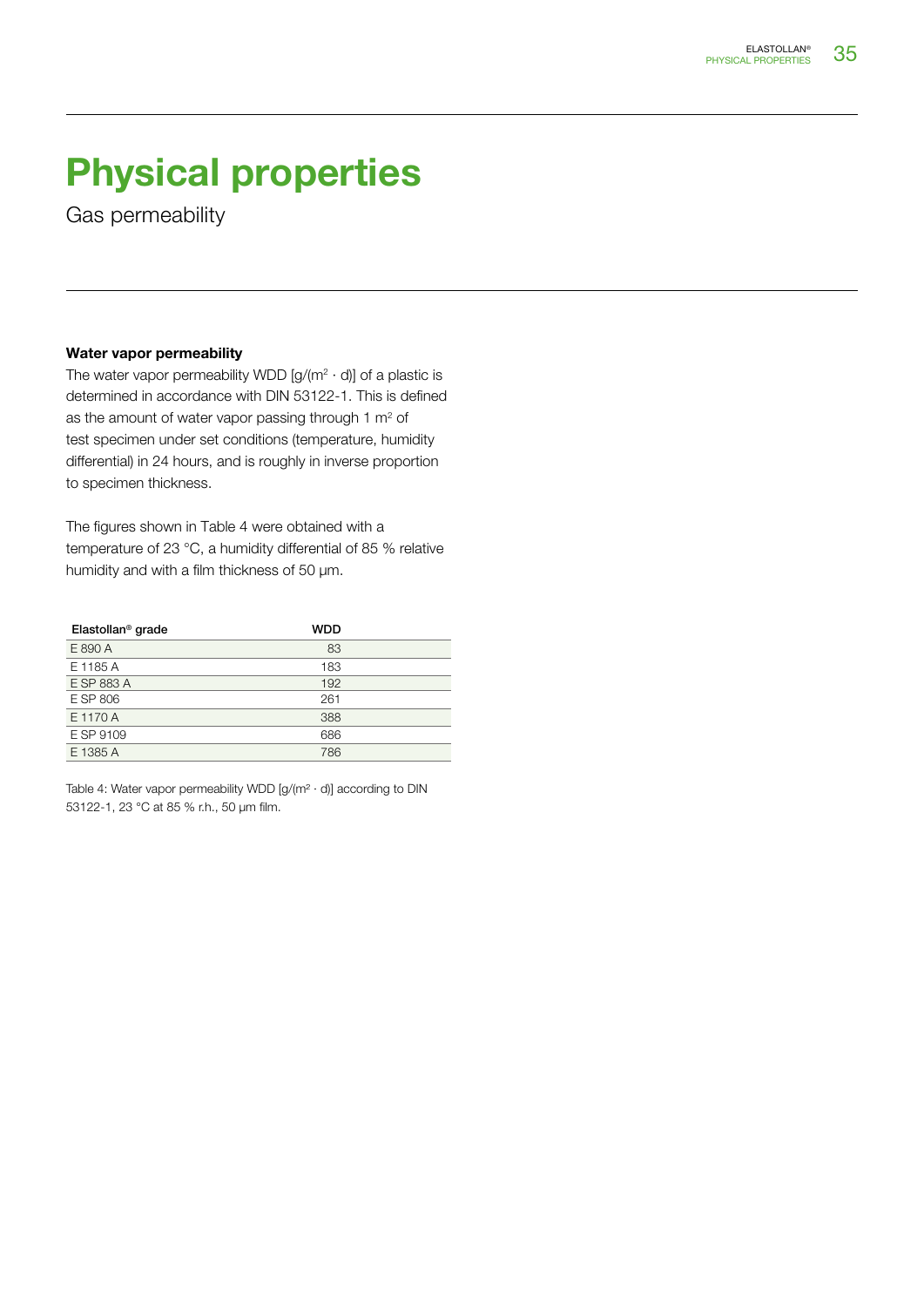Swelling

### General

The suitability of a plastic for a particular application often depends on its resistance to chemicals. Thermoplastic polyurethanes can have very different behavior on contact with chemical substances, since the compositions thereof are very different in some cases and the various components can react to different degrees on contact with other substances.

Therefore, it is not always possible to undertake a clear separation of the effects described below. For particular applications, a specific stability test with regard to swelling characteristics and mechanical properties is advisable.

#### Swelling

Swelling is the fundamental physical process of the absorption of liquid substances by a solid. In this process, the substance enters into the material without chemical interaction between the substance and the plastic. This results in an increase in volume and weight with a corresponding reduction in mechanical values. After evaporation, a reduction in swelling occurs and the original properties of the product are almost completely restored. Thus, swelling is a reversible process.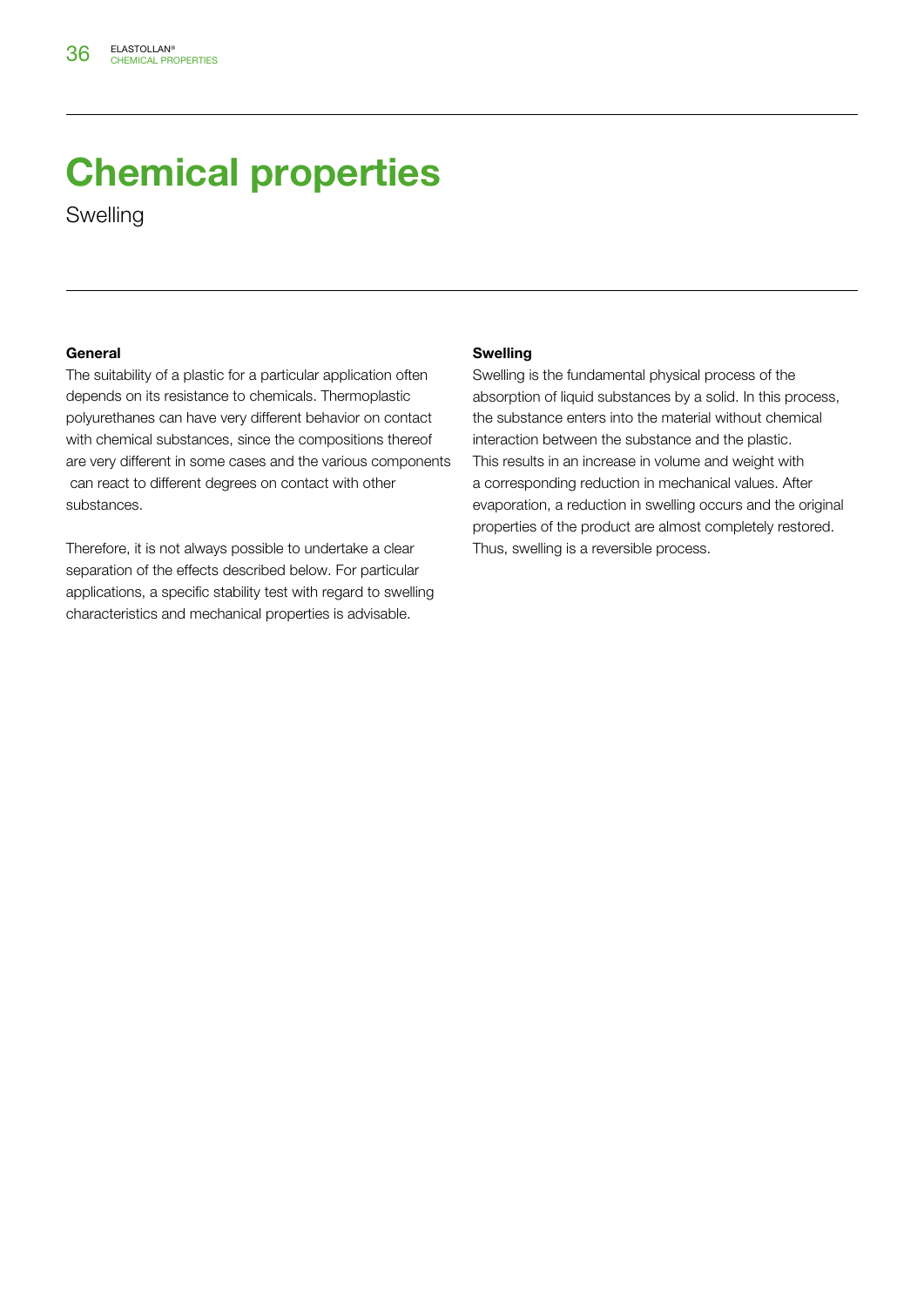Chemical resistance

### General

Chemical resistance depends on the period of exposure, the temperature, the quantity, the concentration and the type of the chemical substance. In the case of chemical degradation of polyurethane, the chemical reaction results in cleavage of the molecular chains. This process is generally preceded by swelling. In the course of degradation, polyurethane loses strength, and in extreme cases this can lead to disintegration of the material.

### Acids and alkaline solutions

Elastollan® products are attacked by concentrated acids and alkaline solutions even at room temperature. Any contact with these substances should be avoided. Elastollan<sup>®</sup> is resistant to short-time contact with dilute acids and alkali solutions at room temperature.

### Saturated hydrocarbons

Contact of Elastollan® with saturated hydrocarbons such as diesel oil, isooctane, petroleum ether and kerosene, results in a limited swelling. At room temperature, this swelling amounts to approx. 1 - 3 % and the resultant reduction in tensile strength is no more than 20 %. After evaporation and reversal of the swelling, the original mechanical properties are almost completely restored.

### Aromatic hydrocarbons

Contact of Elastollan® with aromatic hydrocarbons such as benzene and toluene, results in considerable swelling even at room temperature. Absorption can result in a 50 % weight increase with a corresponding reduction in mechanical properties.

### Lubricating oils and greases

No reduction in strength occurs after immersion in test oils IRM 901, IRM 902, and IRM 903 at room temperature. There is also no reduction in tensile strength after 3 weeks immersion at 100 °C. Elastollan® is in principal resistant to lubricating oils and greases, however irreversible damage can be caused by included additives. Compatibility testing in each individual lubricant is to be recommended.

### Solvents

Aliphatic alcohols, such as ethanol and isopropanol, cause swelling of Elastollan® products. This is combined with a loss of tensile strength. Rising temperatures intensify these effects. Ketones such as acetone, methylethylketone (MEK) and cyclohexanone are partial solvents for thermoplastic polyurethane elastomers. Elastollan® products are unsuitable for long-term use in these solvents.

Aliphatic esters, such as ethyl acetate and butyl acetate, cause severe swelling of Elastollan®. Highly polar organic solvents such as dimethylformamide (DMF), dimethylsulphoxide (DMSO), N-methylpyrrolidine and tetrahydrofuran (THF) dissolve thermoplastic polyurethane.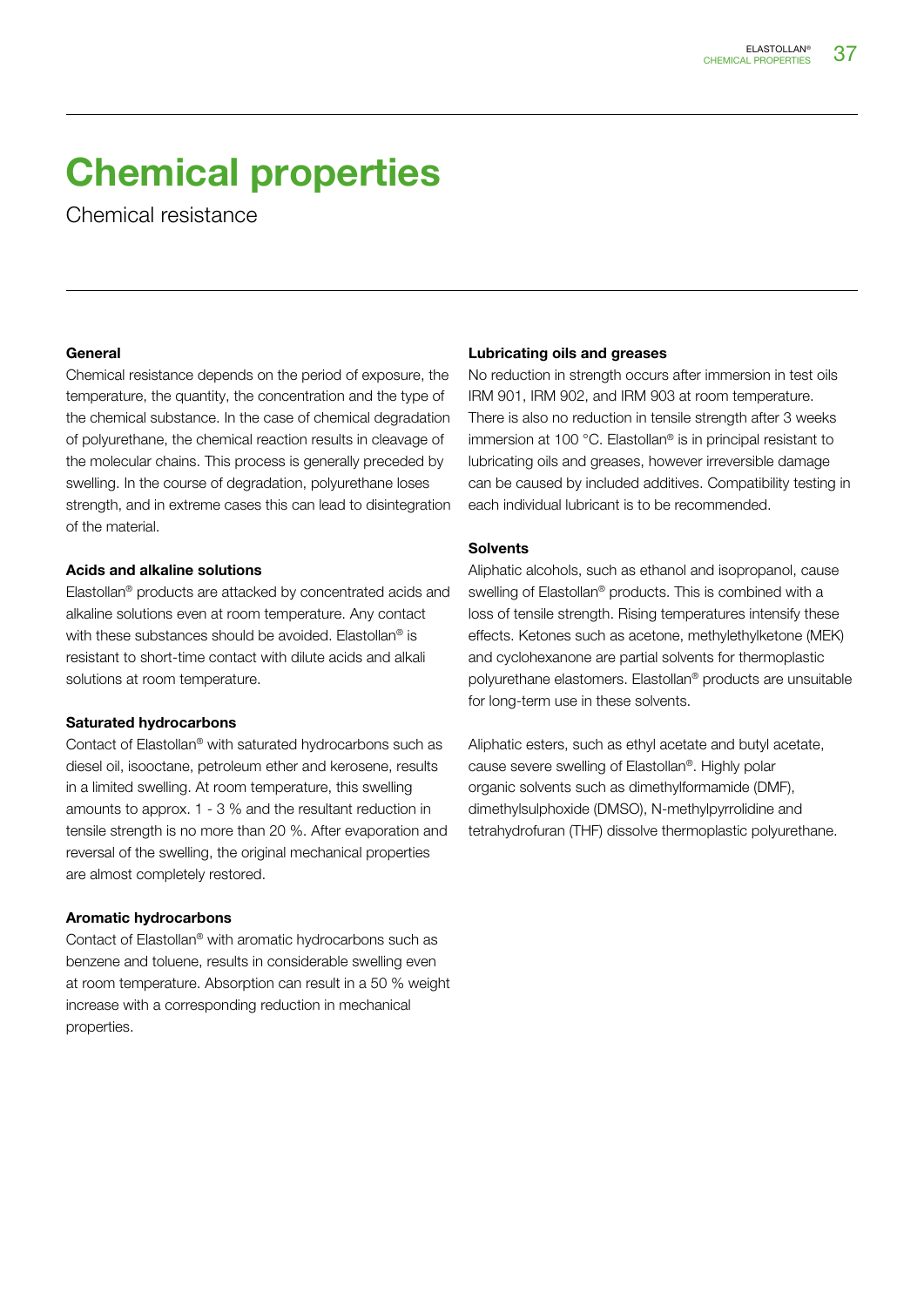Chemical resistance

For the following media, the resistance of Elastollan® has been tested:

| Reagents                                 | Code    |
|------------------------------------------|---------|
| Adblue                                   | 11.     |
| Acetic Acid                              | 1.      |
| Alcohol                                  | 11./16. |
| Ammonium Chloride Solution               | 10.     |
| <b>Ammonium Solution</b>                 | 10.     |
| Anti-freeze                              | 14.     |
| ASTM-Oils 1, 2 and 3                     | 13./15. |
| <b>Battery Acid</b>                      | 5.      |
| <b>Benzyl Alcohol</b>                    | 16.     |
| Bleach                                   | 7.      |
| <b>Boric Acid</b>                        | 1.      |
| <b>Brake Fluid</b>                       | 14.     |
| <b>Butyric Acid</b>                      | 1.      |
| Calcium Hydroxide Solution               | 9.      |
| <b>Citric Acid</b>                       | 2.      |
| Ethanol = Ethyl Alcohol                  | 11./16. |
| <b>Ethyl Acetate</b>                     | 14./15. |
| FAM Test Fluids A, B and C,              |         |
| according to DIN 51604                   | 12./16. |
| Formic Acid                              | 1.      |
| Gasoline                                 | 12./16. |
| Diluted Hydrochloric Acid                | 4.      |
| Hydrogen Peroxide                        | 7.      |
| <b>IRM Oils</b>                          | 13.     |
| Iso-Propanol = Isopropyl Alcohol         | 11./16. |
| Lactic Acid                              | 1.      |
| LauricAcid                               | 1.      |
| Methanol = Methyl Alcohol                | 11./16. |
| <b>Diluted Nitric Acid</b>               | 6.      |
| Oleic Acid                               | 1.      |
| <b>Phenol Solution</b>                   | 1.      |
| <b>Diluted Phosphoric Acid</b>           | 3.      |
| Propionic Acid                           | 1.      |
| Sea Water                                | 0.      |
| Silicone Oil = Dimethyl Polysiloxane     | 14.     |
| Slaked Lime = Calcium Hydroxide Solution | 9.      |
| Diluted Soda Lye                         | 9.      |
| Soda Solution                            | 9.      |
| Sodium Bisulphate Solution               | З.      |
| Sodium Hydroxide Solution                | 9.      |
| Sodium Hypochlorite Solution             | 7.      |
| Sodium Nitrate Solution                  | 7.      |
| Sodium Sulphite Solution                 | 8.      |
| <b>Stearic Acid</b>                      | 1.      |
| <b>Diluted Sulphuric Add</b>             | 4.      |
| <b>Tap Water</b>                         | 0.      |
| Trichloroethane                          | 14./15. |
| <b>Triethanolamine Solution</b>          | 9.      |
| Urea Solution                            | 10.     |
| Water                                    | 0.      |

| Solvents                                    | Code      |
|---------------------------------------------|-----------|
| <b>Acetic Ester</b>                         | 15.3      |
| Acetone                                     | 15.4      |
| <b>Amyl Acetate</b>                         | 15.3      |
| ASTM-Oils 1, 2 and 3                        | 13./15.7  |
| Benzene                                     | 15.2      |
| Benzyl Alcohol                              | 16.       |
| <b>Biodiesel Fuel</b>                       | 16.       |
| <b>Butane</b>                               | 15.1      |
| <b>Butyl Acetate</b>                        | 15.3      |
| Chlorobenzene                               | 15.6      |
| Chloroform                                  | 15.5      |
| Cyclohexane                                 | 15.1      |
| Dimethyl Acetamide                          | 15.8      |
| Dimethyl Formamide = DMF                    | 15.8      |
| Dimethyl Sulphoxide = DMSO                  | 15.8      |
| <b>Diesel Fuel</b>                          | 16.       |
| Ethane                                      | 15.1      |
| Ethanol                                     | 16. / 11. |
| Ethyl Acetate = Acetic Ester                | 15.3      |
| Ethylene Glycol = Glycol                    | 16.       |
| FAM Test Fluids A, B and C,                 |           |
| according to DIN 51604                      | 16./12.   |
| Fuel A, B, C and D, according to ASTM D 471 | 16.       |
| Glycol = Ethylene Glycol                    | 16.       |
| Glycerine                                   | 16.       |
| Hexane                                      | 15.1      |
| Iso-Octane                                  | 15.1      |
| Iso-Propanol = Isopropyl Alcohol            | 16. / 11. |
| Kerosine                                    | 15.1      |
| Methane                                     | 15.1      |
| Methanol                                    | 16. / 11. |
| Methylen Chloride                           | 15.5      |
| Methyl Ethyl Ketone = MEK                   | 15.4      |
| Methyl Isobutyl Ketone = MIBK               | 15.4      |
| N-Methyl Pyrrolidone = NMP                  | 15.8      |
| Octane                                      | 15.1      |
| Paraffin Oil                                | 15.1      |
| Pentane                                     | 15.1      |
| Petroleum Ether                             | 15.1      |
| Propane                                     | 15.1      |
| Pyridine                                    | 15.8      |
| Tetrachloroethylene                         | 15.5      |
| Tetrahydrofurane                            | 15.8      |
| Toluene                                     | 15.2      |
| Trichloroethane                             | 15.5      |
| Xylene                                      | 15.2      |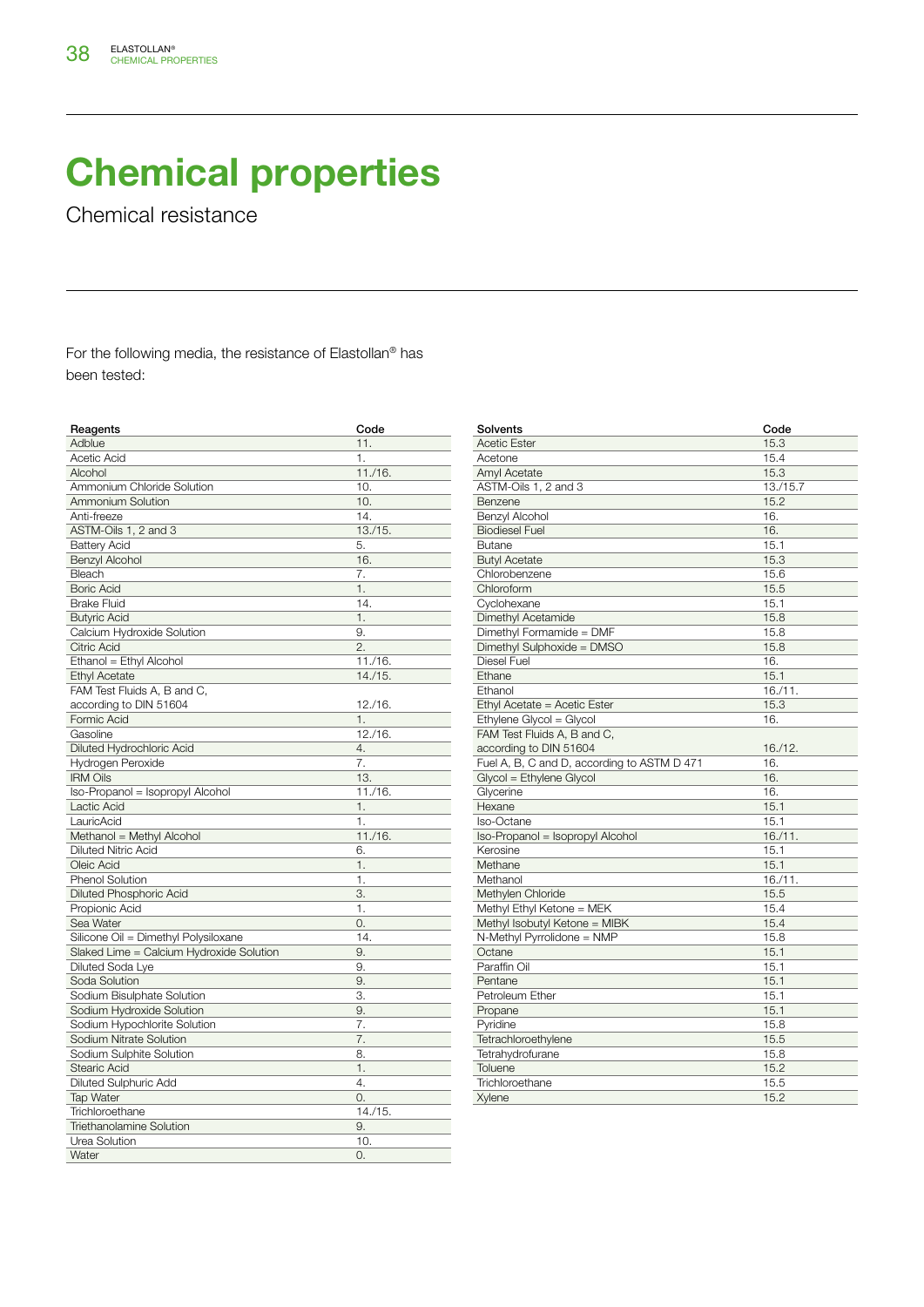Chemical resistance

### Test conditions

### Test Specimens

Standard 5A test piece according to DIN EN ISO 527-2, all test rods were pretempered for 20 h at 100° C.

#### Test Temperature

Reagents: 60° C; Solvents: 23° C

### Test Criteria

Reagents: accomplishing a remaining tensile strength of 20 MPa. Solvents: reduction in tensile strength due to swelling after three weeks immersion.

The resistance is indicated roughly in terms of days, weeks, months or years. According to a general rule of thumb, resistance may be extrapolated to double when reducing temperature by 10° C, and when increasing temperature by 10° C, to half.

Tests were performed with Elastollan® standard ester grades (e.g. 500, 800), Elastollan® 85 A and standard ether grades (e.g. 1100). Swelling and solution are primarily affected by the number of hydrogen bonds effective between the linear molecular chains, which increases with hardness. From this, it can be derived that harder products suffer less swelling, and their chemical resistance is higher.

Highly polar substances may in part or completely break down the molecular interactions which in turn causes strong swelling or dissolving of Elastollan®.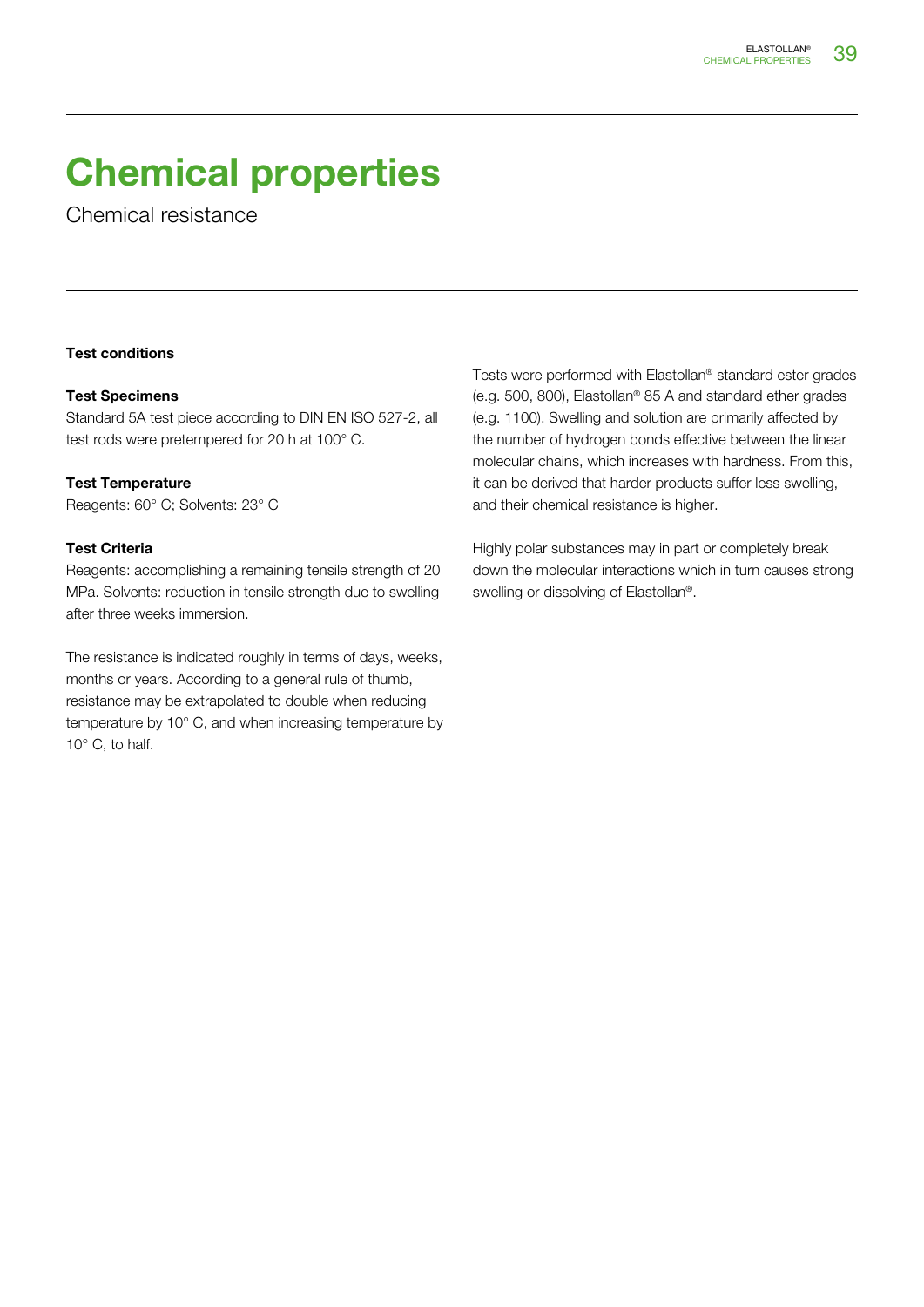Chemical resistance

#### Chemical resistance

|                                  |                       |               | Elastollan <sup>®</sup> standard-ester<br>(e.g. 500, 800) |          | Elastollan <sup>®</sup> C 85 A |                                                        | Elastollan <sup>®</sup> ether grades<br>(e.g. 1100) |  |
|----------------------------------|-----------------------|---------------|-----------------------------------------------------------|----------|--------------------------------|--------------------------------------------------------|-----------------------------------------------------|--|
| Code:                            | tested:               | 23 °C         | 60 °C                                                     | 23 °C    | 60 °C                          | 23 °C                                                  | 60 °C                                               |  |
|                                  | <b>Tap Water</b>      | Years         | <b>Months</b>                                             | Years    | <b>Months</b>                  | Years                                                  | Years                                               |  |
| 0. Water                         | Sea Water             | Years         | <b>Months</b>                                             | Years    | Months                         | Years                                                  | Years                                               |  |
| 1. Weak Acids.<br>Carbonic Acids | 3 % Acetic Acid       | Weeks         | Days                                                      | Weeks    | Days                           | Years                                                  | <b>Months</b>                                       |  |
|                                  | 3 % Lactic Acid       | Weeks         | Days                                                      | Weeks    | Days                           | Years                                                  | Months                                              |  |
|                                  | 3 % Boric Acid        | <b>Months</b> | Weeks                                                     | Months / | Weeks /                        | Years                                                  | <b>Months</b>                                       |  |
|                                  |                       |               |                                                           | Years    | <b>Months</b>                  |                                                        |                                                     |  |
|                                  | 3 % Phenolic Solution | Weeks /       | Days                                                      | Months / | Weeks                          | Years                                                  | Months                                              |  |
|                                  |                       | Months        |                                                           | Years    |                                | However, tensile strength only<br>50 % due to swelling |                                                     |  |

The action of 3 % solutions of formic acid, propionic acid, butyric acid, lauric acid, oleic acid, stearic acid etc., will be comparable.

| 2. Chelating<br><b>Carbon Acids</b>          | 3 % Citric Acid                                     | <b>Months</b>         | Days            | <b>Months</b>     | Days          | Years                                          | <b>Months</b> |  |  |  |
|----------------------------------------------|-----------------------------------------------------|-----------------------|-----------------|-------------------|---------------|------------------------------------------------|---------------|--|--|--|
| 3. Weak Mineral Acids                        | 3 % Sodium Bisulphate<br>Solution                   | <b>Months</b>         | Days /<br>Weeks | Months /<br>Years | Weeks         | Years                                          | <b>Months</b> |  |  |  |
|                                              | 3 % Phosphoric Acid                                 | Months                | Days            | Months            | Weeks         | Years                                          | Months        |  |  |  |
|                                              | 3 % Hydrochloric Acid                               | Days                  | Hours           | Days              | Hours         | Years                                          | <b>Months</b> |  |  |  |
| 4. Strong Mineral Acids                      | The action of 3 % sulphuric acid will be similar.   |                       |                 |                   |               |                                                |               |  |  |  |
| 5. Battery Acid                              | <b>Battery Acid</b>                                 | Days                  | Hours           | Days              | Hours         | Years                                          | <b>Months</b> |  |  |  |
| 6. Oxidizing<br><b>Mineral Acids</b>         | 3 % Nitric Acid                                     | Days                  | Hours           | Days              | Hours         | Days                                           | Hours         |  |  |  |
|                                              | Hydrogen Peroxide 35 %                              | Weeks /               |                 | <b>Months</b>     |               | <b>Months</b>                                  |               |  |  |  |
|                                              |                                                     | <b>Months</b>         |                 |                   |               |                                                |               |  |  |  |
| 7. Oxidizing Solutions,<br>pH-value around 7 | Sodium Nitrate, 3 %                                 | Months /              | Weeks           | Years             | Months        | Years                                          | Months        |  |  |  |
|                                              |                                                     | Years                 |                 |                   |               |                                                |               |  |  |  |
|                                              | Sodium Hypochlorite= Bleach<br>(Javelle Water), 3 % | Weeks                 | Days            | Weeks             | Days          | <b>Months</b>                                  | Weeks         |  |  |  |
|                                              |                                                     | Surface becomes tacky |                 |                   |               |                                                |               |  |  |  |
|                                              | Bleach (Javelle Water), 0.5 %                       | Months                | Weeks           | <b>Months</b>     | Weeks         | Years                                          | Months        |  |  |  |
|                                              |                                                     | Surface becomes tacky |                 |                   |               |                                                |               |  |  |  |
| 8. Reducing                                  | Sodium Sulphite, 3 %                                | Months /              | Weeks /         | Years             | <b>Months</b> | Years                                          | Months        |  |  |  |
| Solutions                                    |                                                     | Years                 | Months          |                   |               |                                                |               |  |  |  |
|                                              | Saturated Calcium Hydroxide                         | Months /              | Weeks           | Years             | Months        | Years                                          | Months        |  |  |  |
|                                              | (Slaked Lime)                                       | Years                 |                 |                   |               |                                                |               |  |  |  |
|                                              | 3 % Soda Solution                                   | Months /              | Weeks           | Years             | <b>Months</b> | Years                                          | <b>Months</b> |  |  |  |
| 9. Alkaline Solutions                        |                                                     | Years                 |                 |                   |               |                                                |               |  |  |  |
|                                              | 3 % Soda Lye<br>(Caustic Soda)                      | Weeks                 | Days            | Months            | Weeks         | Years                                          | Months        |  |  |  |
|                                              | 3 % Triethanolamine Solution                        | <b>Months</b>         | Weeks           | Months /          | <b>Months</b> | Years                                          | <b>Months</b> |  |  |  |
|                                              |                                                     |                       |                 | Years             |               |                                                |               |  |  |  |
|                                              | 3 % Urea Solution                                   | <b>Months</b>         | Weeks           | Months /          | Weeks         | Years                                          | Months        |  |  |  |
|                                              |                                                     |                       |                 | Years             |               |                                                |               |  |  |  |
| 10. Basic Solutions                          | 3 % Ammonium Solution                               | Days                  | Hours           | Weeks             | Days          | Years                                          | <b>Months</b> |  |  |  |
|                                              | 3 % Ammonium Chloride                               | Months /              | Weeks /         | Years             | Months        | Years                                          | Months        |  |  |  |
|                                              | Solution                                            | Years                 | Months          |                   |               | Reduced tensile<br>strength due to<br>swelling |               |  |  |  |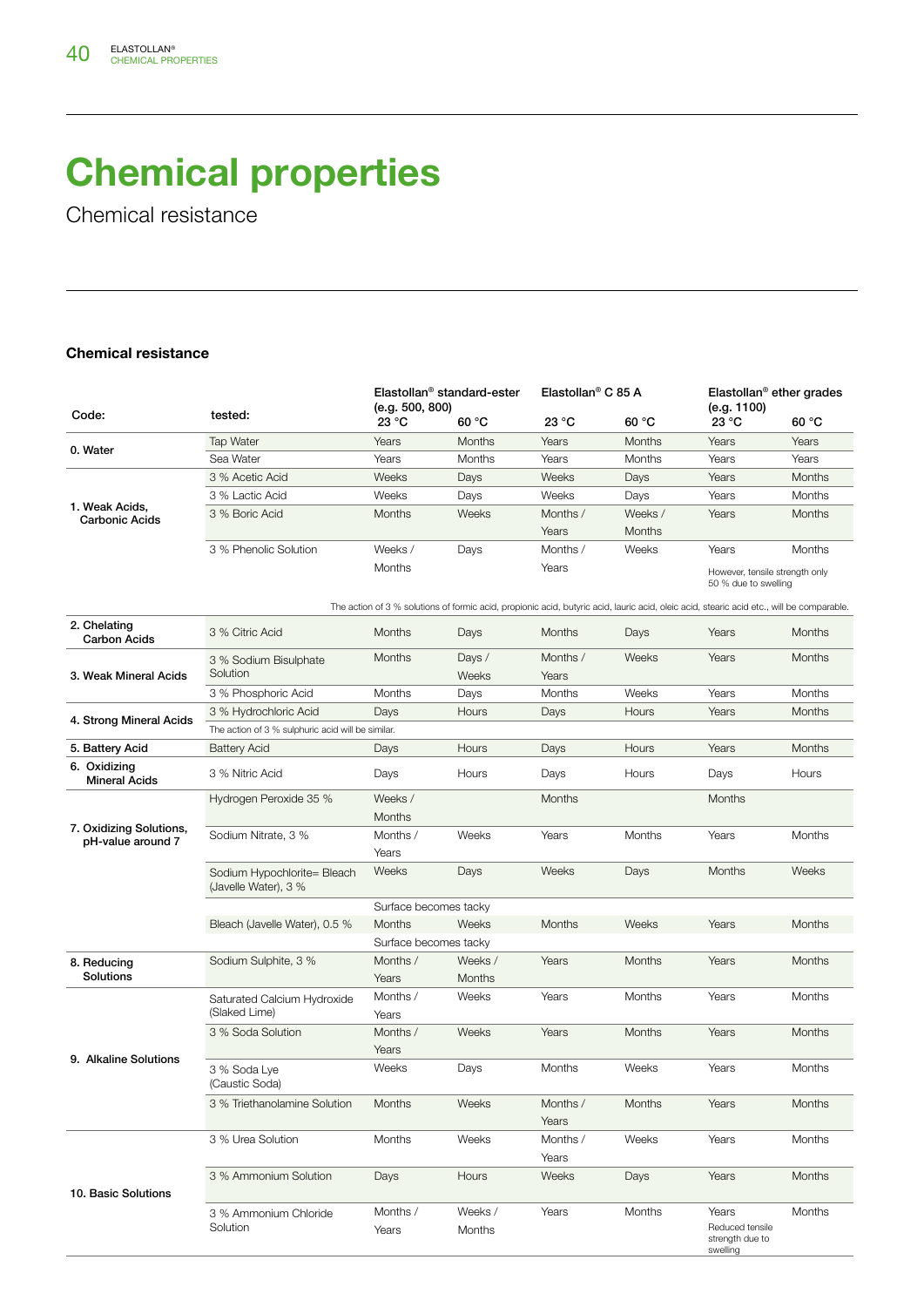Chemical resistance

| Code:<br>tested:<br>23 °C<br>23 °C<br>60 °C<br>23 °C<br>60 °C<br>11. Adblue<br>Adblue<br>Weeks<br>Weeks<br><b>Months</b><br>Weeks<br>Months / | 60 °C<br><b>Months</b> |
|-----------------------------------------------------------------------------------------------------------------------------------------------|------------------------|
|                                                                                                                                               |                        |
|                                                                                                                                               |                        |
| Years                                                                                                                                         |                        |
| Methanol<br>Weeks /<br>Months<br>Days                                                                                                         |                        |
| Months<br>12. Alcohols                                                                                                                        |                        |
| Years<br>Ethanol<br><b>Months</b><br><b>Months</b>                                                                                            |                        |
| Iso-Propanol<br>Months<br>Months<br>Years                                                                                                     |                        |
| Test Fluid C<br>Months<br>Years<br>Years                                                                                                      |                        |
| <b>Test Fluid B</b><br><b>Months</b><br>Years<br>Days                                                                                         |                        |
| 13. FAM Test Fluids<br>Strong swelling<br>acc. to DIN 51604*                                                                                  |                        |
| Test Fluid C<br>Weeks<br>Days<br>Years                                                                                                        |                        |
| Strong swelling                                                                                                                               |                        |
| <b>IRM 901</b><br>Years<br><b>Months</b><br>Years<br><b>Months</b><br>Years                                                                   | Months                 |
| 14. ASTM-Oils acc. to<br><b>IRM 902</b><br>Years<br>Years<br><b>Months</b><br>Years<br><b>Months</b><br>ASTM D 471-06**                       | <b>Months</b>          |
| <b>IRM 903</b><br>Years<br>Months<br>Years<br><b>Months</b><br>Years                                                                          | Months                 |
| <b>Months</b><br>Weeks<br>Months /<br>Weeks<br>Years<br>Anti-freeze                                                                           | <b>Months</b>          |
| (Glysantine/Water 1/1.5)<br>Years                                                                                                             |                        |
| <b>Months</b><br>Years<br><b>Months</b><br>Years<br>Years<br>Silicone Fluid<br>(Dimethyl Polysiloxane)                                        | <b>Months</b>          |
| <b>Hours</b><br>Hours<br>Hours<br><b>Brake Fluid</b><br>Hours<br><b>Hours</b>                                                                 | <b>Hours</b>           |
| 15. Miscellaneous<br>Brake fluid/many hydraulic oils attack TPU                                                                               |                        |
| Months<br>Months<br>Months<br>Ethyl Acetate                                                                                                   |                        |
| Reduced tensiled due to swelling                                                                                                              |                        |
| 70 %<br>Volume swelling:<br>75 %<br>70 %                                                                                                      |                        |

\* DIN 51 604, 03.1984, is the standard, etablished by FAM to assess the resistance of plastic materials to automotive fuels.

\*\* The IRM reference oils are mineral oils with different paraffin and aromatics contents. The formerly used ASTM oils 1, 2 and 3 were replaced by the IRM oils 1, 2 and 3 owing to health risks, and are no longer available. The IRM oils 1, 2 and 3 are very similar in terms of their characteristics, but not identical.

(FAM = Fachausschuß Mineral- und Brennstoffnormung-Professional committee for standardization of fuel stuffs)

(ASTM = American Society for Testing and Materials)

Test fluid A consists of:

- 50.0 % by volume toluene
- 30.0 % by volume iso-octane
- 15.0 % by volume di-isobutylene 5.0 % by volume ethanol

Test fluid B consists of: 42.0 % by volume toluene 25.5 % by volume iso-octane 13.0 % by volume di-isobutylene 15.0 % by volume methanol 4.0 % by volume ethanol 0.5 % by volume water

Test fluid C consists of:

- 20.0 % by volume toluene
- 12.0 % by volume iso-octane
- 6.0 % by volume di-isobutylene
- 58.0 % by volume methanol 2.0 % by volume ethanol
- 2.0 % by volume water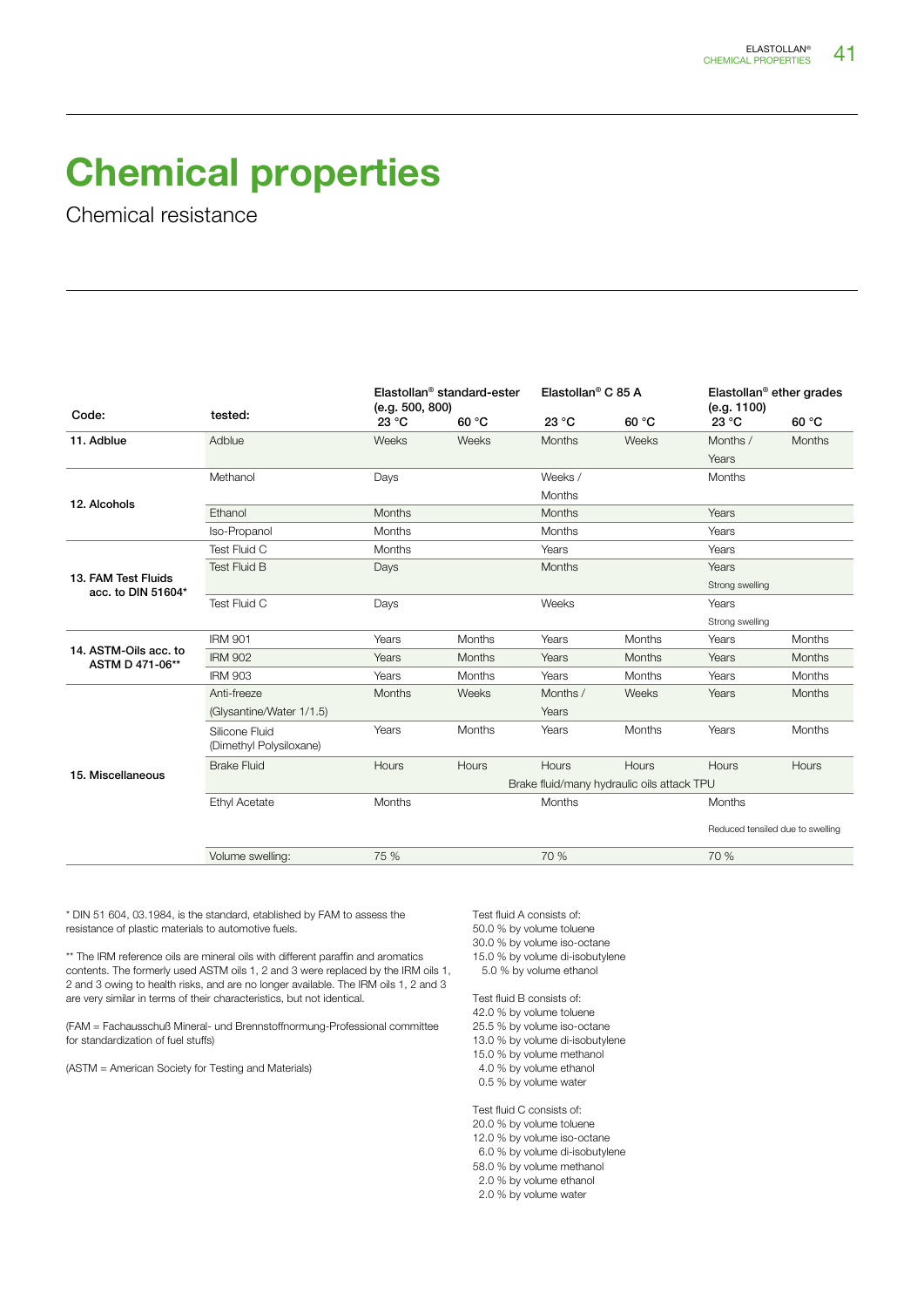Chemical resistance

| <b>Solvents resistance</b>                                  |                                                                                                                                                                                                                                                                                                                                                                                     |        |                                                           |                                 |                                |                                 |                                                     |                                 |  |
|-------------------------------------------------------------|-------------------------------------------------------------------------------------------------------------------------------------------------------------------------------------------------------------------------------------------------------------------------------------------------------------------------------------------------------------------------------------|--------|-----------------------------------------------------------|---------------------------------|--------------------------------|---------------------------------|-----------------------------------------------------|---------------------------------|--|
|                                                             | No degradation of Elastollan® products occurs, however, according to the solvent class a variable degree of swelling and<br>consequent reduction in tensile strength (after evaporation of the solvents, the tensile strength recovers approx, its original value).<br>Methanol should be considered more as a chemical reagent than as a solvent. TPU is soluble in some solvents. |        |                                                           |                                 |                                |                                 |                                                     |                                 |  |
| 16. Solvents                                                | As test procedure, 5A test rods (DIN EN ISO 527-2) were immersed in the solvent for three weeks at 23° C, and tested for tensile<br>strength and residual swell 15 minutes after withdrawal. The values of volume swelling and reduction of tensile strength are<br>rounded values.                                                                                                 |        |                                                           |                                 |                                |                                 |                                                     |                                 |  |
|                                                             |                                                                                                                                                                                                                                                                                                                                                                                     |        | Elastollan <sup>®</sup> standard-ester<br>(e.g. 500, 800) |                                 | Elastollan <sup>®</sup> C 85 A |                                 | Elastollan <sup>®</sup> ether grades<br>(e.g. 1100) |                                 |  |
| Code:                                                       | tested:                                                                                                                                                                                                                                                                                                                                                                             |        | $\%$                                                      | $\%$                            | $\%$                           | %                               | $\%$                                                | $\%$                            |  |
|                                                             |                                                                                                                                                                                                                                                                                                                                                                                     |        | Swelling                                                  | Reduction of<br>Tensile strengh | Swelling                       | Reduction of<br>Tensile strengh | Swelling                                            | Reduction of<br>Tensile strengh |  |
|                                                             | Pentan                                                                                                                                                                                                                                                                                                                                                                              |        | 3                                                         | 20                              | 4,5                            | 10                              | 10                                                  | 20                              |  |
| 16.1. Aliphatic                                             | Cyclohexan                                                                                                                                                                                                                                                                                                                                                                          |        | $\overline{4}$                                            | 15                              | $\overline{7}$                 | 10                              | 22                                                  | 10                              |  |
| Hydrocarbons                                                | Isooctan                                                                                                                                                                                                                                                                                                                                                                            |        | 2.5                                                       | none                            | 2.5                            | none                            | 7.5                                                 | none                            |  |
|                                                             | Elastollan <sup>®</sup> grades behave similarly in other aliphatic and cyclo-aliphatic hydrocarbons such as methane, ethane, propane, butane,<br>hexane, octane, petroleum ether, paraffin oil, diesel oil and kerosine (although additives can present problems).                                                                                                                  |        |                                                           |                                 |                                |                                 |                                                     |                                 |  |
| 16.2. Aromatic                                              | Toluene                                                                                                                                                                                                                                                                                                                                                                             |        | 52                                                        | 55                              | 60                             | 45                              | 65                                                  | 50                              |  |
| Hydrocarbons                                                | Other aromatic hydrocarbons such as benzene and xylene have a similar affect.                                                                                                                                                                                                                                                                                                       |        |                                                           |                                 |                                |                                 |                                                     |                                 |  |
| 16.3. Aliphatic<br><b>Esters</b>                            | <b>Ethyl Acetate</b>                                                                                                                                                                                                                                                                                                                                                                |        | 75                                                        | 70                              | 70                             | 65                              | 70                                                  | 75                              |  |
|                                                             | Other short-chained esters such as butyl acetate and amyi acetate have a similar affect.                                                                                                                                                                                                                                                                                            |        |                                                           |                                 |                                |                                 |                                                     |                                 |  |
| 16.4. Aliphatic                                             | Methyl Ethyl Ketone                                                                                                                                                                                                                                                                                                                                                                 |        | 105                                                       | 80                              | 110                            | 80                              | 130                                                 | 90                              |  |
| Ketones                                                     | Other short-chained aliphatic ketones such as acetone and methyl isobutyl ketone = MIBK have a similar affect.                                                                                                                                                                                                                                                                      |        |                                                           |                                 |                                |                                 |                                                     |                                 |  |
| 16.5. Aliphatic<br>Halogenated<br>Hydrocarbons,<br>1 C-atom | Methylene Chloride                                                                                                                                                                                                                                                                                                                                                                  |        | 175                                                       | 75                              | 155                            | 65                              | 190                                                 | 95                              |  |
|                                                             | Chloroform                                                                                                                                                                                                                                                                                                                                                                          |        | 280                                                       | 75                              | 260                            | 70                              |                                                     | practically<br>dissolved        |  |
|                                                             |                                                                                                                                                                                                                                                                                                                                                                                     |        | 20                                                        | 40                              | 28                             | 35                              | 50                                                  | 45                              |  |
|                                                             | Tetrachloroethylene                                                                                                                                                                                                                                                                                                                                                                 |        | 54                                                        | 39                              | 65                             | 39                              | 75                                                  | 54                              |  |
| 2 C-atoms<br>and higher                                     | Trichloroethane                                                                                                                                                                                                                                                                                                                                                                     |        |                                                           |                                 |                                |                                 |                                                     |                                 |  |
|                                                             | Other aliphatic halogenated hydrocarbons with 2 C-atoms and higher have a similar affect.                                                                                                                                                                                                                                                                                           |        |                                                           |                                 |                                |                                 |                                                     |                                 |  |
| 16.6. Aromatic                                              | Chlorobenzene                                                                                                                                                                                                                                                                                                                                                                       |        | 90                                                        | 60                              | 100                            | 55                              | 110                                                 | 60                              |  |
| Halogenated<br>Hydrocarbons                                 | Other aromatic halogenated hydrocarbons have a similar affect.                                                                                                                                                                                                                                                                                                                      |        |                                                           |                                 |                                |                                 |                                                     |                                 |  |
|                                                             | IRM 901 at 100 °C                                                                                                                                                                                                                                                                                                                                                                   | 500h   | none                                                      | $\mathbf{1}$                    | none                           | none                            | $\mathbf{1}$                                        | 6                               |  |
|                                                             |                                                                                                                                                                                                                                                                                                                                                                                     | 1000 h |                                                           |                                 | none                           | 6                               | $\mathbf{1}$                                        | 14                              |  |
| 16.7. ASTM-Oils                                             | IRM 902 at 100 °C                                                                                                                                                                                                                                                                                                                                                                   | 500 h  | 3                                                         | 8                               | 3                              | none                            | 9                                                   | $\overline{4}$                  |  |
| acc. to ASTM<br>D 471-06**                                  |                                                                                                                                                                                                                                                                                                                                                                                     | 1000 h |                                                           |                                 | 4                              | 18                              | 10                                                  | 5                               |  |
|                                                             | IRM 903 at 100 °C                                                                                                                                                                                                                                                                                                                                                                   | 500 h  | $\overline{7}$                                            | 20                              | $\overline{7}$                 | none                            | 18                                                  | 8                               |  |
|                                                             |                                                                                                                                                                                                                                                                                                                                                                                     | 1000 h |                                                           |                                 | 12                             | 50                              | 20                                                  | 30                              |  |
|                                                             | Tetrahydrofurane                                                                                                                                                                                                                                                                                                                                                                    |        | >450                                                      | practically<br>dissolved        | >450                           | practically<br>dissolved        |                                                     | dissolved                       |  |
|                                                             | Dimethyl Formamide (DMF)                                                                                                                                                                                                                                                                                                                                                            |        |                                                           | dissolved                       |                                | dissolved                       |                                                     | dissolved                       |  |
| 16.8. Agents<br><b>Dissolving TPU</b>                       | Dimethyl Acetamide                                                                                                                                                                                                                                                                                                                                                                  |        |                                                           | dissolved                       |                                | dissolved                       |                                                     | dissolved                       |  |
|                                                             | N-Methyl Pyrrolidone (NMP)                                                                                                                                                                                                                                                                                                                                                          |        |                                                           | dissolved                       |                                | dissolved                       |                                                     | dissolved                       |  |
|                                                             | Dimethyl Sulphoxide (DMSO)                                                                                                                                                                                                                                                                                                                                                          |        |                                                           | dissolved                       |                                | dissolved                       |                                                     | dissolved                       |  |
|                                                             | Pyridine                                                                                                                                                                                                                                                                                                                                                                            |        |                                                           | dissolved                       |                                | dissolved                       |                                                     | dissolved                       |  |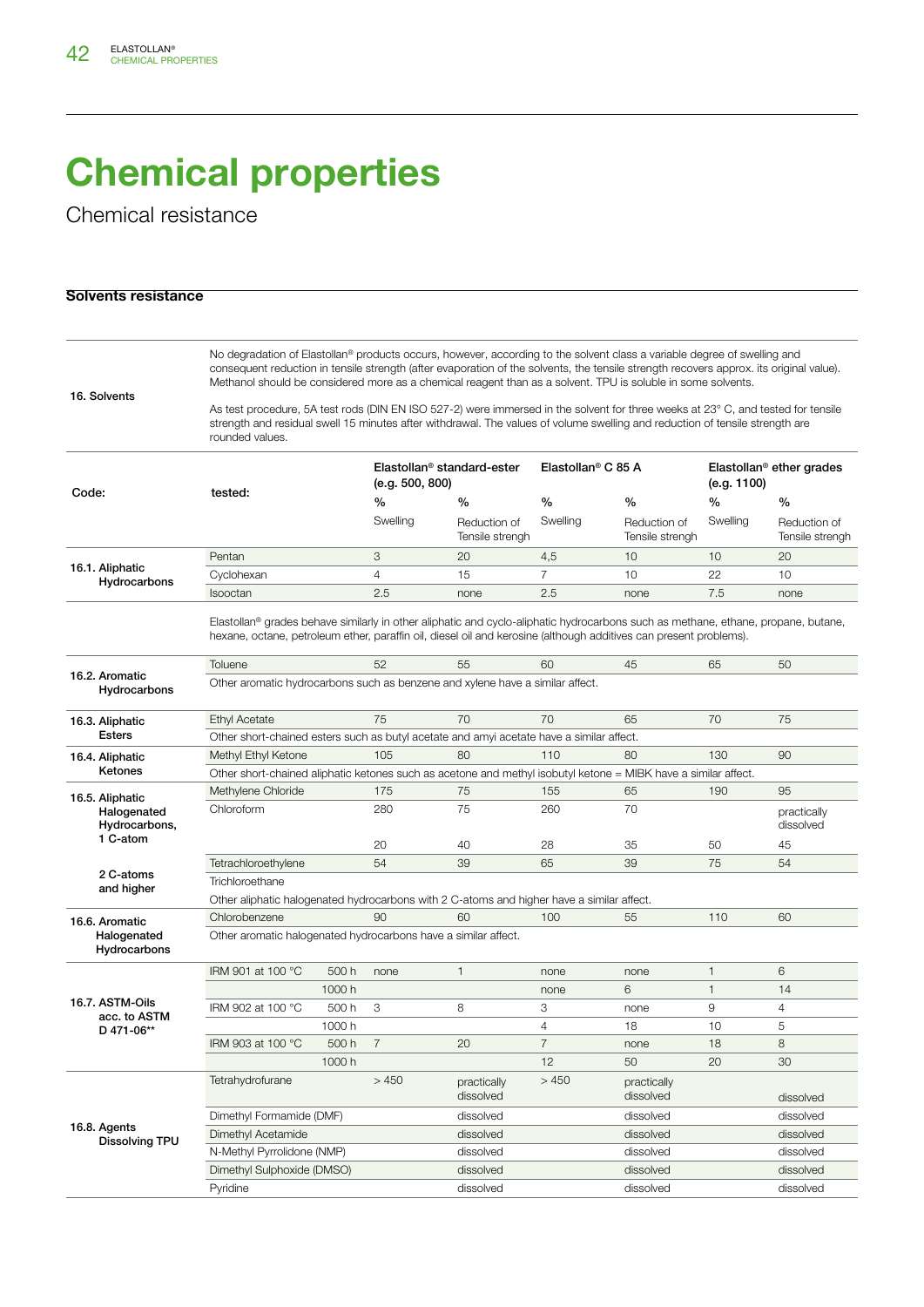Chemical resistance

| Code:                                         | tested:                                      | Elastollan <sup>®</sup> standard-ester<br>(e.g. 500, 800) |                                 | Elastollan <sup>®</sup> C 85 A                    |                                 | Elastollan <sup>®</sup> ether grades<br>(e.g. 1100) |                                 |
|-----------------------------------------------|----------------------------------------------|-----------------------------------------------------------|---------------------------------|---------------------------------------------------|---------------------------------|-----------------------------------------------------|---------------------------------|
|                                               |                                              | $\frac{0}{0}$                                             | $\%$                            | $\%$                                              | $\%$                            | $\%$                                                | $\%$                            |
|                                               |                                              | Swelling                                                  | Reduction of<br>Tensile strengh | Swelling                                          | Reduction of<br>Tensile strengh | Swelling                                            | Reduction of<br>Tensile strengh |
|                                               | Methanol                                     | 18                                                        | 80                              | 18                                                | 58                              | 28                                                  | 60                              |
|                                               |                                              |                                                           |                                 | poor resistance limited resistance for sev. weeks |                                 |                                                     |                                 |
|                                               | Ethanol                                      | 16                                                        | 52                              | 18                                                | 52                              | 33                                                  | 64                              |
|                                               | Iso-Propanol                                 | 14                                                        | 44                              | 17                                                | 42                              | 30                                                  | 50                              |
| 17. Alcohols                                  | Benzyl Alcohol                               | 300                                                       | 95                              | 270                                               | 85                              | not                                                 | partly                          |
| and Fuels                                     |                                              |                                                           | poor resistance poor resistance |                                                   |                                 | measurable                                          | dissolved                       |
|                                               |                                              |                                                           |                                 |                                                   |                                 |                                                     | poor resistance                 |
|                                               | Ethylene Glycol                              | $\overline{2}$                                            | none                            | 2                                                 | none                            | $\overline{4}$                                      | 15                              |
|                                               | Glycerine                                    | none                                                      | none                            | none                                              | none                            | none                                                | none                            |
|                                               |                                              |                                                           |                                 |                                                   |                                 |                                                     |                                 |
| <b>FAM Test Fluids</b><br>acc. to DIN 51 604* | <b>Test Fluid A</b>                          | 39                                                        | 55                              | 45                                                | 50                              | 67                                                  | 60                              |
|                                               | Test Fluid B                                 | 38                                                        | 72                              | 38                                                | 55                              | 68                                                  | 74                              |
|                                               |                                              |                                                           | poor resistance                 | limited resistance for sev. weeks                 |                                 |                                                     |                                 |
|                                               | Test Fluid C                                 | 21                                                        | 60                              | 24                                                | 50                              | 43                                                  | 70                              |
|                                               |                                              |                                                           |                                 | limited resistance for sev. weeks                 |                                 |                                                     |                                 |
| <b>Diesel Fuel</b>                            | <b>Diesel Fuel</b>                           | 3,0                                                       | 15                              | 5,0                                               | none                            | 11                                                  | none                            |
| <b>Biodiesel Fuel</b><br>RME at 60°C          | <b>Biodiesel Fuel</b>                        |                                                           |                                 | 9                                                 | 9                               | 27                                                  | 21                              |
|                                               | Fuel $A = Iso-Octane$                        | 2.5                                                       | none                            | 2.5                                               | none                            | 7.5                                                 | none                            |
|                                               | Fuel $B = Iso-Octane$<br>Toluene 70 % / 30 % | 13                                                        | 30                              | 18                                                | 32                              | 25                                                  | 36                              |
| Fuel Types ASTM D 471                         | Fuel $C = Iso-Octane$<br>Toluene 50 % / 50 % | 21                                                        | 40                              | 27                                                | 38                              | 38                                                  | 44                              |
|                                               | Fuel $D = Iso-Octane$<br>Toluene 60 % / 40 % | 17                                                        | 37                              | 21                                                | 36                              | 31                                                  | 44                              |

\* DIN 51 604, 03.1984, is the standard, etablished by FAM to assess the resistance of plastic materials to automotive fuels.

\*\* The IRM reference oils are mineral oils with different paraffin and aromatics contents. The formerly used ASTM oils 1, 2 and 3 were replaced by the IRM oils 1, 2 and 3 owing to health risks, and are no longer available. The IRM oils 1, 2 and 3 are very similar in terms of their characteristics, but not identical.

(FAM = Fachausschuß Mineral- und Brennstoffnormung-Professional committee for standardization of fuel stuffs)

(ASTM = American Society for Testing and Materials)

Test fluid A consists of:

50.0 % by volume toluene

30.0 % by volume iso-octane

15.0 % by volume di-isobutylene 5.0 % by volume ethanol

Test fluid B consists of: 42.0 % by volume toluene

25.5 % by volume iso-octane

13.0 % by volume di-isobutylene

15.0 % by volume methanol

 4.0 % by volume ethanol 0.5 % by volume water

Test fluid C consists of:

20.0 % by volume toluene

12.0 % by volume iso-octane

6.0 % by volume di-isobutylene

58.0 % by volume methanol

2.0 % by volume ethanol

2.0 % by volume water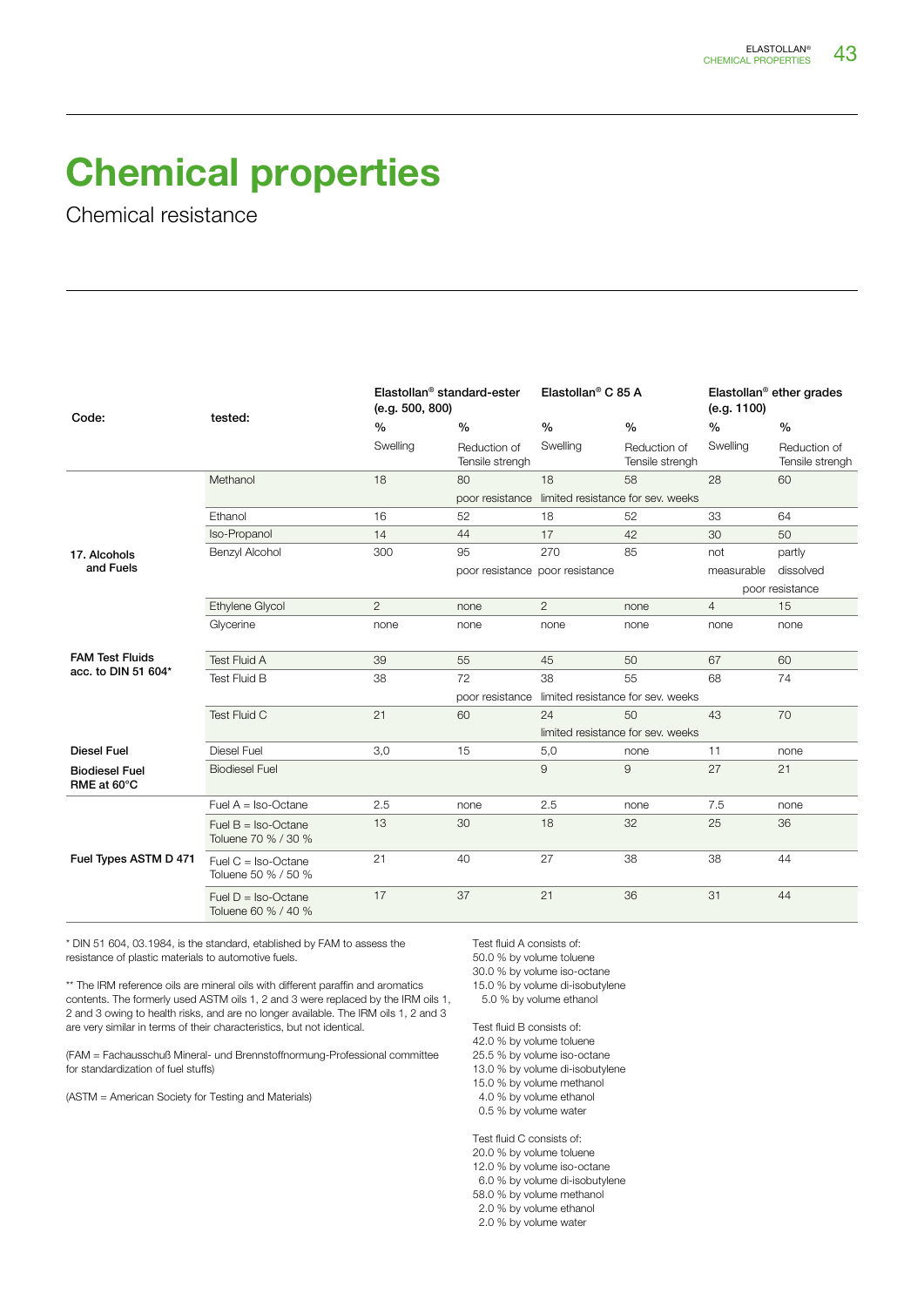Microbiological resistance

#### Microbiological resistance

When using polyester-based thermoplastic polyurethane under climatic conditions of high heat and humidity, parts can be damaged by microbiological attack. In particular, micro-organisms producing enzymes are able to affect the molecule chains of polyester-based TPU. The microbiological attack initially becomes visible as discoloration. Subsequently, surface cracks occur which enable the microbes to penetrate deeper and to cause a complete destruction of the TPU (ref. Fig. 40).

Polyether-based thermoplastic polyurethane is resistant to microbiological attack. The saponification number (SN) formerly DIN VDE 0472, part 704 is an important criterion for microbiological resistance. Unfilled TPU is resistant to microbes up to a saponification number of 200 mg KOH/ gm, which is the limiting value according to VDE 0282/10.



Fig. 40: Saponification number of selected Elastollan® grades

Depending on formulation and hardness, polyetherbased TPUs achieve a saponification number of around 150, polyester-based TPUs around 450. With regard to polyether-polyester mixtures, the saponification number can be calculated from the quantitative portions. Small inclusions of up to approx. 10 % of ester urethane in ether urethane (e.g. addition of ester-based color masterbatches) do not impair the microbiological resistance (SN remains < 200). Larger inclusions of ester-based TPU result in a reduction in the microbiological resistance.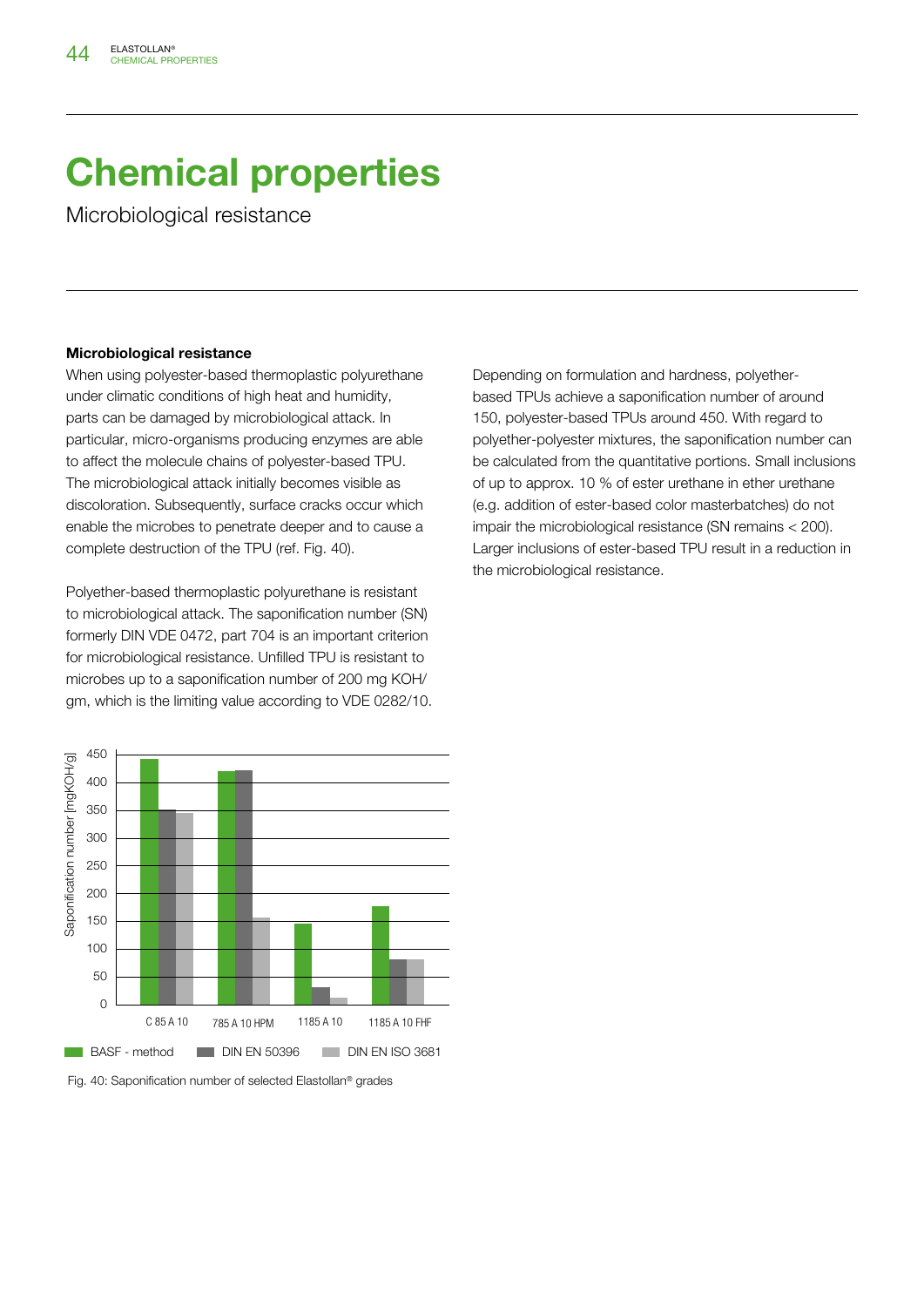Hydrolysis resistance

#### Hydrolysis resistance

If polyester based polyurethanes are exposed for lengthy periods to hot water, moisture vapor or tropical climates, an irreversible break-down of the polyester chains occurs through hydrolysis. This results in a reduction in mechanical properties. This effect is more marked in flexible grades, where the polyester content is correspondingly higher than in the harder formulations. Due to a good stabilization, a degradation of polyester-based Elastollan® is rarely experienced at room temperature.

Because of its chemical structure, polyether-based Elastollan® is much more resistant to hydrolytic degradation.

The following diagrams compare hydrolysis resistance of polyether- and polyester-based TPU.



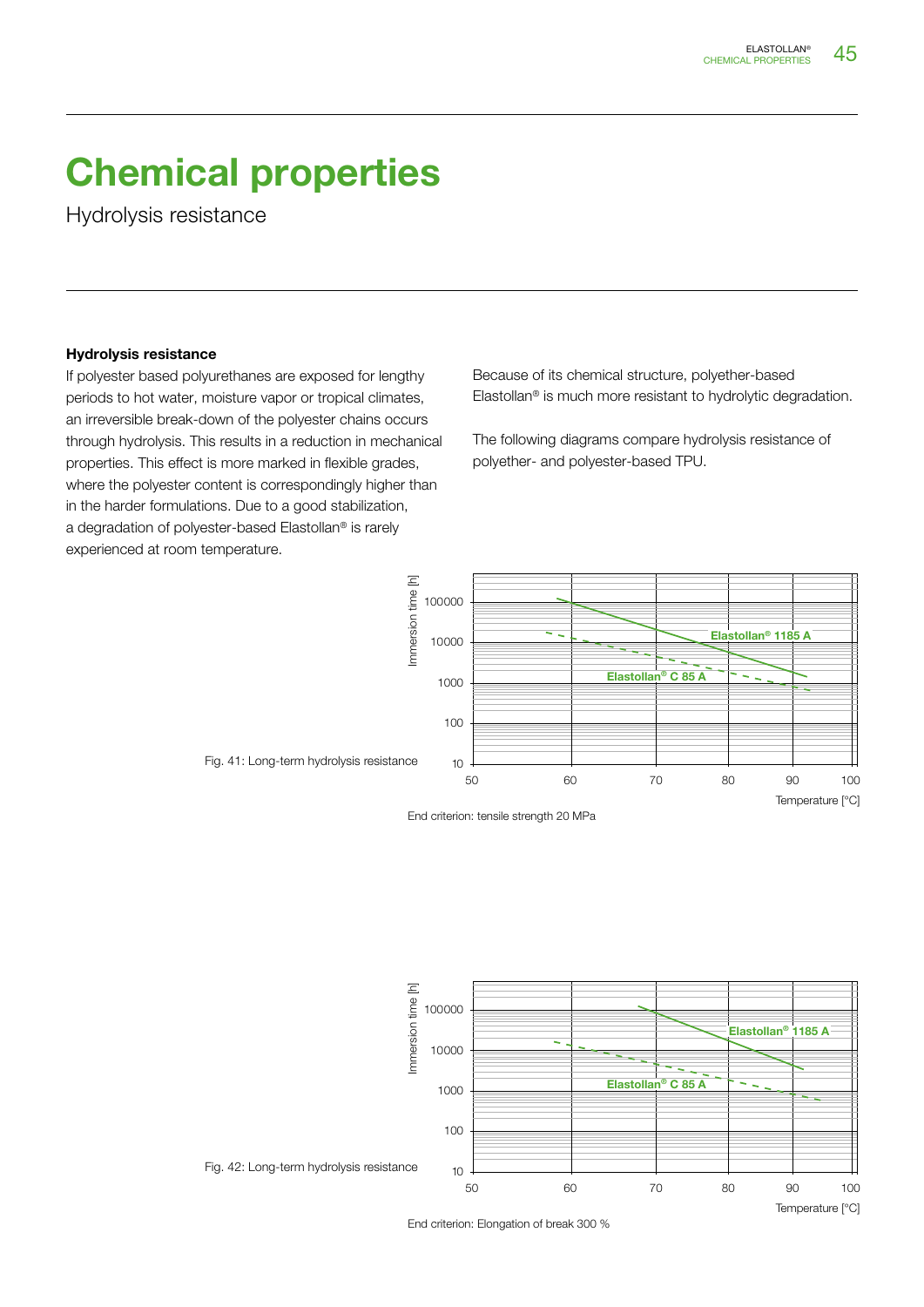Radiation resistance • Ozone resistance

#### UV radiation

Plastics are chemically degraded by the effect of UV radiation. The degree of ageing depends on duration and intensity. In the case of polyurethanes, the effect is seen initially as surface embrittlement. This is accompanied by a yellowing in color and a reduction in mechanical properties.

It is possible to improve UV resistance by addition of color pigments which prevent the deep penetration of UV rays and thus mechanical destruction. Moreover, dark color shades, in particular black, mask the surface discoloration. The ageing process can also be delayed by the addition of UV stabilizers. Suitable masterbatches are available.

#### High energy radiation

Elastollan® is superior to most other plastics in its resistance to high energy radiation. Resistance to  $\alpha$ -,  $\beta$ - and γ-radiation is dependent on such factors as the intensity of the radiation, the shape and dimensions of the test specimen, and the atmosphere in the test area.

The addition of crosslinking agents and subsequent  $\beta$ and γ-radiation can effect crosslinking of Elastollan®. The maximum achievable degrees of crosslinking are around 90 %. This is a method to improve short-term heat deflection temperature and chemical resistance.

#### Ozone resistance

The ozone molecule  $(O_3)$  is formed by the union of three oxygen atoms. It is generated from reaction of oxygen in the atmosphere under the influence of high energy UV-radiation. Ozone is highly reactive, especially with organic substances. Rubberbased elastomers are destroyed through cracking under the influence of ozone.

Elastollan®, on the other hand, is resistant to ozone. The test according to VDE 0472 results in "crack-free", stage 0. There is neither a loss of elasticity nor an increase of surface hardness.



#### L 1185 A 12 1185 A 10 U 1185 A 10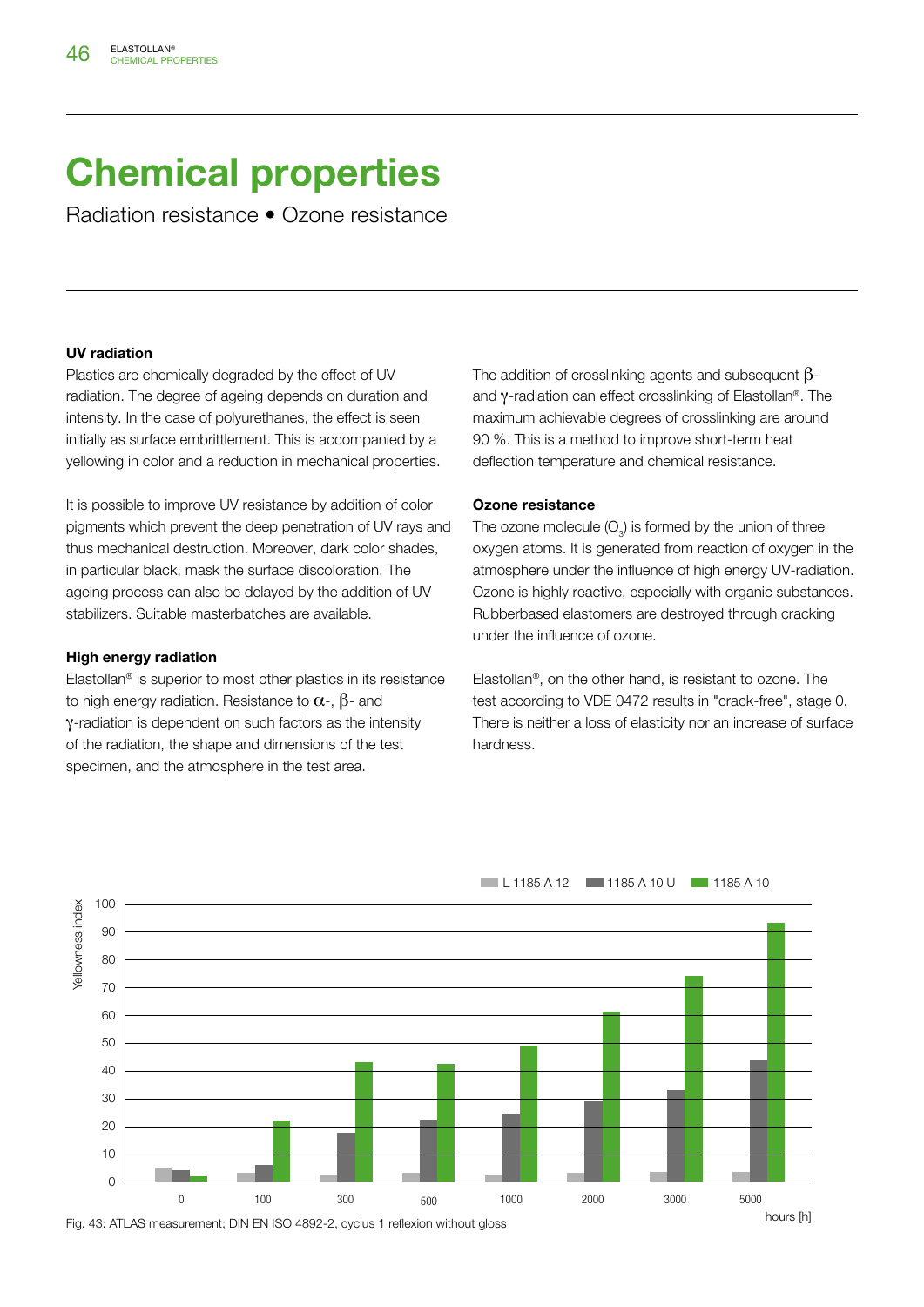### Fire behavior

#### Fire behavior

Like all organic materials, plastics are flammable. The primary and secondary fire properties for them are classified according to various norms and standards.

Primary fire properties:

- **Flammability and active continued burning**
- Contribution to flame spread
- **Release of heat**

Secondary fire properties:

- Flaming droplets / particles
- **Smoke density**
- **Smoke toxicity**
- **Corrosiveness of fire gases**

As the fire properties are very often tested on the end product, the design and the structure of the end product has a substantial impact on the subsequent fire properties. For example, the thickness of a cable sheath is crucial for the smoke density that is to be expected.

The respective fire scenario has a crucial bearing on the application of a particular test. If the components are subsequently to be fitted in rail vehicles, for example, tests in accordance with DIN EN 45545 are relevant. In automotive construction, the tests conducted include those according to FMVSS 302.

For numerous applications in the electrical industry, a classification of the plastics under UL (Underwriters Laboratories) 94 is indispensable. For many Elastollan<sup>®</sup> grades, corresponding tests have been conducted. Depending on the wall thickness, the Elastollan® grades with halogen-free flame retardance achieve V0, V1 or V2. Unfilled standard grades generally achieve UL-HB. As well as the fire class, further properties such as HWI, HAI, RTI and CTI have also been determined for selected Elastollan® grades. The current classifications can be viewed on the UL website under File No. E140250.

DIN EN 45545: For applications in rail vehicles, the materials are subjected, depending on the application and deployment location, to selected flame tests and then classified into what are known as "hazard levels". Depending on the design of the components, selected Elastollan® grades achieve very good classifications, e.g. R22/R23 HL3.

FMVSS 302 (Federal Motor Vehicle Safety Standard): All Elastollan® grades meet this standard, which permits a maximum burn rate of 4 inches/min (101.6 mm/min) with a defined test setup.

DIN EN 50267-2-2 (IEC 60754): The demands of this standard with regard to the corrosiveness of the fire gases are met by all unmodified and plasticizer-containing Elastollan® grades. Additives can influence the fire behavior of Elastollan®.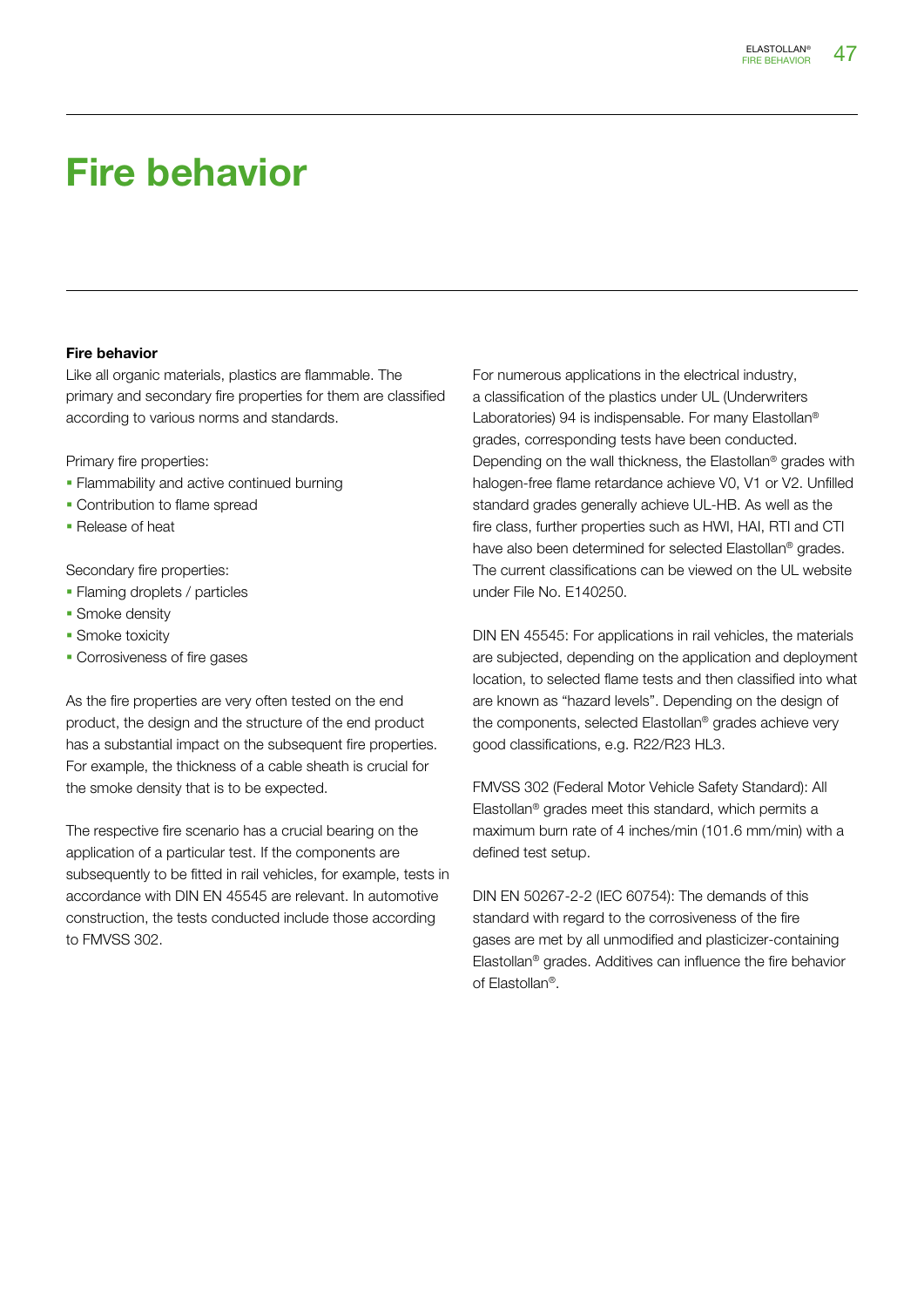### Fire behavior

The fire properties of the individual materials can be very different in the different fire scenarios. The results cannot simply be transferred from one test to another, which makes it more difficult to make predictions when choosing materials for new applications. For instance, materials displaying very good cable fire properties do not necessarily receive a good classification according to UL94V.

One of the ways to improve the quality of such predictions is to use the cone calorimeter, which can be used to determine many material-specific properties. BASF's extensive database and many years of experience of interpreting these values allow us to offer our customers expert advice when it comes to selecting the right materials.

One example that should be cited here is the classification of the flame retardancy of selected Elastollan® grades according to Petrella (Petrella R.V., The assessment of full scale fire hazards from cone calorimeter data, J. of Fire Science, 12 (1994), p. 14), which is based on cone calorimeter measurements and allows predictions to be made for cable applications.



Fig. 44: Classification of flame retardancy according to Petrella; selected Elastollan® FHF and HFFR grades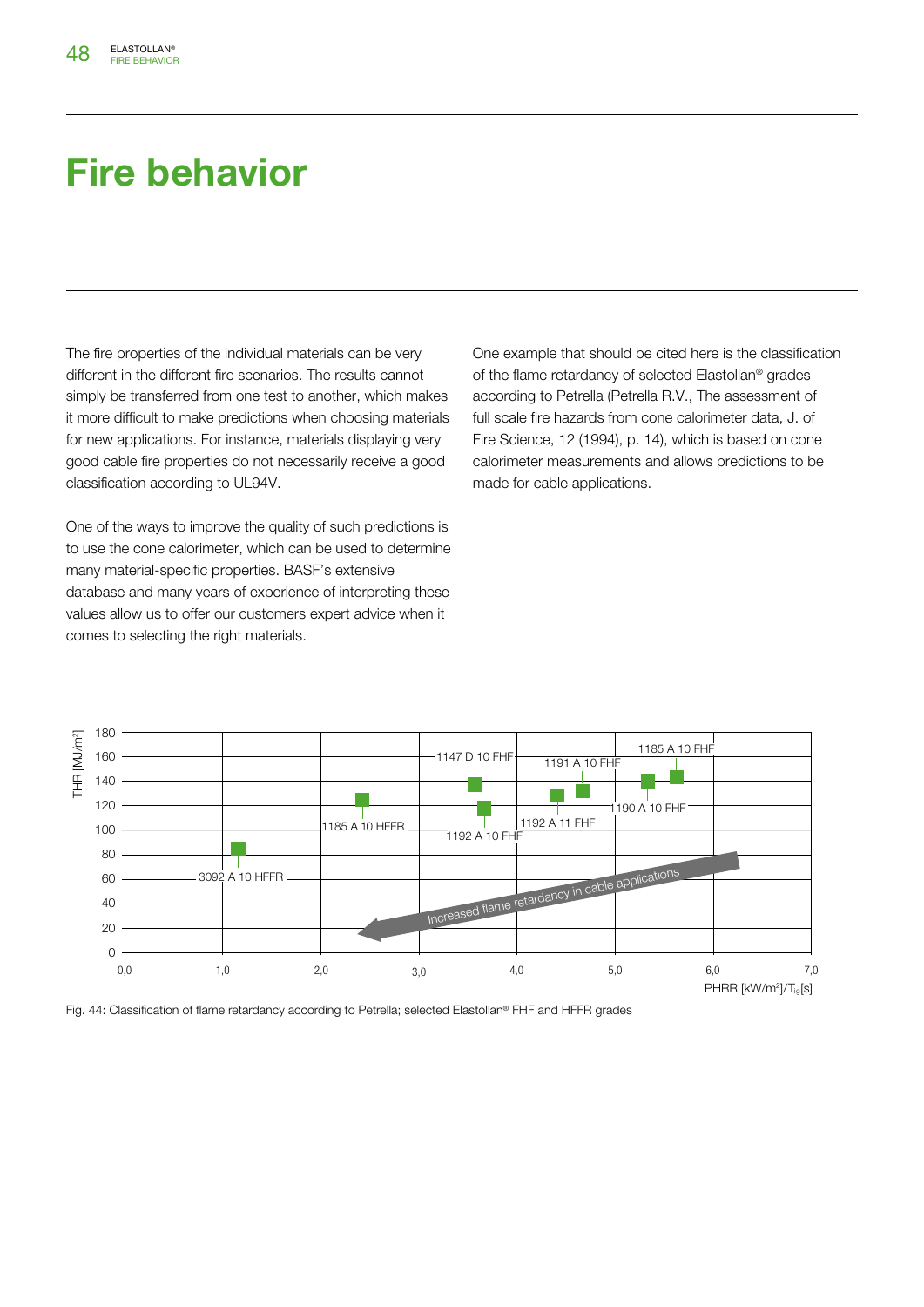### Food contact

#### Food contact

The new Elastollan® FC portfolio consists of more than 20 products and concentrates and includes both ether- and ester-based grades. This comprehensive portfolio means that BASF can help customers to develop a wide range of TPU applications with food contact.

BASF's Elastollan® FC grades comply with both the guidelines in the EU legislation on food contact applications and (apart from the concentrates listed below\*) the FDA (Food and Drug Administration) regulations. They are produced in accordance with the stringent safety standards of the GMP (Guidance for Good Manufacturing Practice 2023/2006/EG).

To determine the suitability of these BASF products for certain applications a thorough evaluation by the processor(s), manufacturer(s) and/or distributor(s) is required. Where specific regional regulations do not exist, the current legal EU and US requirements as well as globally accepted standards for consumer articles, food contact articles and medical devices should be used as reference. Please contact our Sales Office in case of further questions.

\* Suitable only for EU-regulated markets Conc 917/3 FC Conc 917/4 FC Conc V 2871 FC

Please find more detailed information on the food contact portfolio in the Elastollan® Product Range.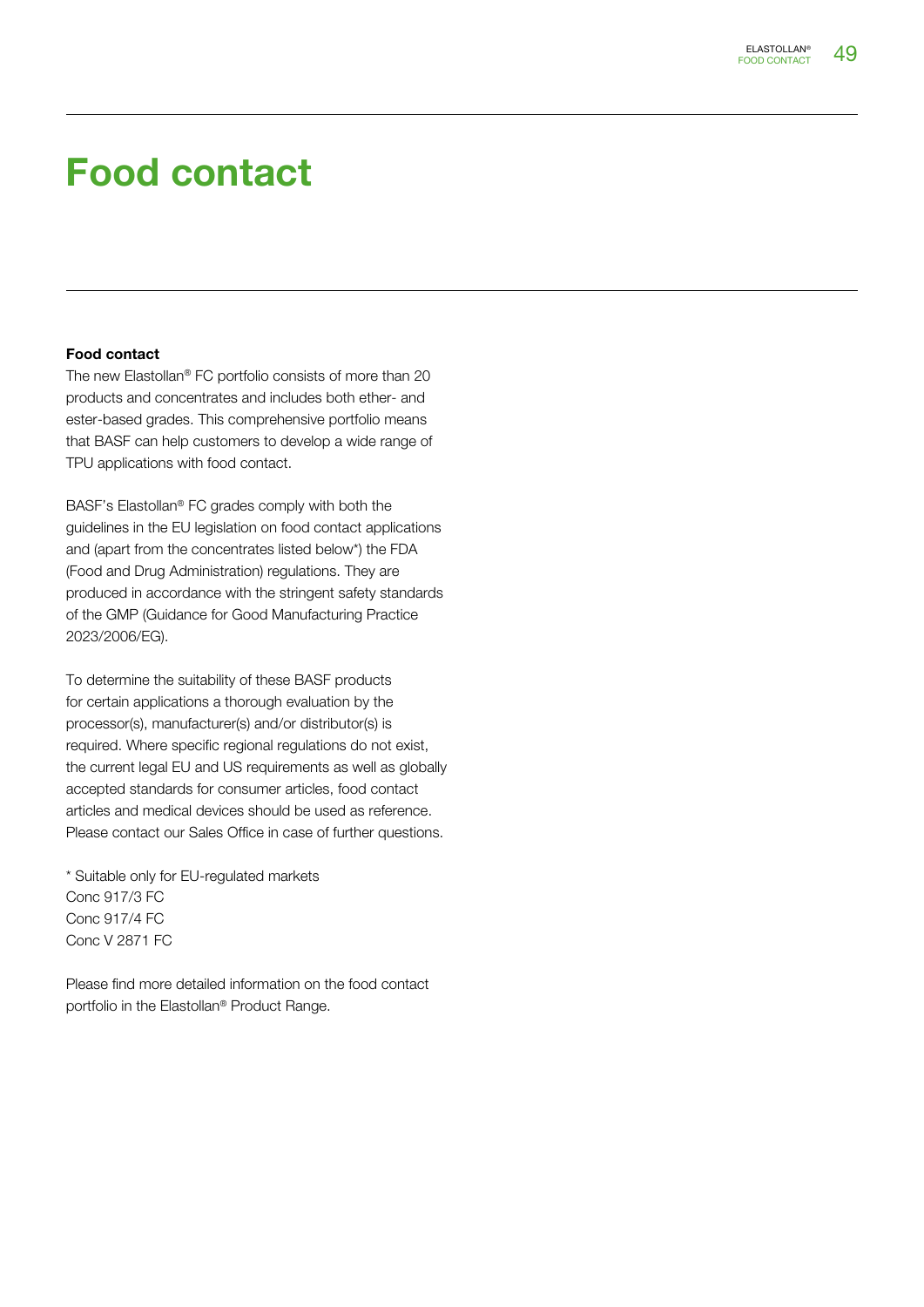### Quality management

#### Quality guidelines

• The orientation on customers processes and on employees are important elements of the Quality Management.

• The customer requirements are determined reqularly and fulfilled with the aim of the increase of the customer satisfaction.

**Targets are agreed with the persons responsible for** process in all units of competence and the realization is followed regularly.

**Targets, methods and results of the Quality Management** are continually imparted in order to support the consciousness and the cooperation of all employees in the process of the continuous quality improvement.

**Instead of later debugging, the principle of avoidance of** defects is realized.

• Organizational and personnel measures will be concentrated on effective quality management to ensure the implementation of the quality targets.

#### Management systems / certificates

Customer satisfaction is the basis for sustained business success. Therefore, we want to meet the customers' requirements for our products and services, now and for long-term future. To ensure success in a reliable way, BASF introduced a quality management system several years ago including all divisions. Each business process is regularly assessed and further developed based on informative performance indicators. The target is to reach optimum efficiency and almost perfect coordination of all activities and operations. Each employee is asked to make a contribution to quality assurance and continuous improvement with its capabilities and ideas at its workplace.

Our integrated Quality and Environmental Management-System is based on following standards:

#### DIN EN ISO 9001

IAFT 16949 (with product development) DIN EN ISO 14 001 (environmental management system) DIN EN ISO 14 001 (environmental management system)